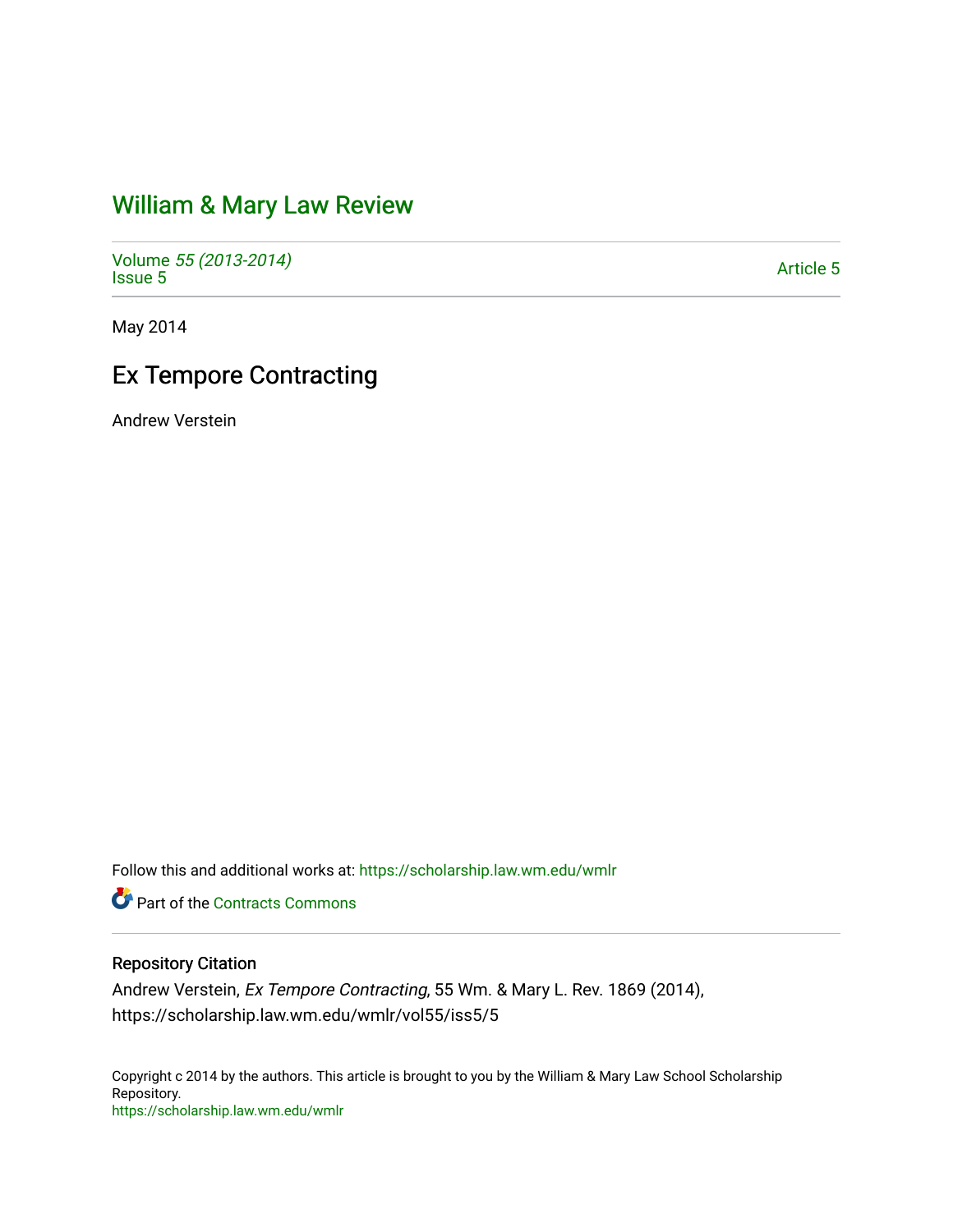### EX TEMPORE CONTRACTING

#### ANDREW VERSTEIN\*

#### ABSTRACT

*This Article argues that a cornerstone assumption of contemporary contracts scholarship is misleading and limited. Leading academic commentary explicitly assumes that contractual responsibilities are determined in the following way: parties determine many of their duties ex ante, by specifying terms at the time of contract formation, and leave the rest of the terms vague, for a court to specify ex post if any should prove important. This ex ante / ex post dichotomy is the guiding framework in attempts to understand contract design and interpretation. For example, parties use terms like "merchantable" quality when the cost of being more specific up front is higher than the cost of relying on a court to later elaborate its meaning. Yet this dichotomy obscures a third, "real-time" approach to contracting: parties frequently leave terms unspecified and delegate ongoing determination to someone other than a court. This Article identifies this phenomenon, which can be called—as opposed to ex ante and ex post—"ex tempore" contracting.* 

*Using a unique cache of data only recently made available, this Article explores ex tempore contracting through a novel dispute management system now prevalent in the construction industry called a "dispute board." These expert panels radically reduce the*

<sup>\*</sup> Assistant Professor of Law, Wake Forest University School of Law. Acknowledgments: Abundant thanks to Quinn Curtis, Timothy Davis, Victor Goldberg, Henry B. Hansmann, Jonathan R. Macey, Christopher Meazell, John Morley, Rebecca Morrow, Gabriel V. Rauterberg, Roberta Romano, Robert E. Scott, Natalya Shnitser, Omari Simmons, Kate Stith, and Justin Sweet for providing excellent comments on early drafts. Thanks also to the participants at the Law and Economics Workshop on Contracts and Economic Organization at Columbia Law School and at the National Business Law Scholars Conference at the University of Cincinnati. Thanks finally to Ian Ayres, Barbara Black, Jeffrey Gordon, Mark A. Hall, Avery Katz, Yair Listokin, Minor Meyers, and Abraham Wickelgren for excellent comments.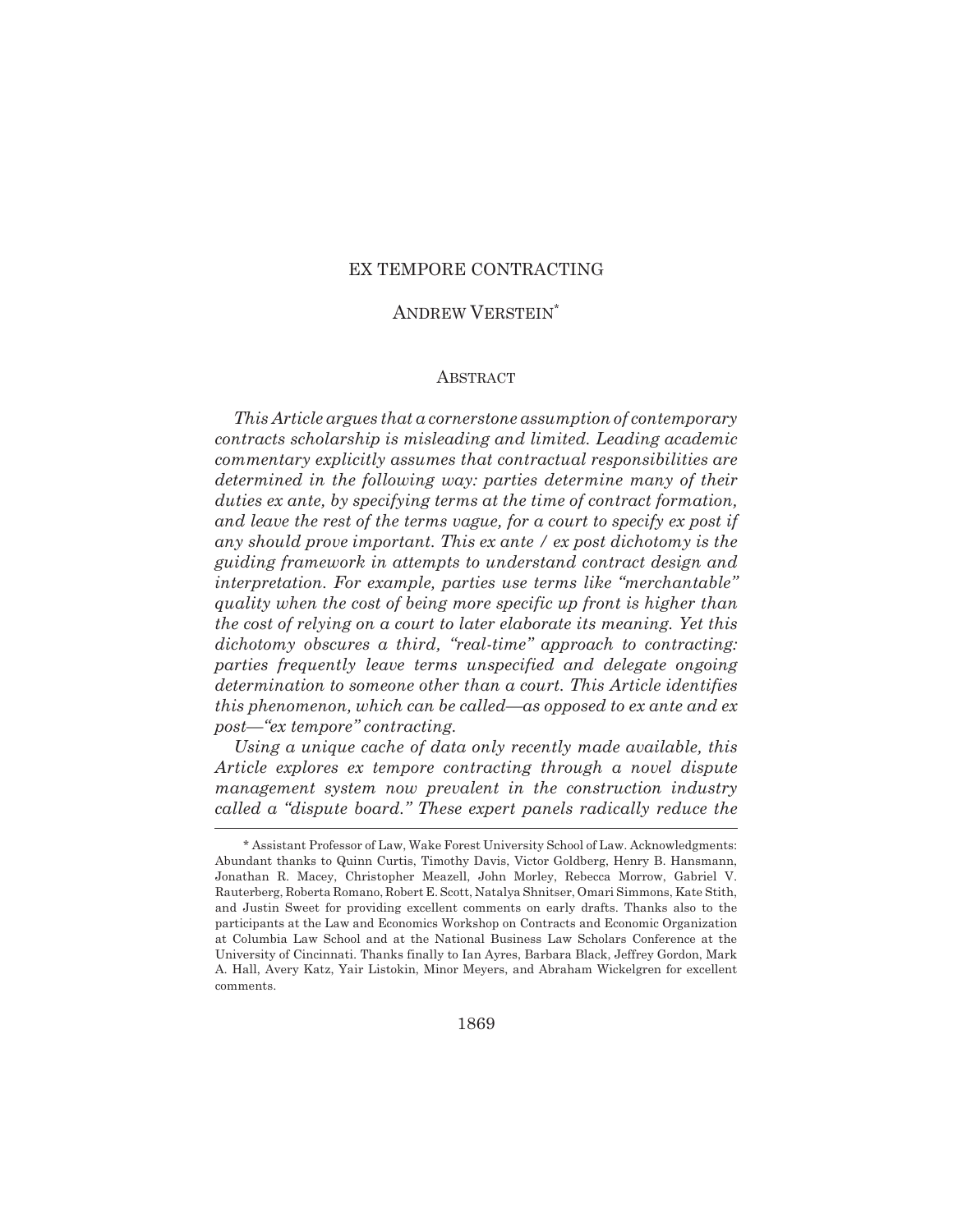*cost and frequency of litigation by determining the parties' responsibilities whenever the parties wish, including in the course of performance. Ex tempore contracting is not merely a dispute resolution system for the construction industry. Ex tempore contracting is also essential to the massive financial derivatives market and countless other transactions. This Article develops important insights for judicial interpretation of contracts and the scholarly analysis thereof. For example, the possibility of ex tempore contracting casts doubt on the wisdom of information-forcing penalty defaults and urges courts to enforce ex tempore contracting clauses much more often than they currently do.*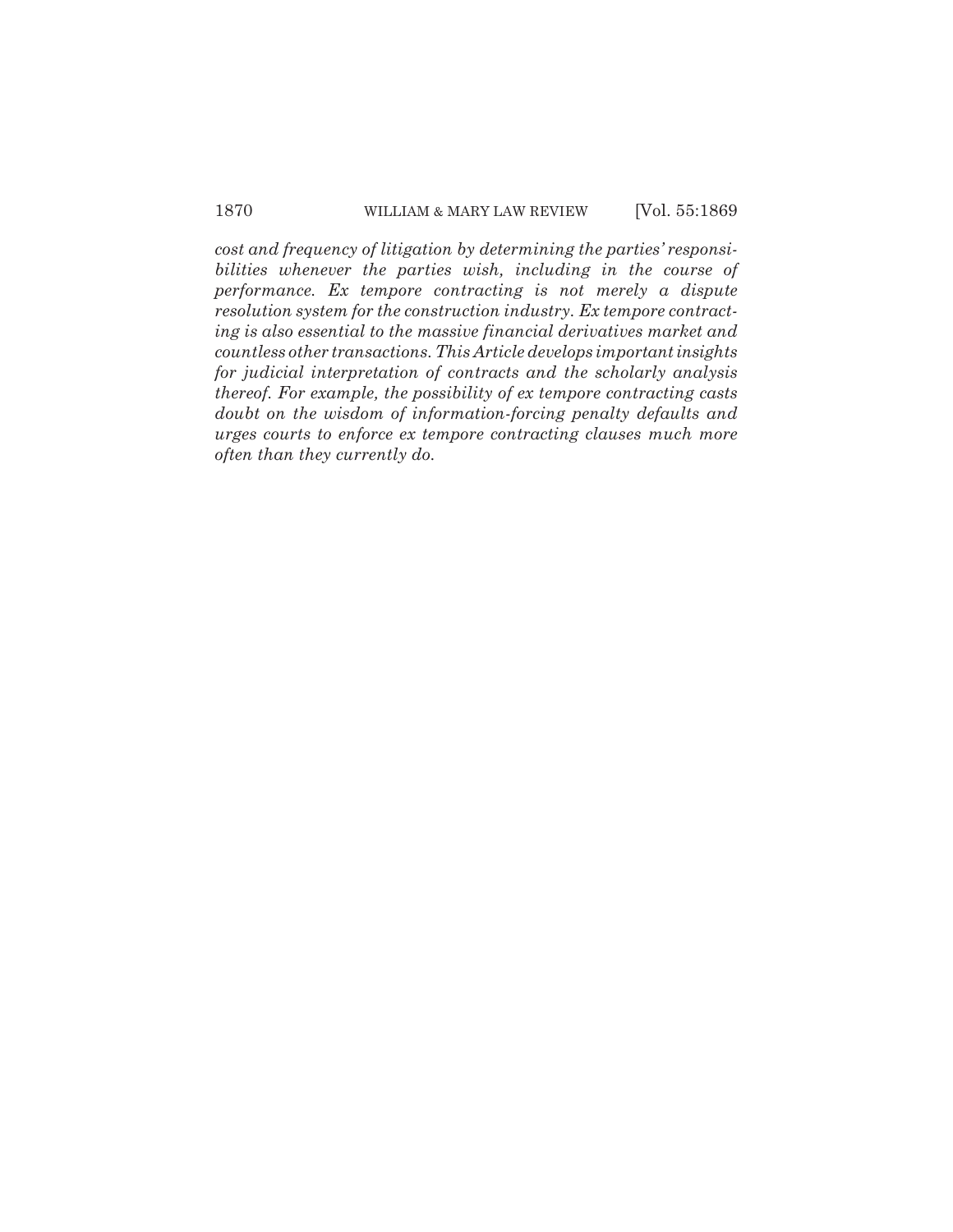# TABLE OF CONTENTS

|                                        | 1872 |
|----------------------------------------|------|
| I. CONTRACTUAL COMPLETENESS            | 1877 |
| A. Ex Ante and Ex Post Contracting     | 1877 |
| B. Ex Tempore Contracting              | 1881 |
| 1. Timing of Choice                    | 1882 |
|                                        | 1884 |
| II. LOCATING EX TEMPORE CONTRACTING    | 1887 |
|                                        | 1887 |
|                                        | 1887 |
| 2. Ex Tempore & Dispute Boards         | 1896 |
|                                        | 1908 |
| III. THEORIZING EX TEMPORE CONTRACTING | 1915 |
| A. Supporting Interim Institutions     | 1916 |
| B. Frustrating Penalty Defaults        | 1921 |
|                                        | 1925 |
|                                        | 1930 |
|                                        | 1932 |
|                                        |      |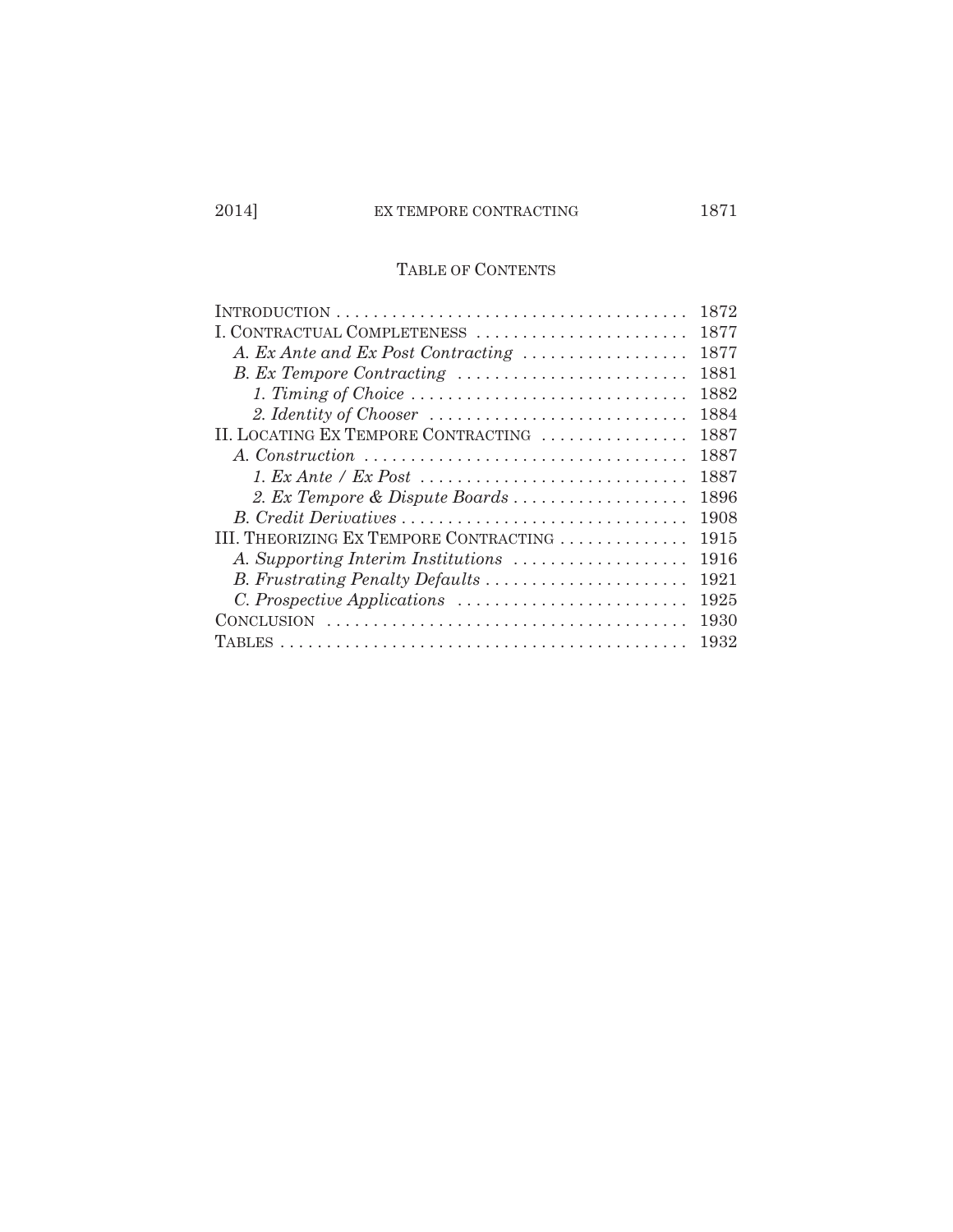#### INTRODUCTION

This Article argues that the dominant view of contract design and interpretation is fundamentally limited and misleading. This view is that parties have precisely two options with respect to any given future circumstance: clearly specify their responsibilities to one another at contract formation or leave their responsibilities vague, relying on a court to determine them after performance.<sup>1</sup> For example, a construction contract could specify the use of Reading brand pipe in exchange for \$77,000.<sup>2</sup> This ex ante contracting approach involves thorough negotiation and drafting. Alternatively, ex post contracting enlists a court to later specify an incomplete contract by calling for "merchantable" pipe in exchange for a "reasonable" fee, and then litigating whether the tendered pipe or payment met the contractual requirement. Concerning interpretation, scholars generally advise courts to interpret in whatever way helps parties to lower the sum of those two costs.<sup>3</sup>

Though intuitive and widely accepted, the ex ante / ex post dichotomy leaves out a third, "real-time" approach to contracting, in which a third-party agent specifies the contract for the parties. Following the language of ex ante, which means "before the fact," and ex post, which means "after the fact," this Article introduces "ex tempore," which means "in the moment."

Parties utilize ex tempore contracting techniques when they draft largely incomplete agreements at contract formation but provide a means for ongoing completion in the course of performance. For

<sup>1.</sup> *See, e.g.*, Albert Choi & George Triantis, *Strategic Vagueness in Contract Design: The Case of Corporate Acquisitions*, 119 YALE L.J. 848, 852-53 (2010); Ronald J. Gilson et al., *Contracting for Innovation: Vertical Disintegration and Interfirm Collaboration*, 109 COLUM. L. REV. 431, 451-55 (2009); Jody S. Kraus & Robert E. Scott, *Contract Design and the Structure of Contractual Intent*, 84 N.Y.U. L. REV. 1023, 1026-27 (2009); Richard A. Posner, *The Law and Economics of Contract Interpretation*, 83 TEX. L. REV. 1581, 1583 (2005); Robert E. Scott & George G. Triantis, *Anticipating Litigation in Contract Design*, 115 YALE L.J. 814 (2006); *cf.* Alan Schwartz & Robert E. Scott, *Contract Theory and the Limits of Contract Law*, 113 YALE L.J. 541, 594-95 (2003) (arguing that the "default" terms that courts insert into an agreement when the parties do not agree on a term are often inefficient).

<sup>2.</sup> Jacob & Youngs, Inc. v. Kent, 129 N.E. 889, 890 (N.Y. 1921).

<sup>3.</sup> *See, e.g.*, Posner, *supra* note 1, at 1584 ("The object of judicial enforcement of contracts is to minimize the sum of these two types or stages of costs, the drafting-stage costs and the litigation-stage costs.").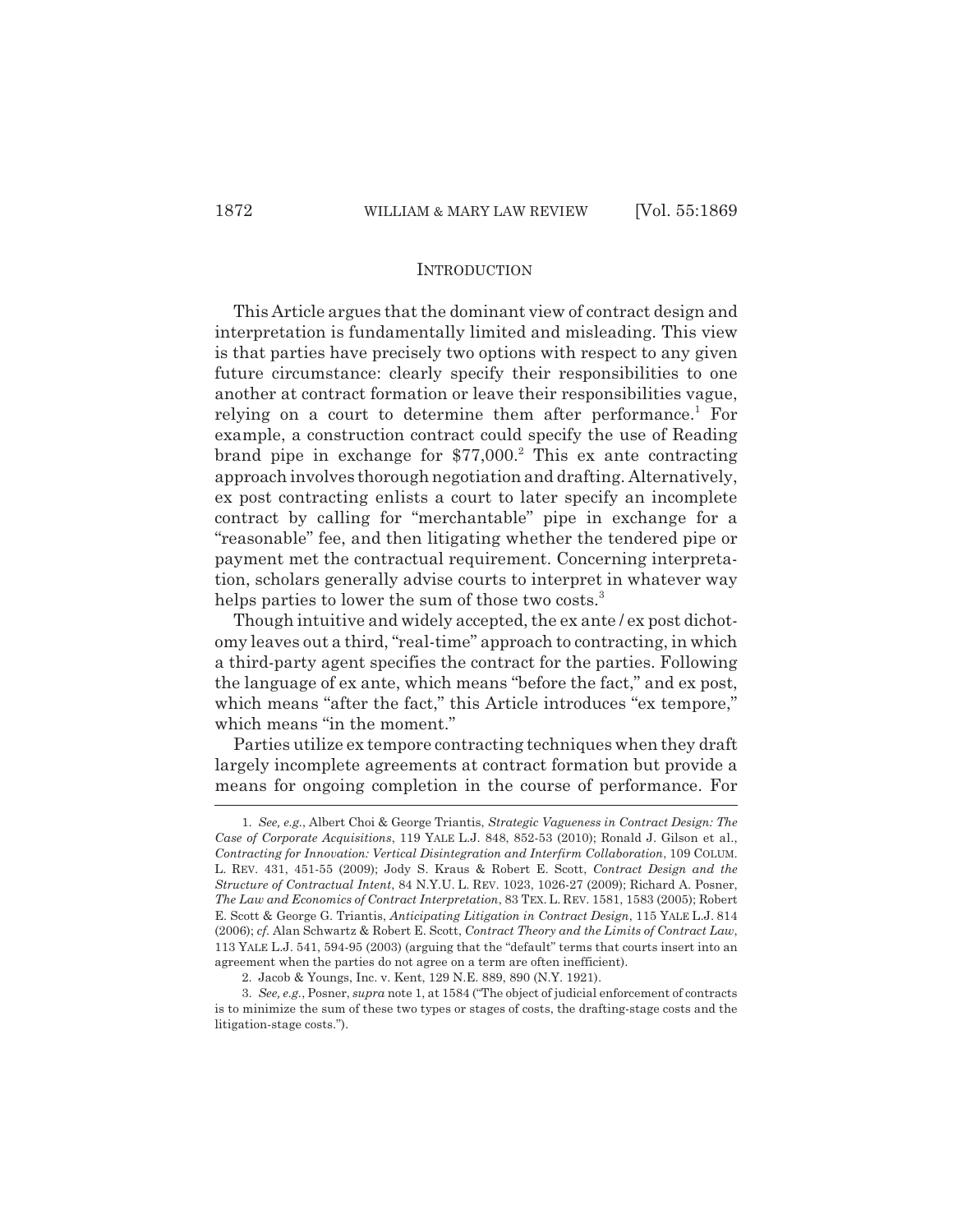example, parties might include a vague term, such as "merchantable" or "reasonable," but then stipulate that a certain individual shall define that term as the need may arise. This approach allows the parties to have clarity of obligation at or around performance, avoiding costly disputes while economizing on front-end costs.

Though largely unnoticed, ex tempore contracting is extremely widespread in some industries. The construction industry, which employed 6 percent of all Americans (12 percent if production, hauling, and distribution of equipment and materials are included) prior to the recent economic downturn and contributed 8 percent to GDP,<sup>4</sup> stands at the forefront of ex tempore contracting. It is now common practice for construction contractors to draft incomplete contracts and entrust a cadre of neutral experts, the *dispute board*, to make decisions whenever a given issue becomes salient. Such boards answer questions the parties have not specified, such as: "Is there a duty to help the contractor find qualified employees?"<sup>5</sup> or "Does the contract require the owner to audit and review the subcontractor's costs before disputing them?"6 Dispute boards are becoming the norm in construction contracts because of their startling effectiveness in improving projects; in an industry in which 25 percent of projects lead to disputes,<sup>7</sup> dispute boards resolve 98 percent of claims brought before them.8

Likewise, the credit derivatives market, constituting a titanic \$27 trillion in notional value,<sup>9</sup> has turned to ex tempore contracting to allow agile and effective contracting in a time of economic and regulatory change. Complex derivatives routinely include seemingly vague terms combined with techniques for achieving instantaneous

<sup>4.</sup> REDUCING CONSTRUCTION COSTS: USES OF BEST DISPUTE RESOLUTION PRACTICES BY PROJECT OWNERS, 149 FED. FACILITIES COUNCIL 1, 1 (2007).

<sup>5.</sup> *See, e.g.*, CYRIL CHERN, CHERN ON DISPUTE BOARDS 206 (2d ed. 2011).

<sup>6.</sup> *See Marine Industrial Park Tunnel Case History*, DISP. RESOL. BOARD FOUND.F., May 2004, at 19, 19.

<sup>7.</sup> REDUCING CONSTRUCTION COSTS, *supra* note 4, at 1. Construction litigation also predominates scholarly attention. *See* Thomas J. Stipanowich, *Reconstructing Construction Law: Reality and Reform in a Transactional System*, 1998 WIS. L. REV. 463, 494 (noting that nearly 20 percent of cases in JOHN P. DAWSON ET AL., CASES AND COMMENT ON CONTRACTS (6th ed. 1993) are construction cases); *id*. (noting substantial emphasis on construction cases in the Restatement (Second) of Contracts).

<sup>8.</sup> REDUCING CONSTRUCTION COSTS, *supra* note 4, at 16.

<sup>9.</sup> Vanessa Mock et al., *CDS Case Planned in Europe*, WALL ST. J., Mar. 27, 2013, at C1.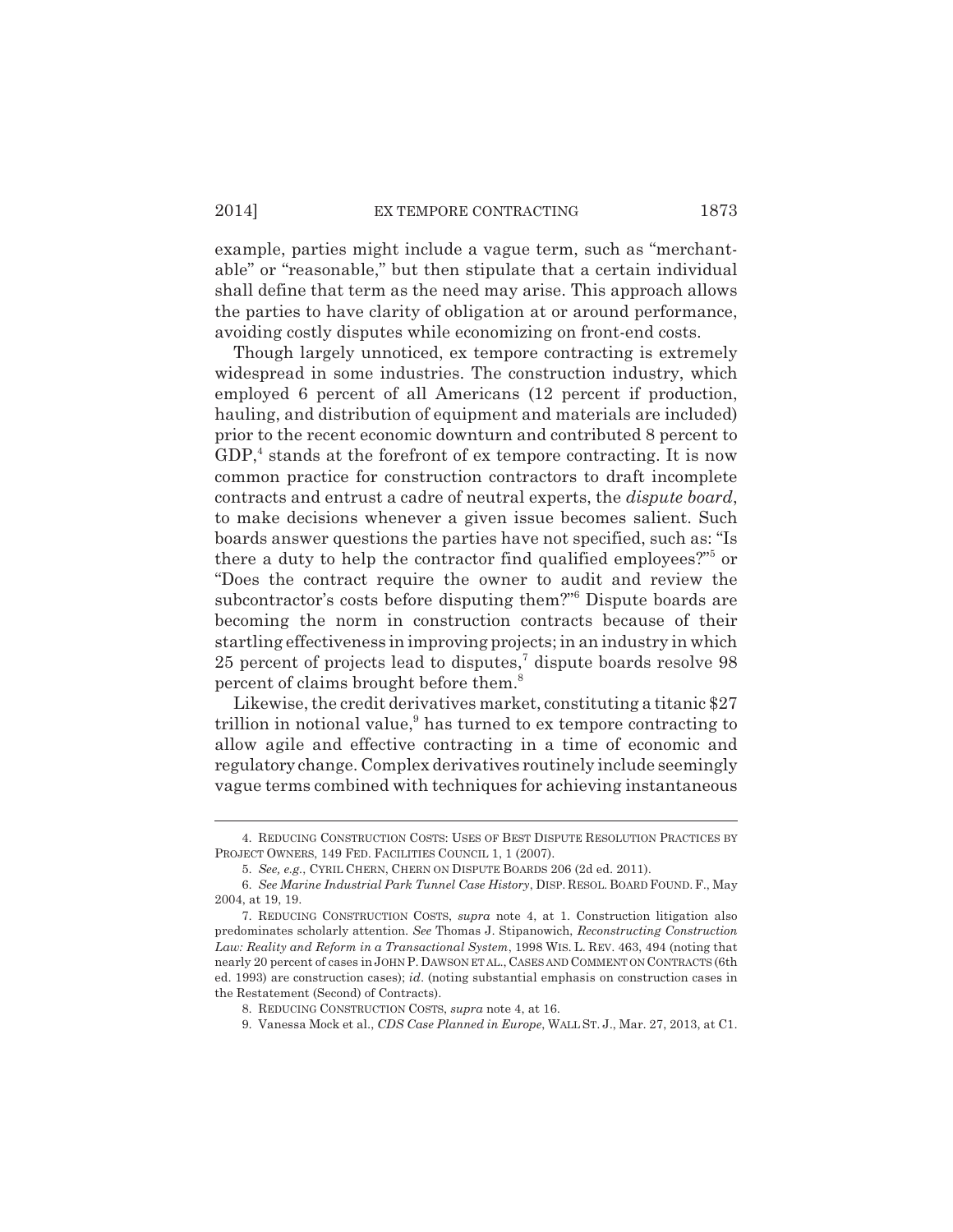clarification. For example, many owners of Greek bonds had protected themselves against the risk of nonpayment by entering into credit default swaps (CDS).10 These insurance-like derivatives offered payment to the bondholders if Greece were to renege on its obligations.11 As Greece grew increasingly reluctant to pay its debts, bondholders did not look to the contract text nor to a court to determine whether they were entitled to payment under the CDS. Instead, a committee of the dominant trade association, the International Swaps and Derivatives Association (ISDA), had authority to rapidly clarify entitlements and define the word "default."12 Few have noticed the quasi-adjudicative role played by ISDA, which has proven invaluable in facilitating the use of credit default swaps and, at times, reducing systemic risk. Fewer still have noticed that one can best understand this function as an expression of ex tempore contracting.13

Despite the prevalence of ex tempore contracting, courts, parties, and scholars have been slow to recognize its significance. As a result, courts misunderstand and frustrate parties' contractual choices and disrupt the usefulness of ex tempore contracting. For example, courts sometimes mistakenly characterize ex tempore contracting as mere mediation<sup>14</sup> and thereby permit parties to frustrate the ex tempore determination process, say, by refusing to select board members<sup>15</sup> or even to attend at all.<sup>16</sup>

At a more abstract level, the failure to notice ex tempore contracting has led scholars to overestimate their understanding of contract design and judges' ability to improve it with simple changes in

<sup>10.</sup> Otto Sandrock, *The Case for More Arbitration When Sovereign Debt Is to Be Restructured: Greece as an Example*, 23 AM. REV. INT'L ARB. 507, 516 (2012).

<sup>11.</sup> *See* M. Todd Henderson, *Credit Derivatives Are Not "Insurance*,*"* 16 CONN. INS. L.J. 1 (2009) (describing the ways in which derivatives are and are not like insurance). Note that one may purchase CDS protection without actually owning Greek bonds.

<sup>12.</sup> *See* Agustino Fontevecchia, *ISDA Says Greece in Default, CDS Will Trigger*, FORBES (Mar. 9, 2012, 2:51 PM), http://www.forbes.com/sites/afontevecchia/2012/03/09/on-greecedefaults-and-the-future-of-derivatives/ (noting ISDA's decision that Greece's restructuring constituted a default).

<sup>13.</sup> *See infra* Part III.B.

<sup>14.</sup> Bombardier Corp. v. Nat'l R.R. Passenger Corp., 298 F. Supp. 2d 1, 4 (D.D.C. 2002). 15. G & T Conveyor Co. v. Port of Seattle, 2008 WL 682242, at \*1 (W.D. Wash. Mar. 7, 2008).

<sup>16.</sup> L.A. Cnty. Metro. Transp. Auth. v. Shea-Kiewit-Kenny, 69 Cal. Rptr. 2d 431, 435 (Ct. App. 1997).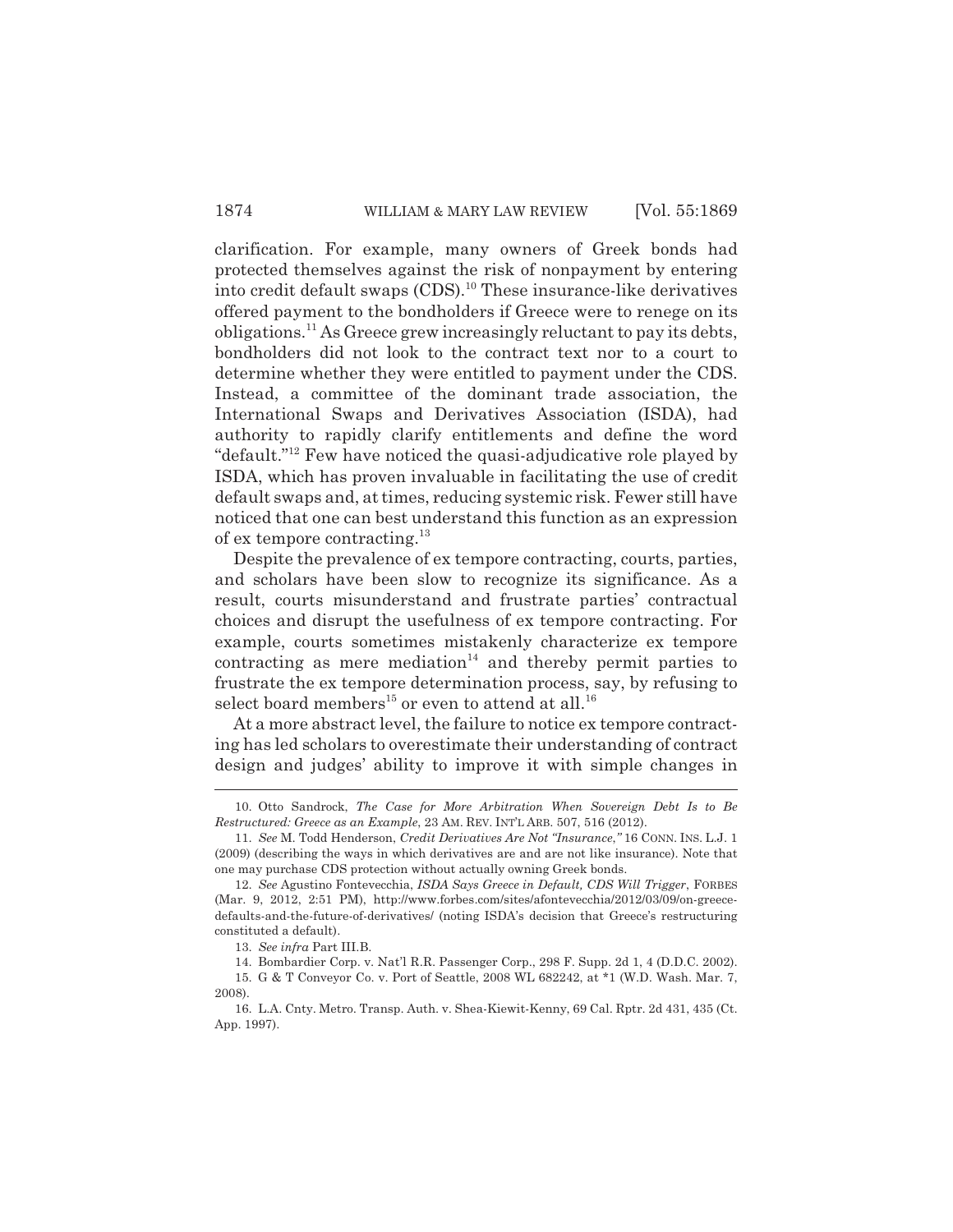#### 2014] EX TEMPORE CONTRACTING 1875

interpretation techniques. For example, courts sometimes apply penalty defaults in cases of contractual silence in order to cause parties to contract more explicitly and thereby disclose important information to one another.17 In one such case, *Hadley v. Baxendale*, a court denied recovery of unforeseeable consequential damages for a broken crankshaft,<sup>18</sup> even though most parties would probably prefer the defendant to be liable for all such damages.19 Scholars have defended *Hadley* as encouraging parties to communicate and negotiate.20 Yet opportunistic parties can circumvent informationforcing defaults if they can instead furtively opt for ex tempore contracting.

In offering a challenge to the dominant contract design paradigm, this Article takes up a call for research extending the existing literature.<sup>21</sup> Oliver Williamson identifies a type of "trilateral" governance," in which third-party agents are used to update or modify incomplete contracts on an ongoing basis.<sup>22</sup> He even mentions architects' preliminary adjudicatory role at construction sites, a precursor to the dispute board discussed in Part II.A, as an example of trilateral governance.<sup>23</sup> This foreshadowing of ex tempore contracting allows it to be considered within the family of the relational contracting and transaction costs economics literature. By

<sup>17.</sup> *See* Ian Ayres & Robert Gertner, *Filling Gaps in Incomplete Contracts: An Economic Theory of Default Rules*, 99 YALE L.J. 87, 91 (1989).

<sup>18. (1854) 156</sup> Eng. Rep. 145, 9 Ex. 341.

<sup>19.</sup> *Cf.* FRANK H. EASTERBROOK & DANIEL R. FISCHEL, THE ECONOMIC STRUCTURE OF CORPORATE LAW 44 (1991) (proposing that default rules should be what parties would choose if given full information); Eric Maskin, *On the Rationale for Penalty Default Rules*, 33 FLA. ST. U. L. REV. 557, 560 (2006) ("[N]ormal damages are not 'consistent with what fully informed parties would have wanted.' "); Eric A. Posner, *There Are No Penalty Default Rules in Contract Law*, 33 FLA. ST. U.L. REV. 563, 574 (2006) ("Since the *Hadley* rule excludes the unforeseeable portion of any loss, it is not majoritarian.").

<sup>20.</sup> *See, e.g.*, Ayres & Gertner, *supra* note 17, at 101.

<sup>21.</sup> *See* Scott & Triantis, *supra* note 1, at 822 ("A more complete theory of contract design would anticipate all possible back-end processes and the interaction among them. Our analysis thus calls for further research into the interaction between contract and litigation, as well as future investigation into the effect of other back-end processes, such as arbitration, renegotiation, and settlement.") (footnotes omitted).

<sup>22.</sup> Oliver E. Williamson, *Transaction-Cost Economics: The Governance of Contractual Relations*, 22 J.L. & ECON. 233, 249-50 (1979).

<sup>23.</sup> *Id*. at 250; *accord* Ian R. Macneil, *Contracts: Adjustment of Long-Term Economic Relations Under Classical, Neoclassical, and Relational Contract Law*, 72 NW. U. L. REV. 854, 866 (1978).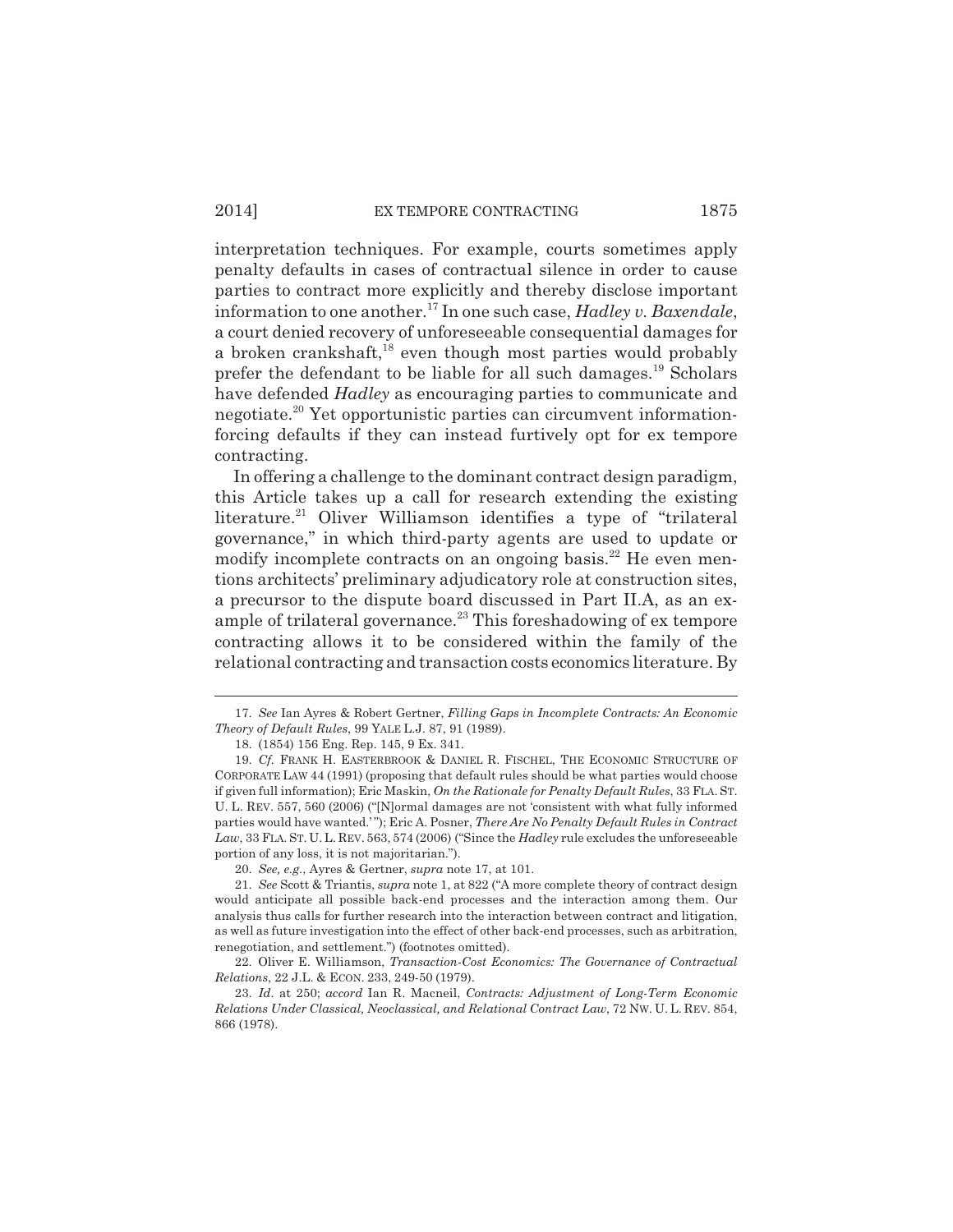providing a detailed discussion of ex tempore contracting in construction and financial derivatives, this Article explores Williamson's insight for its deep potential.<sup>24</sup>

The Article will proceed as follows: Part I reviews recent literature on contractual completeness and the ex ante / ex post dichotomy in order to situate ex tempore contracting. It then introduces ex tempore contracting and analyzes the main drivers of its usefulness. Ex tempore contracting is attractive when interim determination of responsibilities is preferable to doing so at contract formation or after performance and when agent determination of responsibilities is preferred to party or court determination. The former requirement will correspond to circumstances in which uncertainty is high but coordinating is costly for parties. The latter will occur when uncertainty is high and the parties value clarity at the time of performance, post-transaction relief is unlikely to be complete, or it is difficult for the many parties to coordinate a settlement. This analysis is of great importance in continuing to analyze important contracting realities and the forces that drive them. It also guides discussion of subsequent examples of ex tempore contracting.

Part II applies this theory to examples of ex tempore contracting. Section A looks at the use of ex tempore contracting in construction through dispute boards. In addition to its role in advancing this Article's theoretical contribution, the discussion of dispute boards constitutes a significant contribution in its own right as the first extended academic treatment of this fascinating innovation in dispute management. Despite their revolutionary potential, dispute boards are almost unknown to scholars of contracts and dispute resolution<sup>25</sup> and barely examined even by those scholars who care about construction law.26 This Section explores diverse uses of

26. *See* 6 PHILLIP L. BRUNER & PATRICK J. O'CONNOR, JR., BRUNER AND O'CONNOR ON

<sup>24.</sup> Yet architect determination is in decline, for reasons that help justify the dispute board. *See infra* note 186 and accompanying text.

<sup>25.</sup> No doubt, this is because dispute boards are most closely associated with construction, an area that attracts little scholarly interest. *See* William A. Klein & Mitu Gulati, *Economic Organization in the Construction Industry: A Case Study of Collaborative Production Under High Uncertainty*, 1 BERKELEY BUS. L.J. 137, 138 (2004) ("Legal and economic scholars have devoted little attention to an industry—construction—that seems to offer valuable lessons about the organization of economic activity."); Stipanowich, *supra* note 7, at 495-96 (lamenting the state of construction scholarship).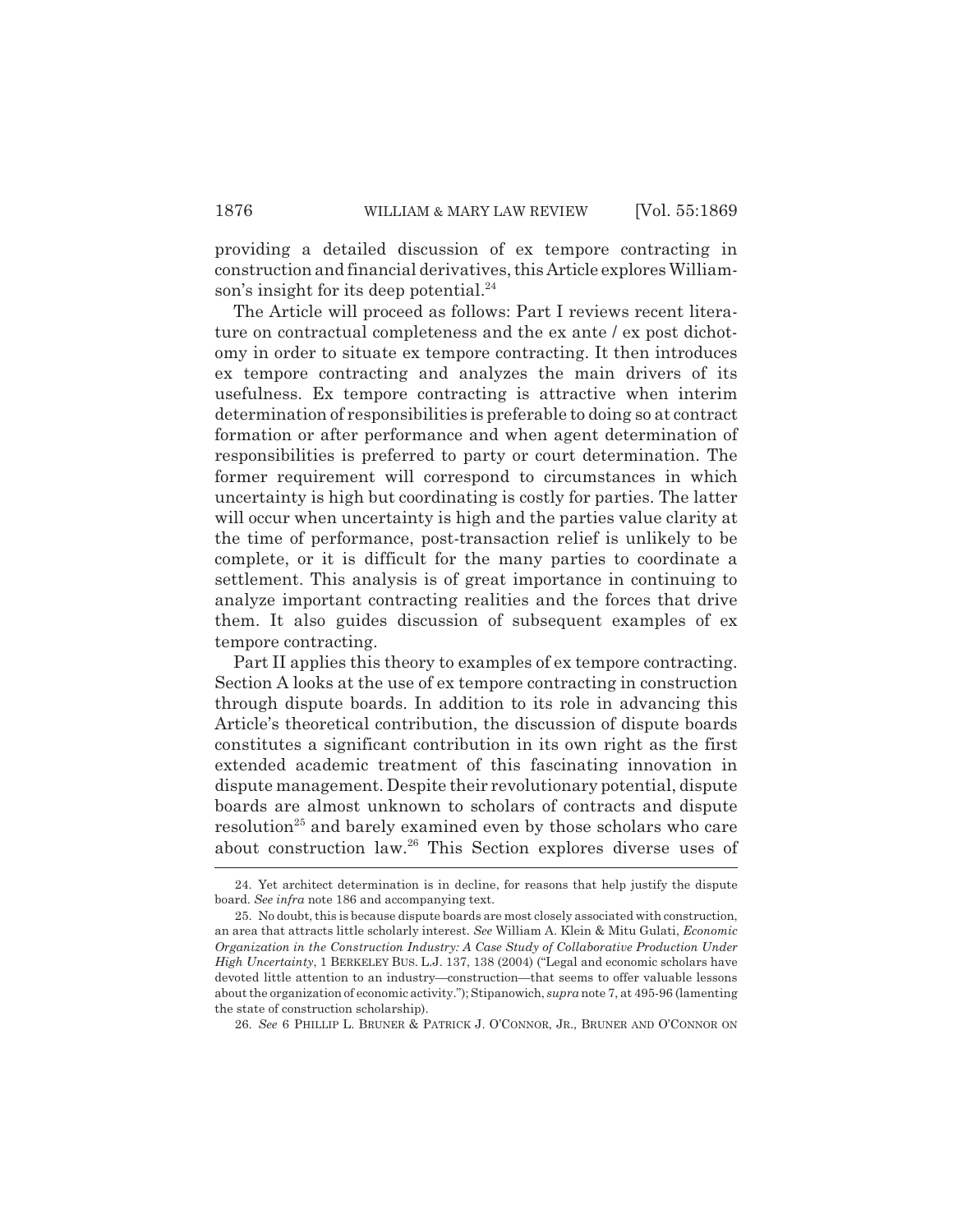disputes boards, their advantages, and their risks, utilizing a cache of dispute board decisions that the State of Florida recently made public. Section B describes the role of ex tempore contracting in credit derivatives transactions, in which complicated financial relations are governed by apparently incomplete agreements whose clarity and specification come in the course of performance.

Having established the pervasiveness of ex tempore contracting, Part III then draws out the implications of ex tempore contracting. Section A examines the judicial treatment of ex tempore institutions, showing how courts can better support parties informed choice of ex tempore contracting by allowing its use even when a court may find it otherwise futile or unconscionable. Section B problematizes the judicial and scholarly treatment of penalty defaults. Section C then speculates as to how parties might choose to better use ex tempore contracting in the future, such as including it alongside earnout agreements in M&A contracts.

#### I. CONTRACTUAL COMPLETENESS

#### *A. Ex Ante and Ex Post Contracting*

Economic analysis of contracts has long accepted as optimal "the complete contingent contract that [clearly] specifies the obligations of the parties in each possible future state of the world."27 Complete contracts reduce enforcement costs and encourage efficient investment.<sup>28</sup> create efficient terms of exchange in each state of the world, and facilitate efficient trade.<sup>29</sup> When contracts are vague or incomplete, obligations are unclear and parties risk vexatious litigation and inefficient performance.

CONSTRUCTION LAW § 21.11, at 929 (2002) (noting the rise of dispute boards); 1 JUSTIN SWEET & JONATHAN J. SWEET, SWEET ON CONSTRUCTION INDUSTRY CONTRACTS § 8.01 (5th ed. 2009) (mentioning dispute resolution boards (DRBs) only one time); JUSTIN SWEET, SWEET ON CONSTRUCTION LAW § 12.11, at 474 (1997) (calling for more research into dispute boards).

<sup>27.</sup> George G. Triantis, *The Efficiency of Vague Contract Terms: A Response to the Schwartz-Scott Theory of UCC Article 2*, 62 LA. L. REV. 1065, 1068 (2002).

<sup>28.</sup> *See* Scott & Triantis, *supra* note 1.

<sup>29.</sup> Triantis, *supra* note 27, at 1068.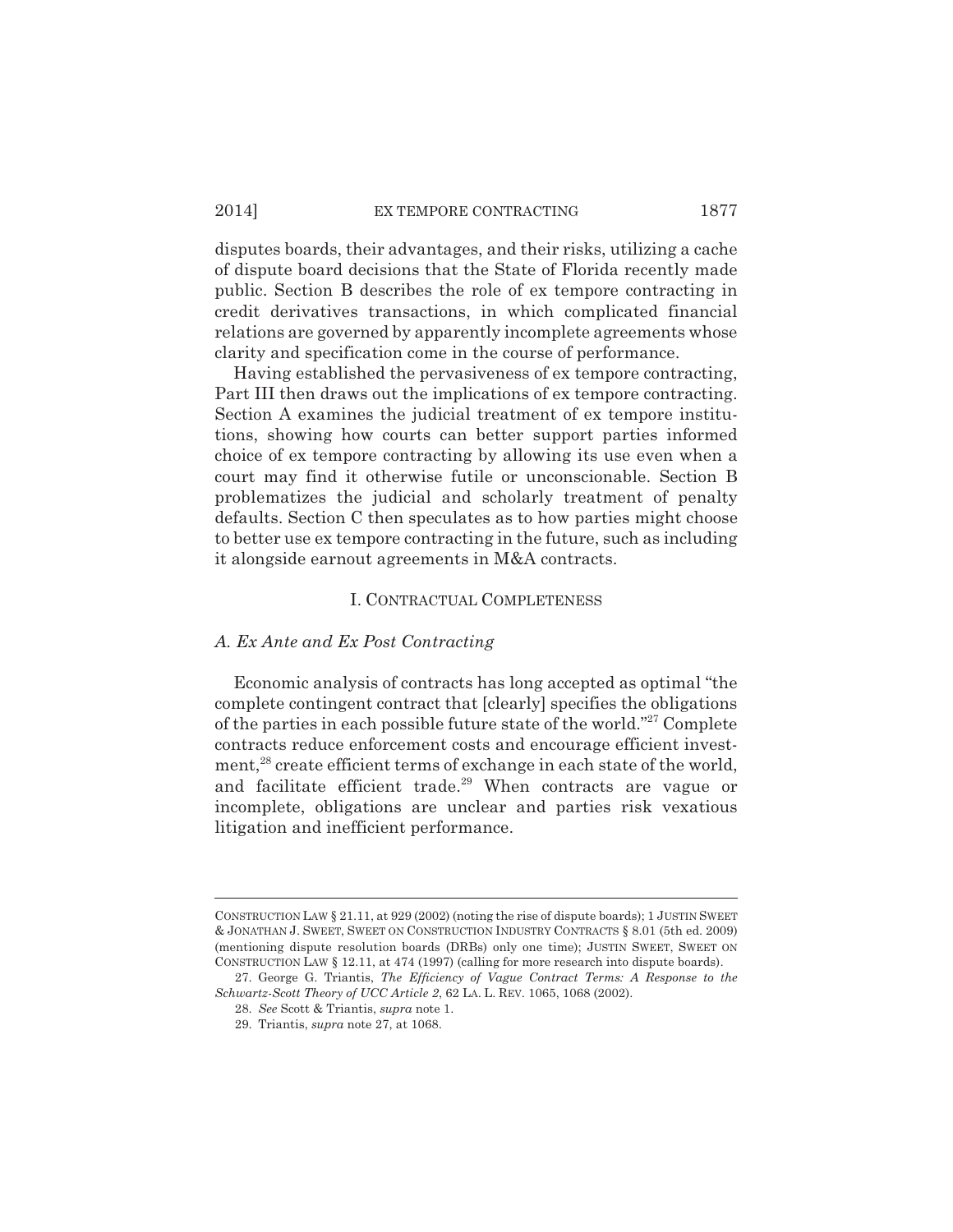Given the costs, scholars of contracts have long found the persistence of vague terms "puzzling."30 If incomplete contracting, in the form of vague or absent terms, leads to so many problems, why not attempt far more complete contracting? Put simply, complete contracting is costly. Parties must imagine, $31$  negotiate, $32$ and draft specific terms.33 Demanding completeness can damage trust, $34$  limit relational contract enforcement $35$  or informal enforcement, $36$  or threaten the deal altogether. $37$  Guaranteed costs attend drafting a marginally more complete contract, but one must discount the benefits of completeness by the chance that a given contingency never even arises, and so the marginal completeness has no effect on incentives.<sup>38</sup> Finally, some terms are so costly to enforce, and therefore so unlikely to be invoked if at all, that parties see little benefit to including them in the contract.<sup>39</sup> As a result of

32. *See* Mark P. Gergen, *The Use of Open Terms in Contract*, 92 COLUM.L. REV. 997, 1029- 30 (1992) (arguing that haggling over the value of an uncertain asset, or investigating it, is wasteful from a social point of view).

33. Ayres & Gertner, *supra* note 17, at 92-93 & n.30 ("[C]osts may include legal fees, negotiation costs, drafting and printing costs, the costs of researching the effects and probability of a contingency, and the costs to the parties and the courts of verifying whether a contingency occurred.").

34. *See* William C. Whitford, *Relational Contracts and the New Formalism*, 2004 WIS. L. REV. 631, 638.

35. *See* Robert E. Scott, *A Theory of Self-Enforcing Indefinite Agreements*, 103 COLUM. L. REV. 1641, 1650 (2003) [hereinafter Scott, *Indefinite Agreements*]. On relational contracts see Goetz & Scott, *supra* note 31, at 1115-16; Robert E. Scott, *Conflict and Cooperation in Long-Term Contracts*, 75 CALIF. L. REV. 2005, 2039-42 (1987); Oliver E. Williamson, *Assessing Contract*, 1 J.L. ECON. & ORG. 177, 183 (1985).

36. On informal enforcement, see generally Benjamin Klein, *Why Hold-Ups Occur: The Self-Enforcing Range of Contractual Relationships*, 34 ECON. INQUIRY 444 (1996) (explaining that changing market conditions can prevent parties from privately enforcing their own contracts).

37. Posner, *supra* note 1, at 1583 ("Deliberate ambiguity may be a necessary condition of making the contract.").

38. *See id.* at 1583-84.

39. *See* Scott & Triantis, *supra* note 1, at 816 & n.4; *see also* Eric A. Posner, *Economic Analysis of Contract Law After Three Decades: Success or Failure?*, 112 YALE L.J. 829, 857 (2003) ("[I]nvestment is not verifiable by a court, so the parties gain nothing by putting the optimal investment in the contract."); Alan Schwartz, *Relational Contracts in the Courts: An*

<sup>30.</sup> *E.g.*, *id*. at 1067.

<sup>31.</sup> *See* Ronald J. Gilson, *Value Creation by Business Lawyers: Legal Skills and Asset Pricing*, 94 YALE L.J. 239, 267-68 (1984); Charles J. Goetz & Robert E. Scott, *Principles of Relational Contracts*, 67 VA. L. REV. 1089, 1090-91 (1981); Jean Tirole, *Incomplete Contracts: Where Do We Stand?*, 67 ECONOMETRICA 741, 771-72 (1999) (explaining the existence of incomplete contracts partially in terms of unforeseen contingencies).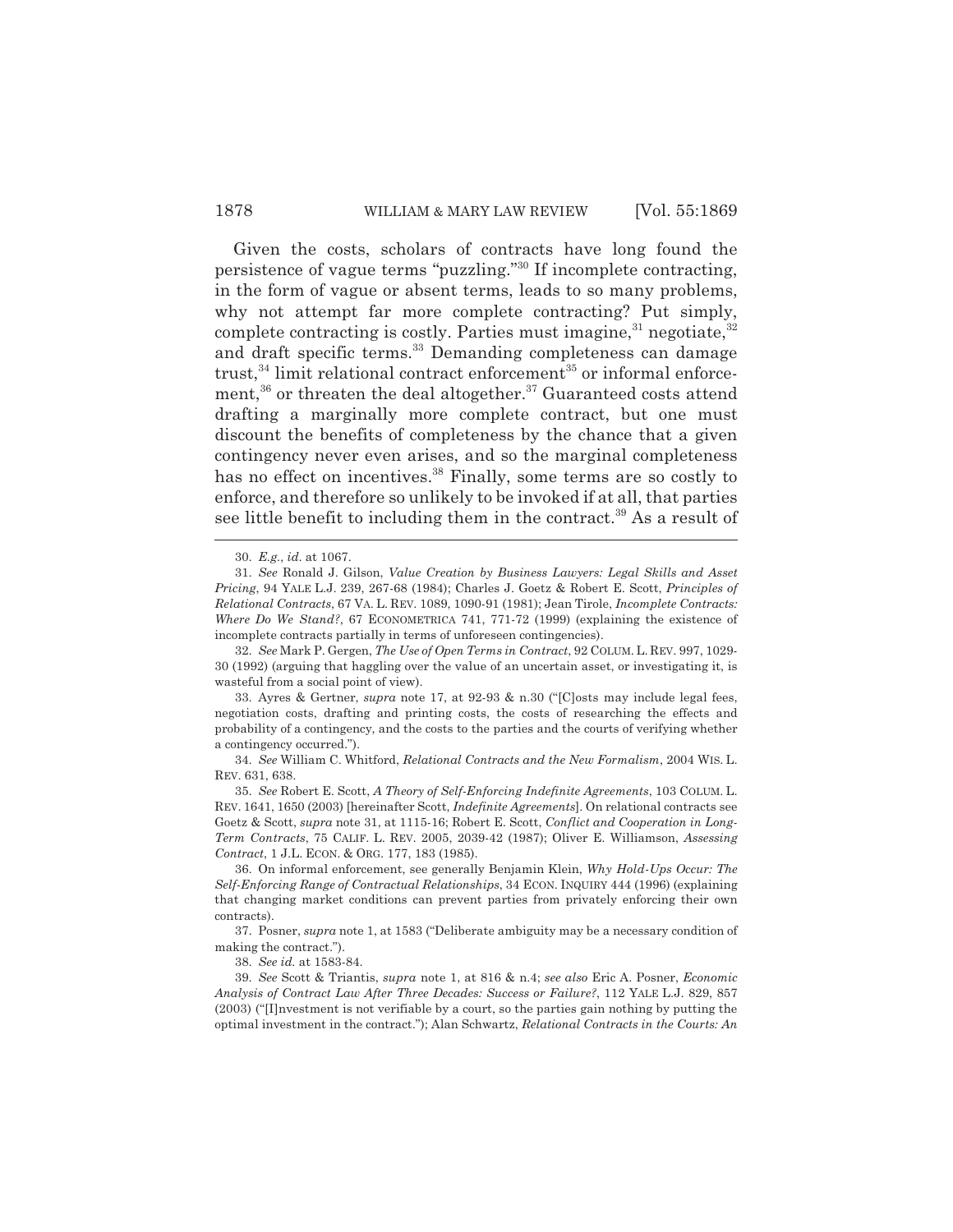these costs, contracts are inevitably somewhat incomplete, with some terms vague and others absent.<sup>40</sup>

Contracts scholars have lately supplemented this account by recognizing that contract specificity can constitute a *choice delegation mechanism*. 41 The degree of contractual completeness is an effort by the parties to regulate *when* and *by whom* their contractual content will be determined.42 As Robert Scott and George Triantis write, "[T]he choice between precise terms and vague terms thus reduces to who chooses [responsibilities] and when they are chosen: the parties at the time of contracting or the court at trial."43

Vague terms can be tools that parties use when they wish for *someone else*—a court—to determine responsibilities *in the future*—at adjudication.44 Incomplete contracts can be attractive not

41. *See* Choi & Triantis, *supra* note 1, at 852; Gilson et al., *supra* note 1, at 454 ("Thus, by using soft terms, parties delegate the specification of performance requirements to a court at the back end of the contracting process.... Alternatively, when the parties agree to precise (hard) terms ... they withdraw authority from courts to determine their particular performance obligations and instead direct enforcement of the obligations specified in advance."); Kraus & Scott, *supra* note 1; Posner, *supra* note 1; Scott & Triantis, *supra* note 1.

42. This perspective resembles the rule/standard distinction in administrative law literature. For example, Kaplow's definitive treatment of rules and standards begins with the assumption that *"*the only distinction between rules and standards is the extent to which efforts to give content to the law are undertaken before or after individuals act." Louis Kaplow, *Rules Versus Standards: An Economic Analysis*, 42 DUKE L.J. 557, 560 (1992) (footnote omitted). Many recent articles have noted the similarities between the choices contracting parties face in drafting terms and the choices of lawmakers crafting public law. *See, e.g.*, Posner, *supra* note 1, at 1586; Scott & Triantis, *supra* note 1, at 820. Like an administrative agency crafting detailed regulations, precise contract terms leave little for either judicial misinterpretation or judicial supplement if the future renders the old language inefficient. But a broadly written administrative standard, like a vague contract term, leaves the parties uncertain about their duties until a court later specifies it.

43. Scott & Triantis, *supra* note 1, at 818. Note that in this passage, Scott & Triantis actually refer to evidentiary proxy selection, which, for the purposes engaged by this Article, amounts to the same thing as responsibility determination.

44. Kraus & Scott, *supra* note 1, at 1030 ("By framing their agreement in vague terms, the parties embed their legal obligations in broad standards that delegate discretion to courts ex post.").

*Analysis of Incomplete Agreements and Judicial Strategies*, 21 J. LEGAL STUD. 271, 278-79 (1992).

<sup>40.</sup> Cost is not the only explanation for incompleteness. Choi & Triantis, *supra* note 1, at 884-85 (explaining vagueness as a screen for type); Marcel Kahan & Michael Klausner, *Standardization and Innovation in Corporate Contracting (or "The Economics of Boilerplate")*, 83 VA. L. REV. 713 (1997) (signaling); Kathryn E. Spier, *Incomplete Contracts and Signalling*, 23 RAND J. ECON. 432 (1992) (signaling the principal's type); Triantis, *supra* note 27, at 1067 (explaining vagueness as a result of agency problems).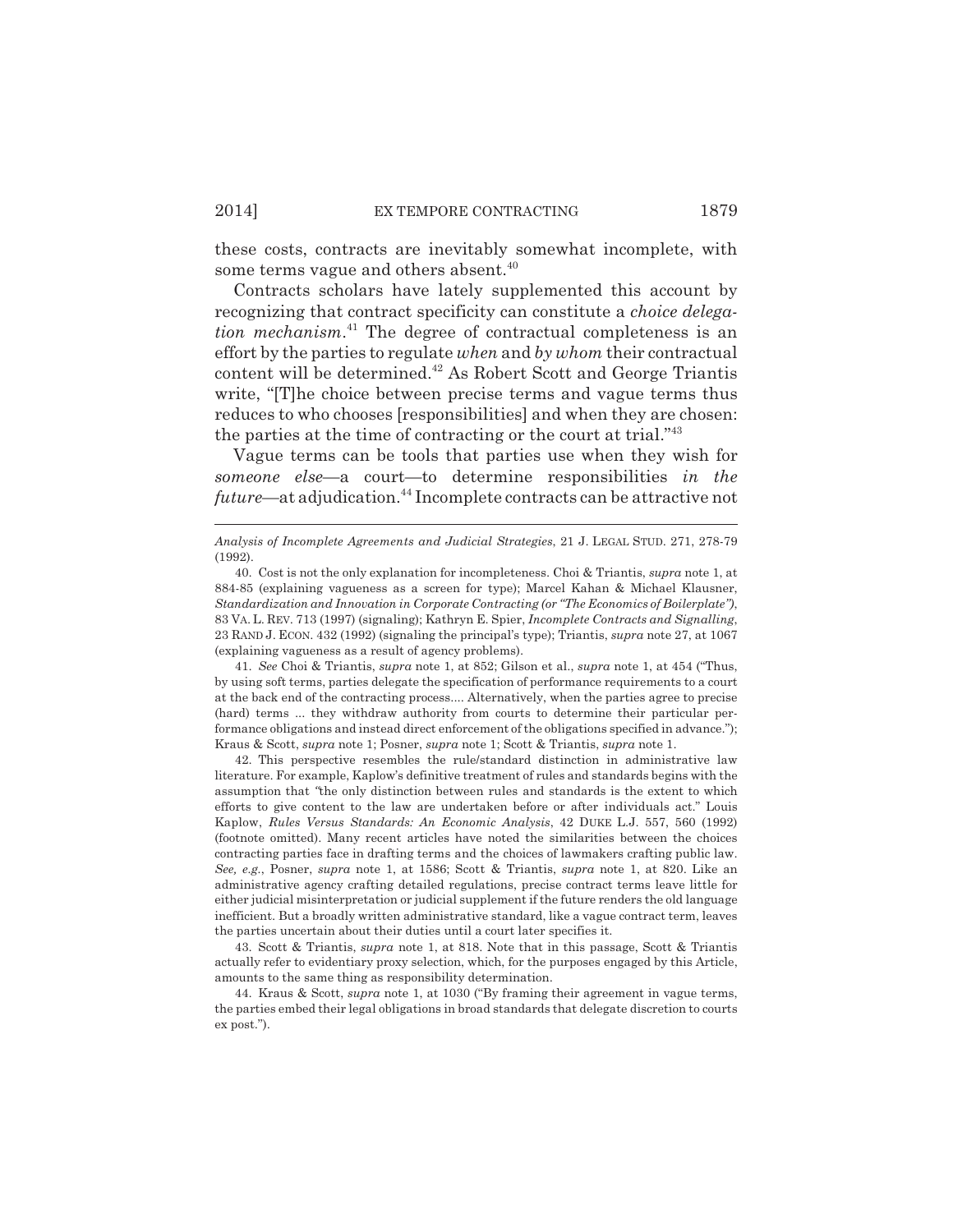just because they reduce drafting and negotiation costs, but also because some questions are better answered in the future with the benefit of hindsight.45

In addition to calibrating *when* duties will be specified, contractual completeness dictates *by whom* they will be specified. Specific terms, such as "3 lb. widget," make the parties the deciders of contractual responsibility, whereas vague terms, such as "merchantable widget," leave specification to a court. Courts bring a distinctively judicial approach to specifying contracts, with its own advantages and disadvantages.<sup>46</sup>

Importantly, although contracts as a whole mix vague and precise terms, individual terms present the parties with a dichotomous choice. "In selecting a chooser, therefore, the parties have *only two options*: The choice of proxies will be made either at the *time of the contract by the parties*, who enjoy private information, *or after the resolution of uncertainty by the court*, which enjoys the benefit of hindsight."47

Thus, parties decide ex ante at contract formation or adjudicators decide ex post in adjudication.<sup>48</sup> Formally, no third choice exists. Using this dichotomy, Richard Posner provides a formal model of contracting costs as the sum of ex ante drafting and ex post enforcement costs and would explain the degree of contractual completeness as a function of cost savings on drafting.<sup>49</sup> Scott and Triantis have a similar approach.<sup>50</sup>

<sup>45.</sup> *Id.*

<sup>46.</sup> The parties likely observe far more than a court can verify, both about their values and the transaction itself, but courts can compel evidence. The parties are also likely to draft to maximize joint surplus, whereas courts may choose another interpretive methodology. Alan Schwartz & Joel Watson, *Conceptualizing Contractual Interpretation*, 42 J. LEGAL STUD. 1, 5-6 (2013) (explaining that courts maximize accuracy at the expense of welfare); *see* Schwartz & Scott, *supra* note 1, at 549, 602-03.

<sup>47.</sup> Scott & Triantis, *supra* note 1, at 841 (emphasis added).

<sup>48.</sup> Some may prefer to reserve the term "contracting" for the ex ante moment of contract formation. By contrast, I understand contract writing and contract adjudication to be two phases of the general category of contracting, by which I mean the determination of contractual responsibilities.

<sup>49.</sup> Posner, *supra* note 1, at 1583-84.

<sup>50.</sup> Scott & Triantis, *supra* note 1, at 817 ("Indeed, the mix of precise and vague terms that characterize the typical commercial contract can be framed as the product of a tradeoff that the parties have made in investing in the front end or back end of the contracting process, based on their particular circumstances .... [Thus], for any given expenditure of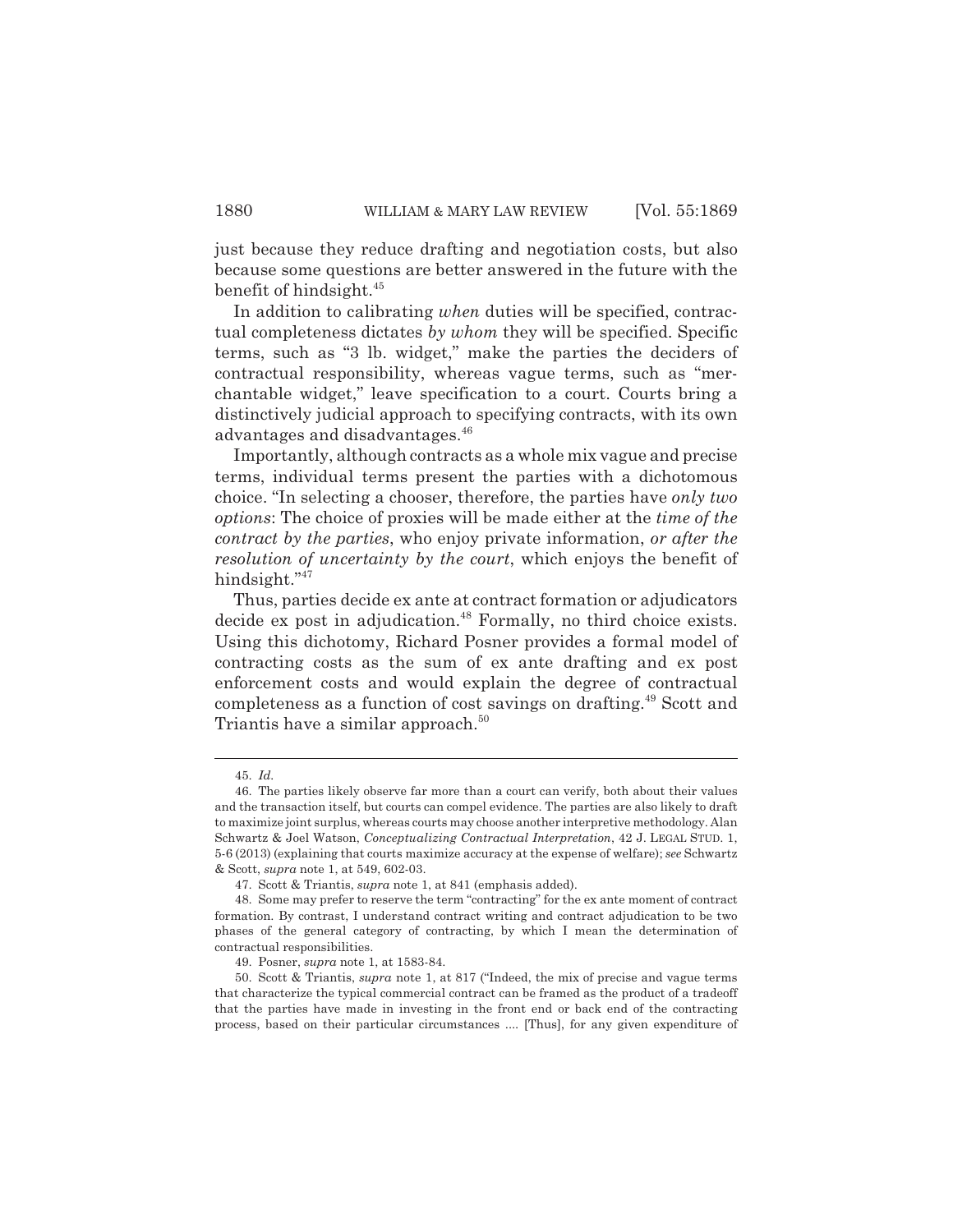#### *B. Ex Tempore Contracting*

Yet it is clear that parties have three choices, not two, on each axis of contract specification. A contract can specify duties extensively at contract formation, or it can await determination until some subsequent litigation. But the parties can also determine duties on an ongoing basis. For example, the parties could stipulate that an expert committee will determine the contractual meaning of "workmanlike" on a real-time basis.

Likewise, in addition to varying the moment of contractual determination, the parties have several choices as to the identity of the contract-specifying agent. If the parties negotiate and record their agreement in advance, then they have themselves determined the responsibility. If they leave the term vague or absent, they leave it to a court. But when they provide that a third party may act to update their contract, they enlist that agent as an author of their contract. Thus, as Table 1 displays, there are three, not two, relevant pairings. $51$ 

| Modes of Contracting                |         | <b>Timing of Determination</b> |            |                      |
|-------------------------------------|---------|--------------------------------|------------|----------------------|
|                                     |         | Contract formation             | Interim    | After<br>Performance |
|                                     | Parties | ex ante                        |            |                      |
| Identity of<br>Determining<br>Actor | Agent   |                                | ex tempore |                      |
|                                     | Court   |                                |            | $ex$ post            |

| r r |      |  |
|-----|------|--|
|     | anie |  |
|     |      |  |
|     |      |  |

contracting costs, the parties can reach the highest possible incentive gains by optimizing the allocation of their investment between the front and back ends.").

<sup>51.</sup> There are nine possible combinations. Table 3 speculates as to the sort of contract that takes place in the various boxes, and Table 4 describes the contractual language used to achieve it. Still, it is useful to identify these three important pairings, if only for the frequent elision of ex tempore into other categories.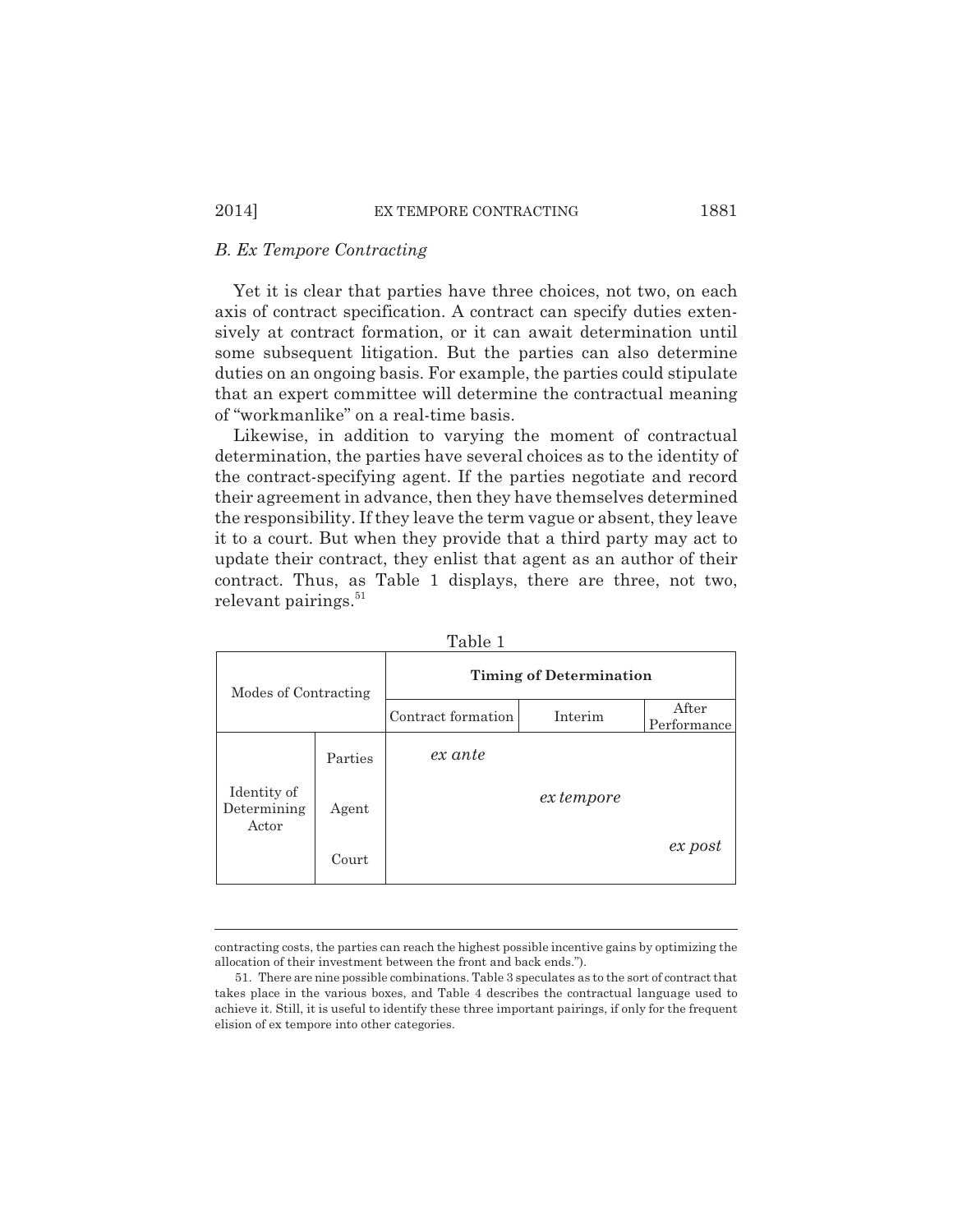Ex tempore contracting is a conceptually important pairing of selections as to the timing of determination and the identity of the determining actor. Parties utilize it when it suits their ends better than their other options. It is tautological that parties would rationally utilize ex tempore contracting to the extent, and in the instances in which, it costs less than the comparable ex ante and ex post contracting options. The following analysis seeks to further interrogate the conditions in which ex tempore contracting is appropriate. $52$ 

Because parties utilizing ex tempore contracting make two choices, one must consider what drives each of those choices. That is, when is interim determination preferable to some other timing of determination, and when is agent determination better than party or court determination?

#### *1. Timing of Choice*

One factor that militates against front-end contracting is transaction costs: if it is too costly for the parties to agree, perhaps because there are numerous parties involved, then they may proceed without coming to full agreement.53 Yet the distinctive feature that makes parties turn from front-end contracting is surely uncertainty. When it is impossible or costly to contemplate a rational allocation of responsibilities in the future, parties defer determination.<sup>54</sup> Uncertainty can emerge in long-term contracts, transactions with extremely unpredictable outcomes, or contracts in which the parties' ultimate goal is not clear, such as firms collaborating to discover commercial applications of their research.<sup>55</sup> In

<sup>52.</sup> As a background assumption, ex ante, ex tempore, and ex post contracting all exist as between separate contracting agents. When contracting costs are too high, parties can vertically integrate and impose an internal governance structure. *See* R. H. Coase, *The Nature of the Firm*, 4 ECONOMICA 386, 388 (1937) (explaining that the firm and the market are "alternative methods of co-ordinating production"); Oliver E. Williamson, *The Vertical Integration of Production: Market Failure Considerations*, 61 AM. ECON. REV. 112 (1971). In that case, the employer or owner essentially defines the content of employee or subsidiaries' responsibilities on an ongoing basis.

<sup>53.</sup> *See infra* note 209 and accompanying text.

<sup>54.</sup> *See infra* notes 78-83, 223-25 and accompanying text.

<sup>55.</sup> *See generally* Gilson et al., *supra* note 1 (providing a theoretical framework to explain how such firms contract by using both explicit and implicit terms that respond to inherent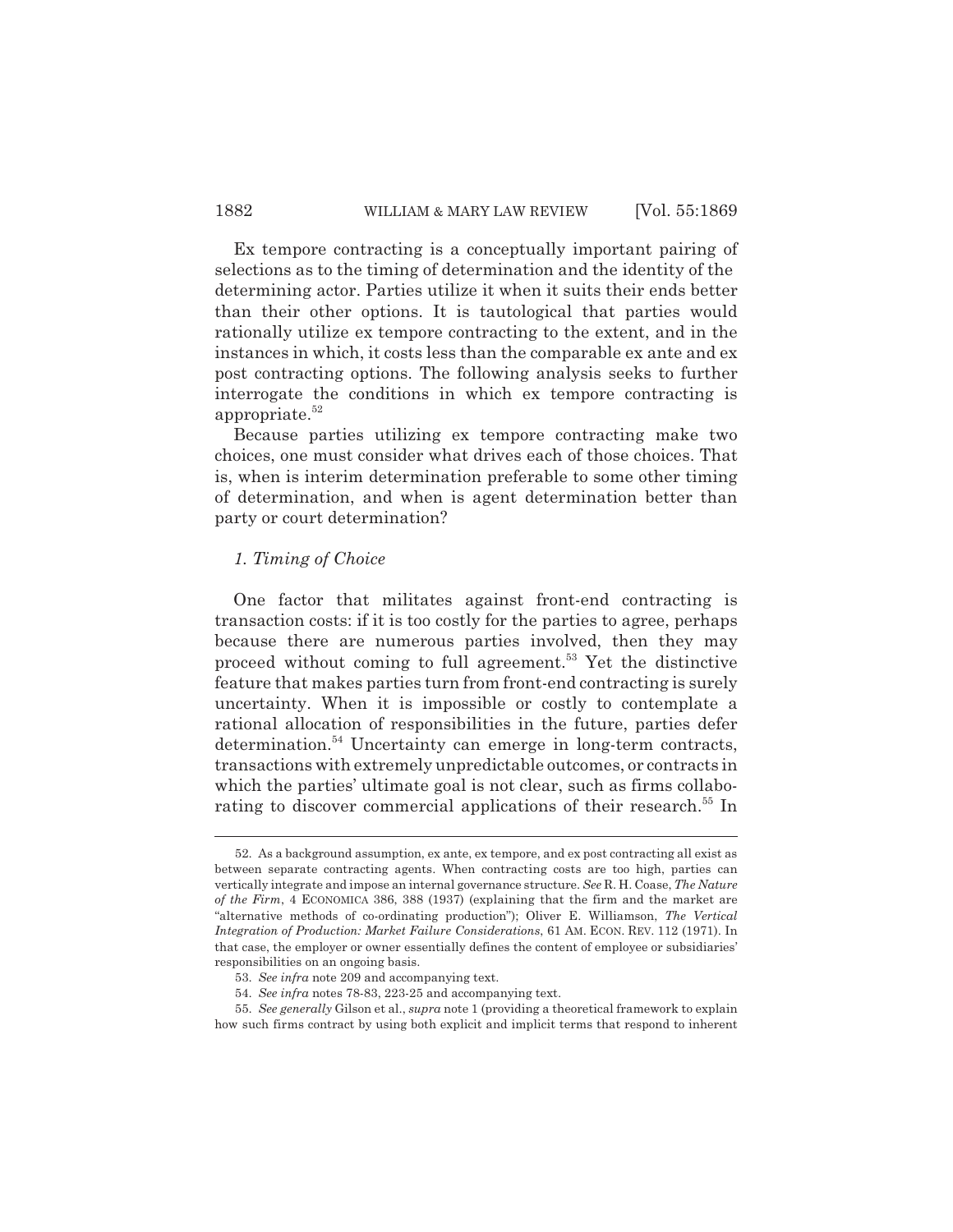such cases parties can defer to back-end determination, through absent or vague terms, or they can utilize ex tempore contracting for ongoing determination.

It is sometimes costly to wait for determination, and in these cases, ex tempore contracting may prove useful. Because interim determination allows parties to know their obligations at or around performance, ex tempore contracting is attractive when parties place special value on determination prior to or around performance.

When back-end determination is costly, because courts must exhume degraded evidence and vet conflicting witness testimony, it may be cheaper to resolve disputes closer to the time of performance.<sup>56</sup> But the parties will not incur costly litigation expenses if they can settle their claims in the shadow of adjudication. So transaction costs emerge again as a major driver of ex post contracting costs. Interim determination will prove attractive when coordination for renegotiation or settlement is difficult or costly, and therefore parties more fully bear the brutal costs of adjudication.<sup>57</sup> Projects with many parties may pose complex coordination problems.58 Likewise, projects for which time is precious increase the cost of patiently coordinating those parties.<sup>59</sup>

Clarity of obligation at performance is of great value when courts are unlikely to award full compensation for breach. If a party can avoid paying the appropriate damages subsequent to determination of breach of a once-unclear duty, she will be less likely to efficiently perform and her counterparty will rationally underinvest in reliance on that performance. By contrast, parties with clear responsibilities at the time of performance may be more likely to efficiently perform, if only because courts are less likely to balk at optimal damages in the case of such willful breach.<sup>60</sup>

In complex and innovative contracting settings, ongoing determination may serve a role in helping the parties to detect and reinforce their degree of mutual trust and commitment. Periodic exchange of

uncertainties about the product to be produced).

<sup>56.</sup> *See infra* notes 104-12, 227 and accompanying text.

<sup>57.</sup> *See infra* notes 113-20, 240 and accompanying text.

<sup>58.</sup> *See infra* notes 114-20 and accompanying text.

<sup>59.</sup> *See infra* notes 119-24, 230 and accompanying text.

<sup>60.</sup> *See infra* notes 129-30 and accompanying text.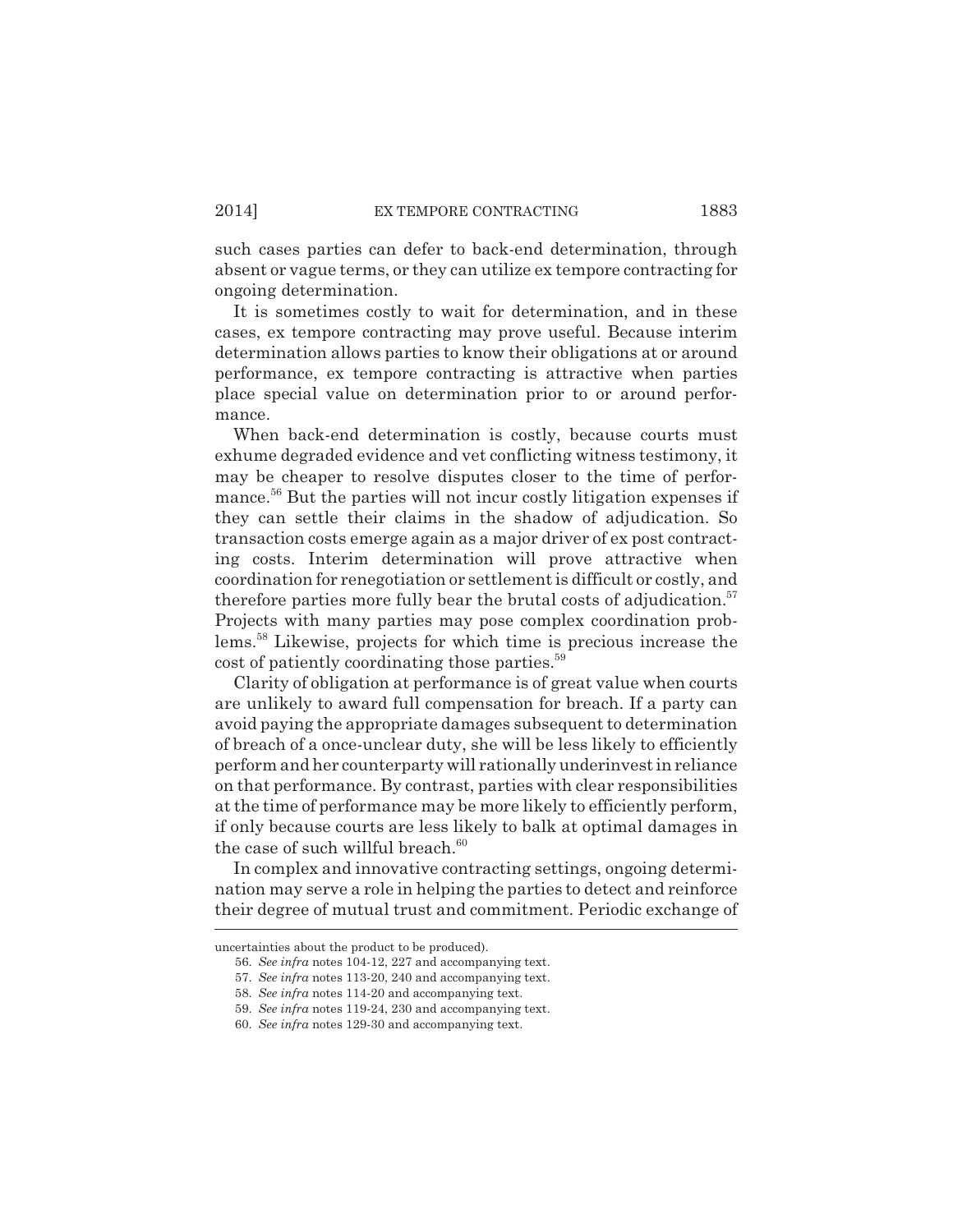information and tests of good faith are crucial in such contexts. $61$  A prompt determination can help clear the air where there is doubt, or allow a party to validate its worries by addressing exploitative behavior. $62$ 

The foregoing constitute benefits the parties enjoy vis-à-vis one another, but clarity of obligation can also benefit the parties in their dealings with others. A prompt determination can be useful in establishing one's contractual fidelity to others.<sup>63</sup>

Interim contracting provides parties with clarity of obligation after contract formation, saving the cost of drafting a contract fit for any possible future. But it can allow determination of responsibilities even when subsequent coordination of parties is costly and when obligational clarity is valuable at the time of performance, such as when courts are unlikely to provide full remedies or when there is independent value to that clarity.

#### *2. Identity of Chooser*

Merely opting for real-time determination does not place the parties in the realm of ex tempore contracting, because courts and parties can determine responsibilities in the interim position. Courts can issue preliminary injunctions and declaratory judgments prior to performance. The parties are of course free to renegotiate or clarify their contract at any time, specifying duties to whatever form suits them in changing circumstances. Continual negotiation and accommodation in incomplete contracts is the signature element in "relational contracting."64 Yet there are distinct advantages to selecting a third-party agent. As with analysis of timing, it makes sense to locate the factors that drive parties to choose one of two well-known options rather than the other and then evaluate agent

<sup>61.</sup> *See* Ronald J. Gilson et al., *Contract and Innovation: The Limited Role of Generalist Courts in the Evolution of Novel Contractual Forms*, 88 N.Y.U. L. REV. 170, 187, 196 (2013); Gilson et al., *supra* note 1, at 476-79.

<sup>62.</sup> *See infra* note 149 and accompanying text.

<sup>63.</sup> *See infra* notes 188, 229-30 and accompanying text.

<sup>64.</sup> *See infra* notes 72-74 and accompanying text; *see also* Donald J. Smythe, *Bounded Rationality, the Doctrine of Impracticability, and the Governance of Relational Contracting*, 13 S. CAL. INTERDISC. L.J. 227, 230 (2004) ("A relational contract may be defined as an agreement of an ongoing nature between two or more parties that is typically adapted to changing circumstances and unique situations as they arise.") (footnote omitted).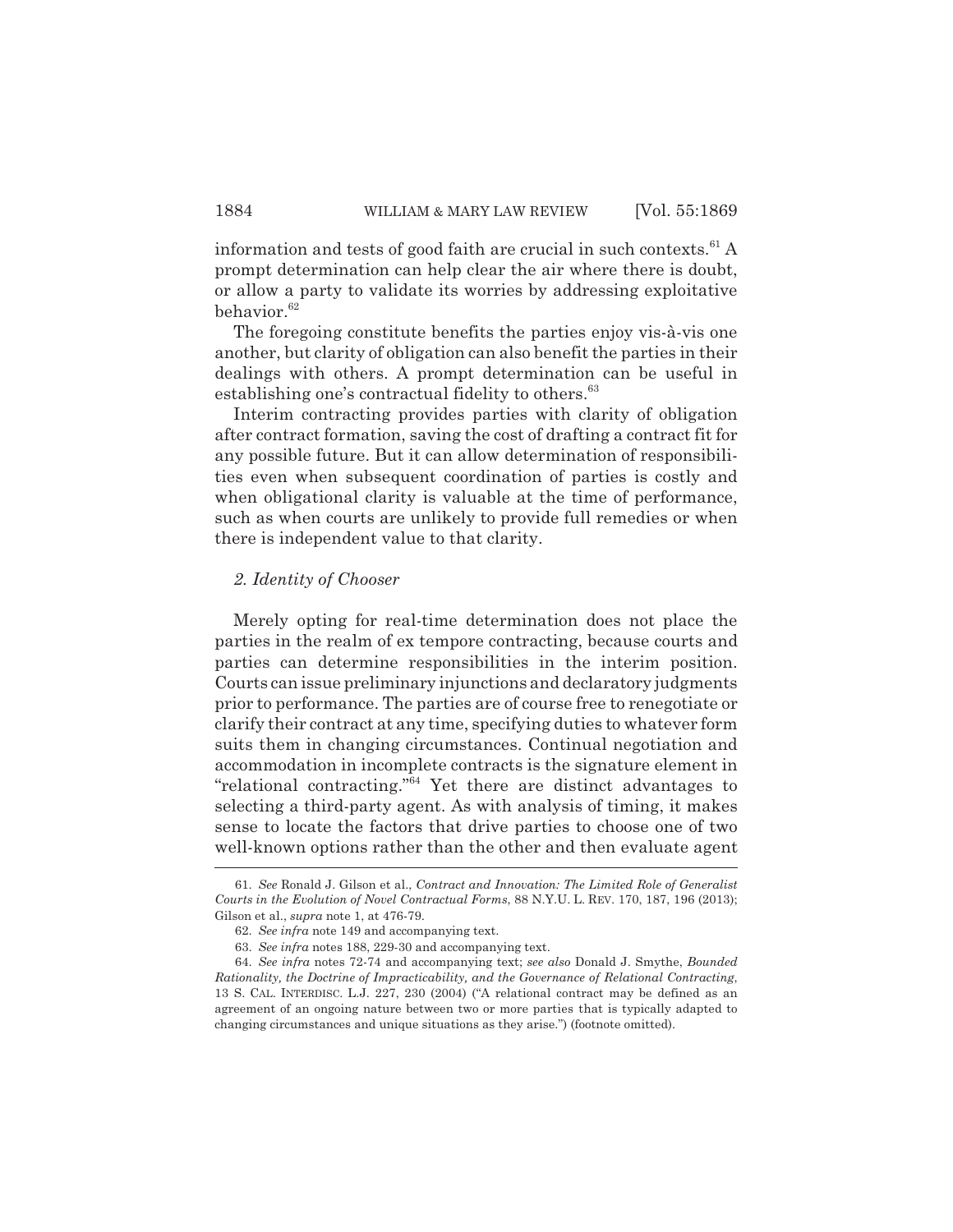determination in that context. Two factors may lead parties to avoid judicial determination.

First, though state-run courts can make interim determinations, their determination timing cannot be predicted or controlled. There is no mechanism for parties to stipulate deadlines for courts, nor could many courts accommodate requests for timeliness given the existing docket backload.<sup>65</sup> Before final judgment, courts can issue preliminary injuctions, but they are averse to doing so.<sup>66</sup> Second, generalist courts may lack expertise, increasing error and proof costs.67 Such courts may bring interpretive methodology incompatible with the parties' preferences.<sup>68</sup> When error and proof costs are high, when parties are loath to submit to the court's preferred methodology, and when they want to ensure interim determination, they may opt out of court determination. Party determination, when possible, is clearly more likely to suit the parties' joint intention. And by selecting their agent carefully, the parties can select an expert with the interpretive methodology they most prefer.<sup>69</sup>

Party determination may yet be unattractive when transaction costs are high.<sup>70</sup> After all, the parties are not a single actor with a common interest.71 When discussing contractual responsibilities in the interim position, each party may be tempted to expropriate

<sup>65.</sup> Karen Weise, *U.S. Courts Face Backlogs and Layoffs*, BLOOMBERG BUSINESSWEEK (Apr. 28, 2011), http://www.businessweek.com/magazine/content/11\_19/b4227024878939.htm (describing insufficiency of judicial resources to meet demand).

<sup>66.</sup> *See, e.g.*, Bowen v. Massachusetts, 487 U.S. 879, 925 (1988) (Scalia, J., dissenting) ("[E]ven though a plaintiff may often prefer a judicial order enjoining a harmful act or omission before it occurs, damages after the fact are considered an 'adequate remedy' in all but the most extraordinary cases.").

<sup>67.</sup> Schwartz & Scott, *supra* note 1, at 615; Schwartz & Watson, *supra* note 46, at 22.

<sup>68.</sup> Schwartz & Scott, *supra* note 1, at 570-71, 573; Schwartz & Watson, *supra* note 46, at 5. Expert arbitrators may offer the parties the interpretive methodology they prefer, as well as deep industry expertise, though they surely lag behind the parties' knowledge of the particular transaction. In contrast, some ex tempore institutions know almost as much as the parties themselves. *See infra* Part II.A.2.

<sup>69.</sup> *See infra* notes 151-58 and accompanying text.

<sup>70.</sup> *See infra* notes 113-20, 209, 310-14 and accompanying text.

<sup>71.</sup> This analysis discusses joint determination, but the parties may instead allocate discretion to just one party, as in an output contract that gives the seller all the power to determine the quantity. The empowered party gains the ability to exploit any investment by the disempowered party, requiring governance mechanisms to prevent expropriation. *See* VICTOR GOLDBERG,FRAMING CONTRACT LAW 91-141 (2006) (discussing good faith in long-term contracts).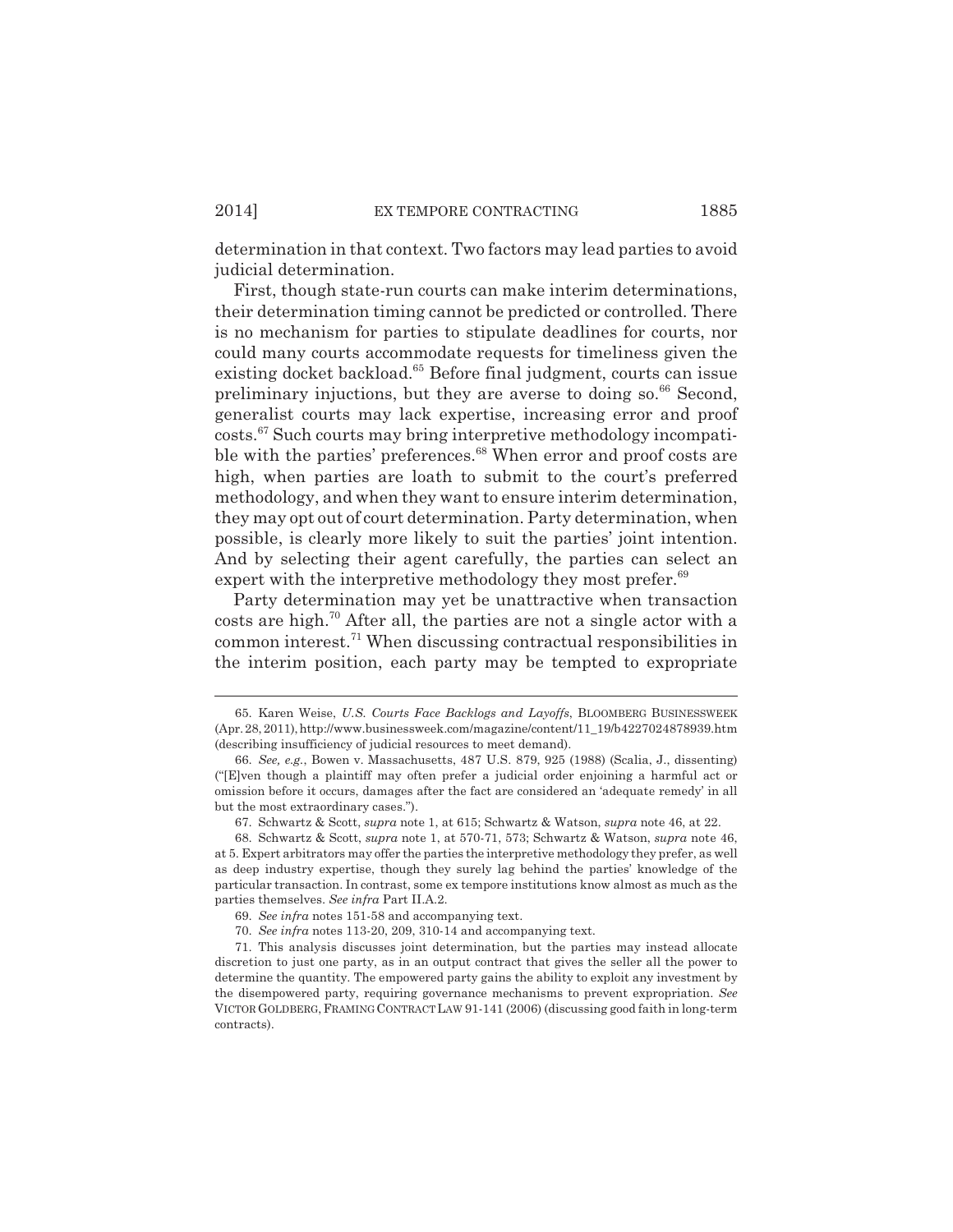value by driving a hard bargain, concealing asymmetrically held information, or otherwise holding out.

Norms of reciprocity, community reputation, and the like sometimes facilitate relational contracts.<sup>72</sup> When relationships are sufficiently long lived, the parties can also construct governance mechanisms to support cooperation.73 These systems share information, create symmetric relationship-specific investments, and provide internal and bilateral dispute resolution systems.74 The use of such an agent may be attractive relative to party-driven governance when transaction costs remain high for the latter, such as when a large number of parties must coordinate<sup>75</sup> or when the cost of using party agents to run the mechanism is higher than hiring an expert.<sup>76</sup> Agent determination may also be attractive when the third-party reputational effects of the governance institution are more credibly conveyed by a third party's determination.<sup>77</sup> This may be a setting in which reputational signals are noisy.

<sup>72.</sup> *See* Goetz & Scott, *supra* note 31, at 1092-93; Scott, *Indefinite Agreements*, *supra* note 35, at 1644-46; Scott & Triantis, *supra* note 1, at 844 n.78; Williamson, *supra* note 35, at 197.

<sup>73.</sup> Ronald J. Gilson et al., *Braiding: The Interaction of Formal and Informal Contracting in Theory, Practice, and Doctrine*, 110 COLUM.L. REV. 1377, 1379 (2010); Iva Bozovic & Gillian K. Hadfield, Scaffolding: Using Formal Contracts to Build Informal Relations in Support of Innovation (Jan. 21, 2013) (unpublished manuscript), *available at* http://papers.ssrn.com/sol 3/papers.cfm?abstract\_id=1984915.

<sup>74.</sup> *See* Gilson et al., *supra* note 1, at 435 ("The explicit and implicit obligations interact within a formal governance structure that regulates the exchange of highly revealing information.... This braiding creates an interactive process that constrains opportunism as the parties' investments in detailed knowledge of each other's character and capabilities raise switching costs—the costs one party to a contract must incur in order to replace the other party to the contract.").

<sup>75.</sup> *See infra* notes 191-94 and accompanying text. To be sure, Gilson and his coauthors describe cases in which a number of parties collectively agree upon contract change and interpretation. *See, e.g.*, Gilson et al., *supra* note 1, at 458-71. Such mechanisms may be effective in the design of aircraft, when all parties are sufficiently informed and invested to care about making informed changes to the contract, *see id.* at 450, but there is no reason to expect the same dynamics generally. Contractual structure also matters. In construction, the general contractor hires subcontractors who depend upon her for continued business. They may be likely to side with the contractor in contractor-owner disputes, rendering it more difficult in construction than in research contracts to leverage the many party perspectives to make decisions and resolve important disagreements.

<sup>76.</sup> *See infra* note 189 and accompanying text. Note, however, that the agent can create its own costs, such as a fee. *See infra* note 176 and accompanying text.

<sup>77.</sup> *See infra* note 188 and accompanying text.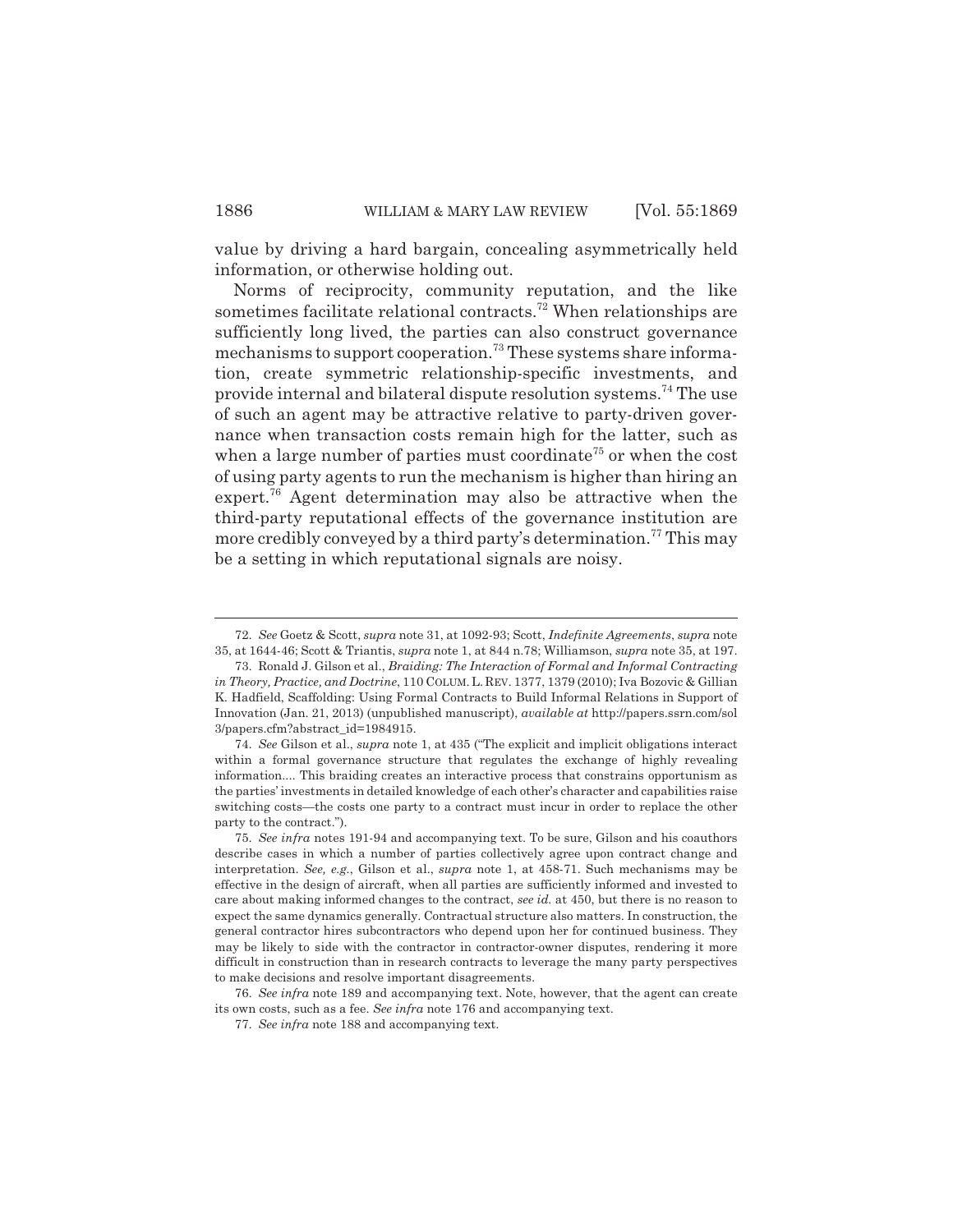#### 2014] EX TEMPORE CONTRACTING 1887

Interim contracting is attractive when error and proof costs are high for generalist adjudicators who lack expertise or depart from the parties' preferred interpretive methodology and when partycentered governance mechanisms cannot cheaply secure agreement. Table 2 summarizes the conditions for interim contracting use.

| 10010H                             |         |            |         |  |
|------------------------------------|---------|------------|---------|--|
|                                    | Ex Ante | Ex Tempore | Ex Post |  |
| Uncertainty                        | Low     | High       | High    |  |
| Transaction<br>Costs               | Low     | High       | Low     |  |
| Duration                           | Low     | High       | High    |  |
| Clarity at<br>Performance<br>Value | High    | High       | Low     |  |
| Litigation<br>Costs                | High    | High       | Low     |  |

Table 2

The following Sections go on to demonstrate these observations about ex tempore contracting. Part III concretizes these observations and validates their applicability through two examples of settings of ex tempore contracting that largely conform to these relevant features.

#### II. LOCATING EX TEMPORE CONTRACTING

#### *A. Construction*

#### *1. Ex Ante / Ex Post*

Construction contracting is characterized by high ex ante and ex post contracting costs. It is not feasible for parties to draft complete contracts at contract formation because of the uncertainty involved in large projects and transactions costs. Yet, judicial intervention is costly, error prone, and difficult. Transaction costs are often too high for parties to avoid litigation through settlement, and performance of disputed responsibilities may be inefficient until clarified.

Many factors raise the cost of ex ante contractual completeness in construction. Most important must be uncertainty about the variety of potential problems, with resultantly high variance in cost.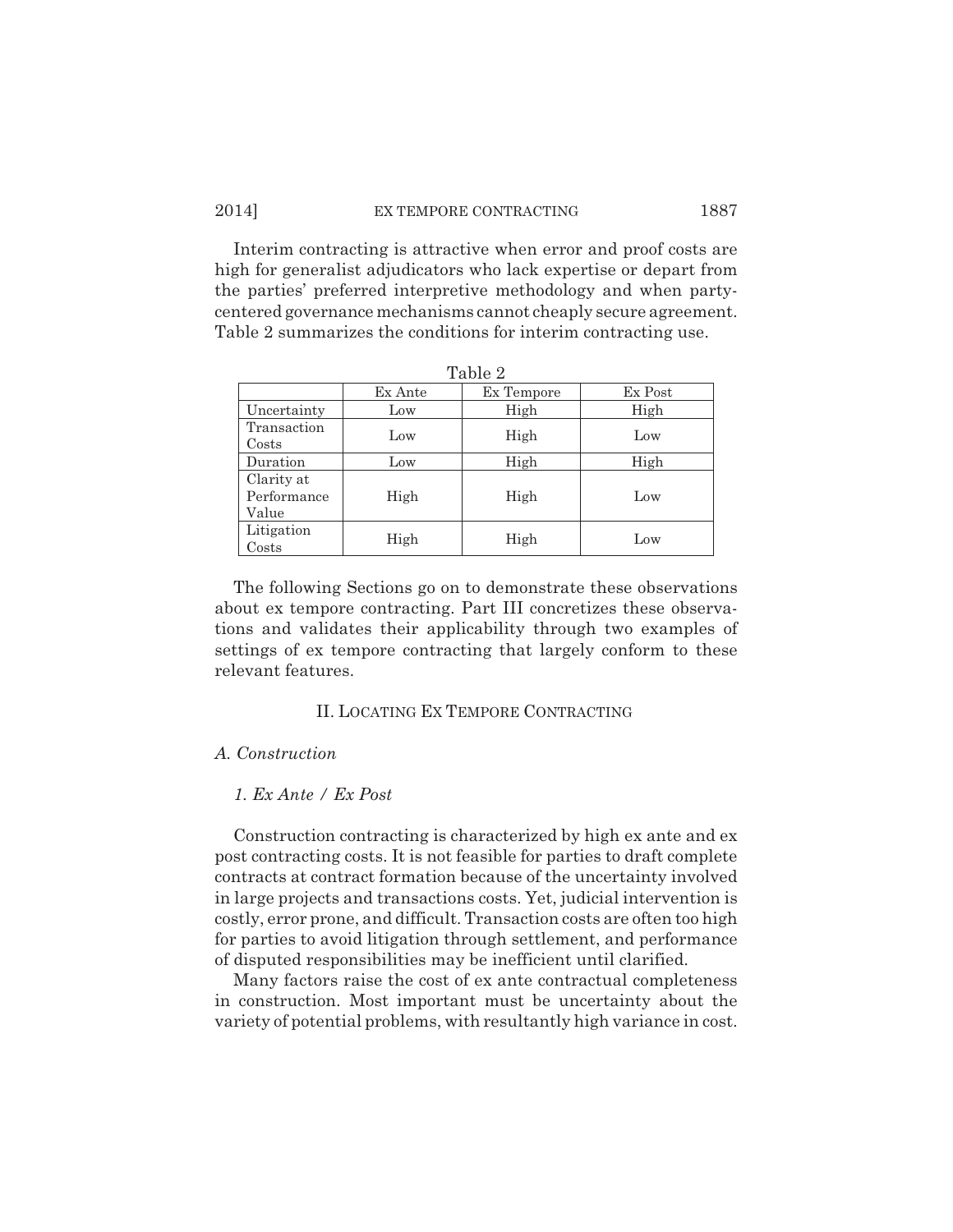Who could predict that a golden eagle nest might be found on the construction site,78 necessitating a delay to obtain a permit to move the bird?79 It is difficult for parties to decide in advance what shall be done if a given animal is found,<sup>80</sup> who shall have responsibility to obtain the permit, ${}^{81}$  and who shall bear the costs of consequent delays.82 Problems and surprises multiply once contractors open up the ground.<sup>83</sup> With such variation of problems, the appropriate resolution may be better handled at or after its discovery, rather than as a hypothetical contemplated years prior.

Complex contracts are also at odds with the construction industry's emphasis on standard form contracts.<sup>84</sup> The typical construction project buyer has never before commissioned a project.<sup>85</sup> These inexpert parties rationally choose to rely on industry standard

82. After a nineteen-day pause to obtain the permit, the weather became too cold for construction work, resulting in a delay for several months. Projects typically penalize contractors for weather delays, but should eagle-preceded weather delays be treated differently? *See* SR 25/US 27 - Recovery of Idle Equipment & Mobilization Costs, *supra* note 78.

<sup>78.</sup> SR 25/US 27 - Recovery of Idle Equipment & Mobilization Costs (Fla. Dep't of Transp. Sept. 18, 2011) (recommendation), *available at* http://www.dot.state.fl.us/Construction/ CONSTADM/drb/decisions/D1/2011/T1328\_197706-1\_SR25-US27\_RecoveryOfIdle EquipmentAndMobilizationCosts.pdf.

<sup>79.</sup> Bald and Golden Eagle Protection Act, 50 C.F.R. §§ 22.3, 22.26 (2012).

<sup>80.</sup> Should a contractual eagle clause include other endangered bird finds? *See* SR 60 (Osceola Blvd) - Added Time for Caracara Bird Suspension, Extra Work Asphalt Rutting & Mitered End Section (Fla. Dep't of Transp. May 28, 2008) (recommendation), *available at* http://www.dot.state.fl.us/construction/CONSTADM/drb/decisions/D4/2008/D4FPN228596 SR60OsceolaBlvd.pdf.

<sup>81.</sup> *Cf.* I-75 & Alico Rd. Interchange - Water Use Permit Responsibility (Fla. Dep't of Transp. Dec. 20, 2005) (recommendation), *available at* http://www.dot.state.fl.us/construction/ CONSTADM/drb/decisions/D1/2007/D1I-75&AlicoRdInterchangeWaterUsePermit.pdf (discussing a dispute as to which party is responsible for obtaining a dewatering permit).

<sup>83.</sup> *See, e.g.*, *Marine Industrial Park Tunnel Case History*, *supra* note 6, at 19 (noting that one contract to move an estimated 10,000 tons of excavated materials subsequently required the contractor to move 85,000 tons); *see also* Klein & Gulati, *supra* note 25, at 174 ("[C]onstruction planning prior to groundbreaking is characterized by considerable difficulty of specification.").

<sup>84.</sup> Surajeet Chakravarty & W. Bentley MacLeod, *Contracting in the Shadow of the Law*, 40 RAND J. ECON. 533, 554 (2009) ("[T]he form construction contracts sold by the American Institute of Architects … and contracts quite similar to them in form[ ] are widely used in the construction industry to allocate billions of dollars of resources."). Standardized contracts are to be expected when many parties execute largely similar transactions. *See* Gilson et al., *supra* note 61, at 176-77.

<sup>85.</sup> Stipanowich, *supra* note 7, at 477 ("The typical construction buyer is someone who has never built capital construction before.").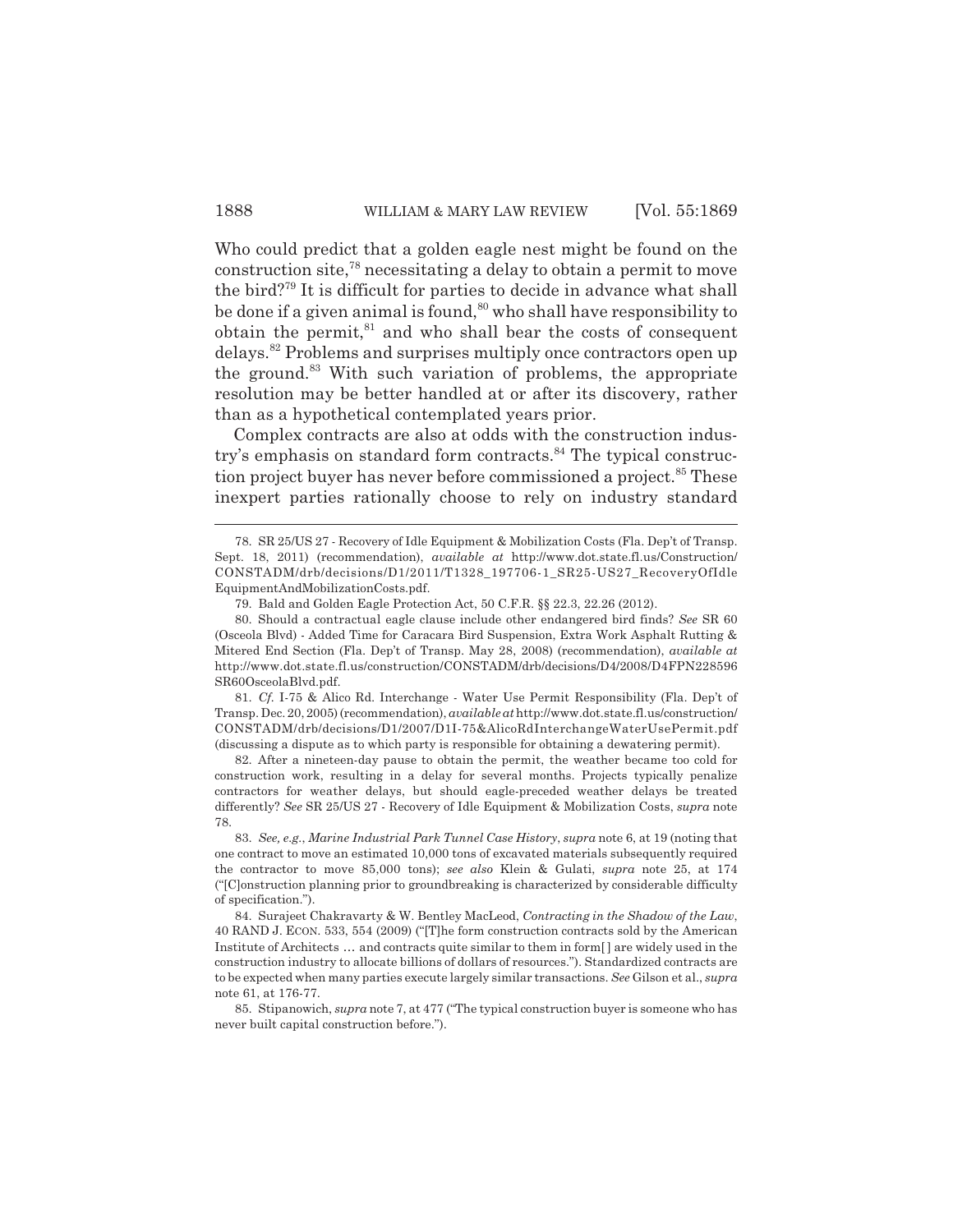terms rather than take risks in drafting their own terms. Others, such as a state transportation authority, may frequently procure works but opt for form contracts in order to constrain their negotiating agents.<sup>86</sup> Standard contracts facilitate the use of open bidding, which may engender citizen confidence in the contracting process. $87$ The public tendency towards form contracts creates network externalities in favor of private adoption.<sup>88</sup>

Though standard form contracts can economize on otherwise daunting coordination and drafting costs, they will usually be cast at a higher level of generality than a bespoke contract would.<sup>89</sup> Construction projects are bespoke products with commodity contracts. Failing to particularize the terms ex ante implicitly leaves that task to someone else—very often a court ex post.<sup>90</sup>

Relatively complete contracts are possible under uncertainty and with relatively general contracts only if risks are allocated in broad strokes, but such contracts may result in bad incentives.<sup>91</sup> All cost risks—eagle removal included—could be assigned to the contractor, making the contractor's bid an "all-in" price.<sup>92</sup> Fixed prices, however, tend to be unsatisfactory in long-term contracts, when changing circumstances can create a divergence between cost and bid.<sup>93</sup> Fear

<sup>86.</sup> *See* Randy E. Barnett, *Consenting to Form Contracts*, 71 FORDHAM L. REV. 627, 631 (2002) (explaining that firms constrain agents by binding them to unwaivable terms in a form contract).

<sup>87.</sup> *See* Donavan Bezer, *The Inadequacy of Surety Bid Bonds in Public Construction Contracting*, 40 PUB. CONT. L.J. 87, 91 (2010) ("[B]ids are opened publicly to instill public confidence in the bidding process.").

<sup>88.</sup> *See* Kahan & Klausner, *supra* note 40, at 716, 725-27; *cf.* Philip L. Bruner, *The Historical Emergence of Construction Law*, 34 WM. MITCHELL L. REV. 1, 8 (2007) (discussing the enactment of competitive bidding laws).

<sup>89.</sup> *See* Karen Eggleston et al., *The Design and Interpretation of Contracts: Why Complexity Matters*, 95 NW. U. L. REV. 91, 112-13 (2000) (explaining that forms tend towards simplicity).

<sup>90.</sup> *See* Daniel Markovits, *Arbitration's Arbitrage: Social Solidarity at the Nexus of Adjudication and Contract*, 59 DEPAUL L. REV. 431, 477-78 (2010) (arguing that arbitration clauses are especially useful in contracts of adhesion precisely because of the need to determine boilerplates' meaning for parties' transactions).

<sup>91.</sup> *See* OLIVER HART, FIRMS, CONTRACTS, AND FINANCIAL STRUCTURE 15-17 (1995).

<sup>92.</sup> This is the default at common law. *See* JUSTIN SWEET & MARC M. SCHNEIER, LEGAL ASPECTS OF ARCHITECTURE, ENGINEERING AND THE CONSTRUCTION PROCESS § 14.02, at 349 (9th ed. 2013).

<sup>93.</sup> Oliver E. Williamson, *Franchise Bidding for Natural Monopolies—In General and with Respect to CATV*, 7 BELL J. ECON. 73, 82 (1976).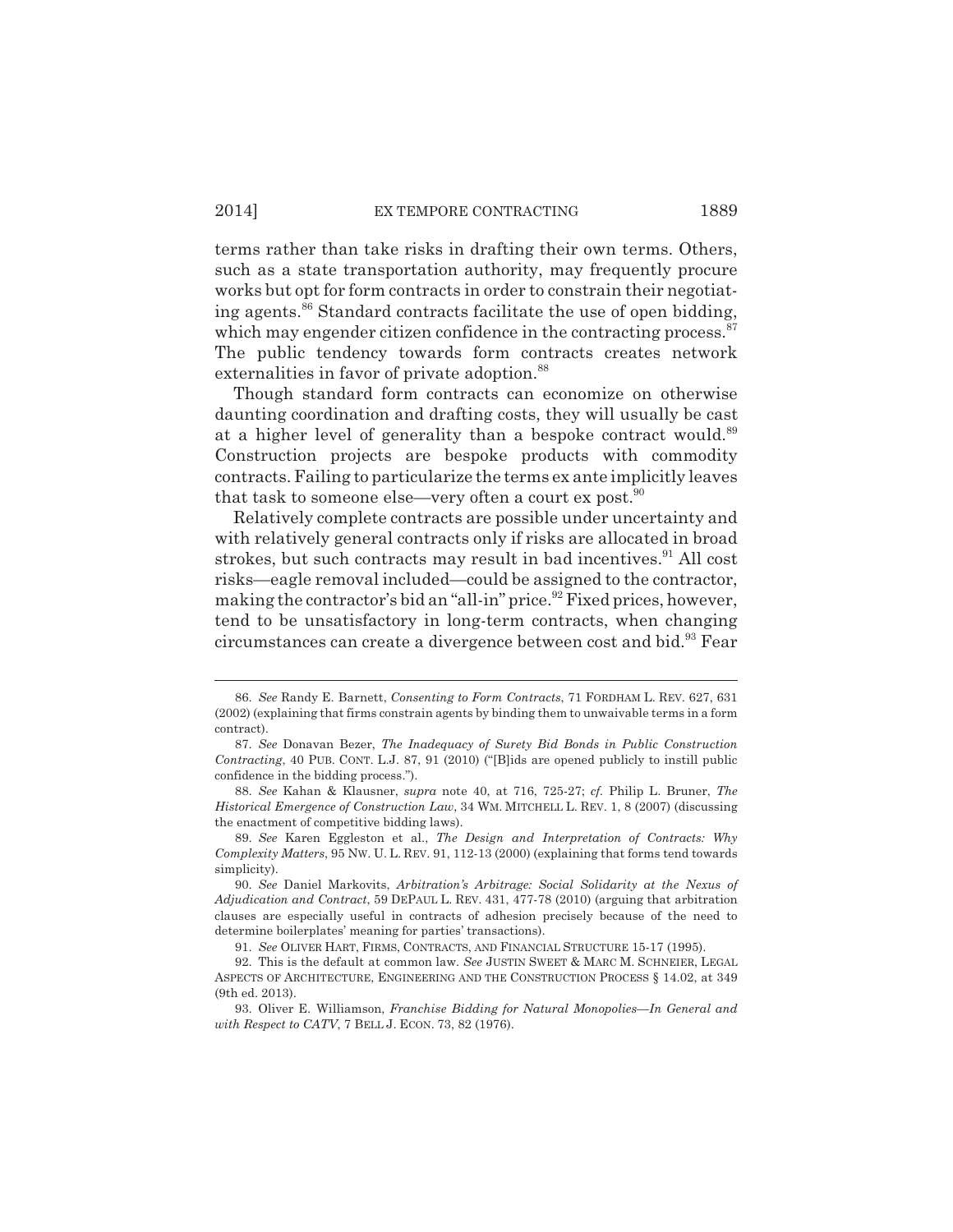of such divergence may encourage excessive pre-bid research, particularly if contractors are at all risk averse.<sup>94</sup>

Alternatively, a cost-plus contract assigns all risks to the owner.<sup>95</sup> Yet, in the context of asymmetric information, cost-plus contracts pose serious agency costs. A contractor may not pursue the best price for supplies because she is spending the owner's money. Suppliers—employees or other sellers—may reward her in subsequent fixed-price contracts for being generous with cost-plus contracts. Worse yet, if her "plus" is a percentage of the total cost, then she has an incentive to increase costs in order to increase her payment.<sup>96</sup>

It is therefore unsurprising that construction contracts routinely leave unaddressed the resolution of some of the most common potential disputes. Consider some terms within the FIDIC Red Book contract, which is the predominant form contract for international construction projects.97 The Red Book assigns duties through many quintessential vague contract terms, such as a requirement of

<sup>94.</sup> Suppose that a project's costs vary between 0 and 1. Every contractor's bid in an auction for the project should be 0.5. Now imagine that the contractor can invest *r* in order to know the project's cost prior to bidding. If research reveals the project's cost to be less than 0.5, the contractor can bid 0.5 - e, winning the auction. Her expected surplus in those cases is 0.75 - 0.5 - e or 0.25 - e and is never negative. That occurs half of the time. The other half of the time, the project would cost more than 0.5, and she does not bid, and another bidder takes the project at 0.5. The contractor's payoff is thus  $0.5(0.75 \cdot 0.5 \cdot e) + 0.5(0) \cdot r = 0.125$ . e - *r.* A rational contractor will thus invest *r* up to 0.125 in order to know the project's cost.

This is a type of "fishing problem." One solution is for the owner to research costs herself and then share the answers with all bidders. But the contractors' bids will reflect their distrust of the owner's proffer. *See* Anthony T. Kronman, *Mistake, Disclosure, Information, and the Law of Contracts*, 7 J.LEGAL STUD. 1 (1978). Moreover, for some projects, *any* amount of cost investigation—even if credible and nonduplicative—is excessive. If the range of cost possibilities all lie below the level of benefit the project generates, the owner will want to pursue the project without any research.

<sup>95.</sup> Lump-sum contracts with a cost-plus component are said to be "virtually unknown in the design and construction field." Eggleston et al., *supra* note 89, at 95.

<sup>96.</sup> Cost-plus contracts also frustrate owners' preference for competitive bidding. Owners would like to be able to select the cheapest bid for comparable services, and with fixed prices that is a simple matter. With cost-plus, owners can look at the "plus" but cannot compare overall price without forming opinions about the contractors' various—and likely different—costs.

<sup>97.</sup> *See* Christopher R. Seppala, *The New FIDIC International Civil Engineering Subcontract*, CONSTRUCTION LAW., Aug. 1995, at 25, 25; Gabriel Swiney, *The Dubious Upgrade of International Development Contracts*, 3 BYU INT'L L. & MGMT. REV. 145, 147 (2007).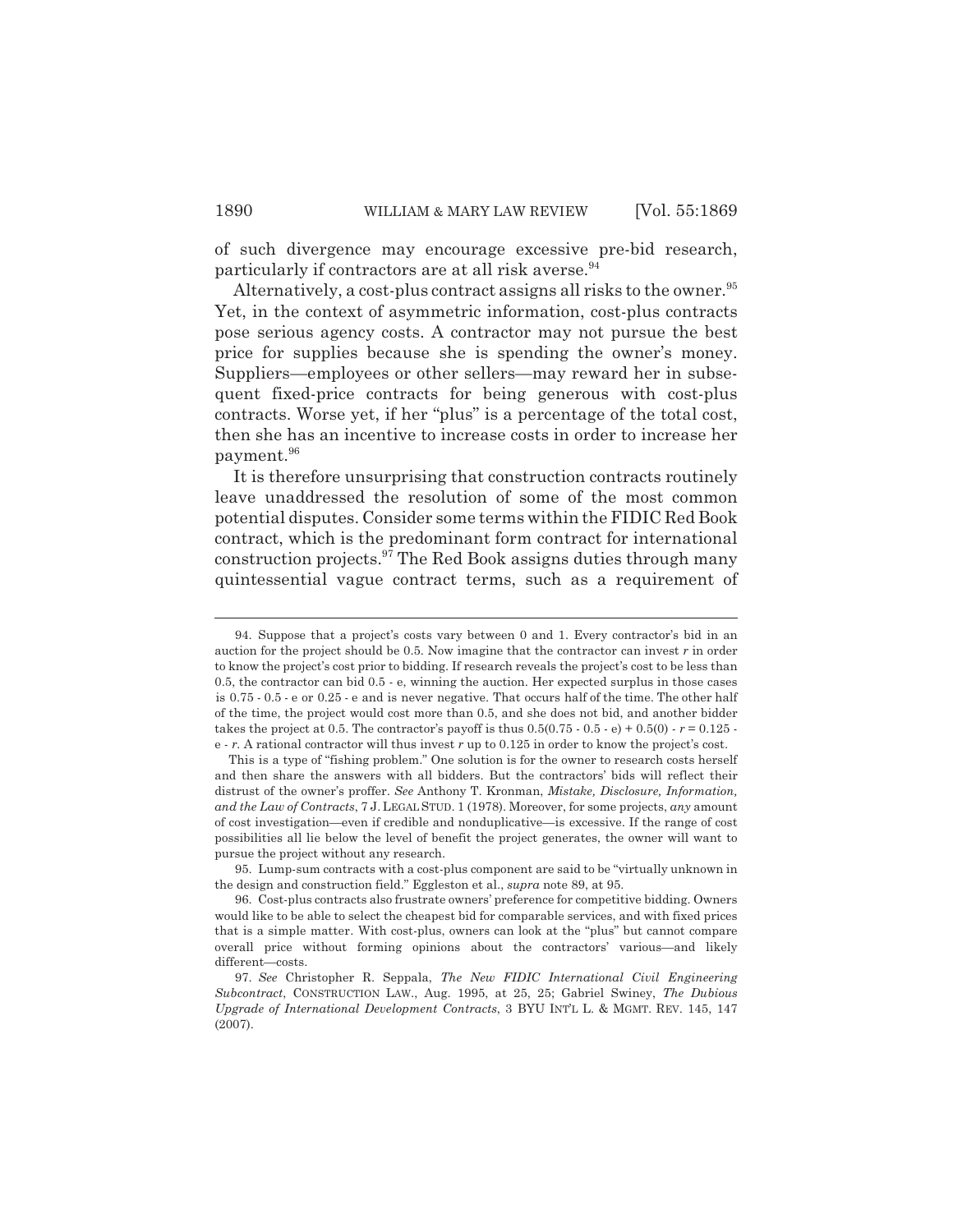"proper workmanlike and careful manner" of execution, with "recognised good practice."98

Beyond being just vague, construction contracts may include conscious gaps. Red Book section 4.12 provides that the contractor is entitled to extension of time and payments of additional costs arising out of adverse physical conditions that are "unforeseeable."99 The FIDIC Guidebook then provides that an event is (i) unforeseeable if it happens less often than once every ten years, and (ii) foreseeable if it happens more often than once every six years.<sup>100</sup> The official guidance is silent on events happening between six and ten years frequency, leaving a gap for delays more frequent than the national census but less frequent than a senatorial reelection. Suppose Hurricane Wilma disrupts and delays construction<sup>101</sup> in an area in which hurricanes occur every seven years.102 Is the contractor due additional compensation for managing it? Or is this just one of those foreseeable risks contractors are meant to manage at their own cost? The contract is silent as to responsibility.

The guidance makes debatably unforeseeable circumstances quite frequent. If a given problem occurs every six years, then a given three-year project has nearly a 50 percent chance of experiencing it. Presuming that there are a large number of potentially unforeseeable adverse physical conditions, it is overwhelmingly likely that a contractor will have reason to make a claim. It becomes not a question of whether, but rather of how often, a contractor will make claims and whether the owner will agree that the problem was a fluke. "Reasonable foreseeability" is unsurprisingly the heart of many construction disputes.<sup>103</sup>

<sup>98.</sup> FDIC CONDITIONS OF CONTRACT FOR CONSTRUCTION § 7.1(b), at 24 (1999).

<sup>99.</sup> *Id.* § 4.12, at 16-17.

<sup>100.</sup> FIDIC GUIDEBOOK (defining "reasonably foreseeable"). Unforeseeable is defined in sub-clause 1.1.6.8 as "not reasonably foreseeable by an experienced contractor by the date for submission of the Tender." *Id.*

<sup>101.</sup> *See* I-95 (SR 9) Payment & Time for Hurricane Wilma & Tropical Storm Gamma (Fla. Dep't of Transp. June 19, 2006) (recommendation), *available at* http://www.dot.state.fl.us/ construction/CONSTADM/drb/decisions/D4/03Thru06/T4016\_231918-2\_SR9\_I95\_ P3\_HurricaneWilmaPaymentExtension\_061906.pdf.

<sup>102.</sup> *See* Barry D. Keim & Robert A. Muller, *Spatiotemporal Patterns and Return Periods of Tropical Storm and Hurricane Strikes from Texas to Maine*, 20 J. CLIMATE 3498, 3506 (2007) (citing a study finding that Palm Beach has a hurricane return frequency of seven years).

<sup>103.</sup> MICHAEL D. ROBINSON, A CONTRACTOR'S GUIDE TO THE FIDIC CONDITIONS OF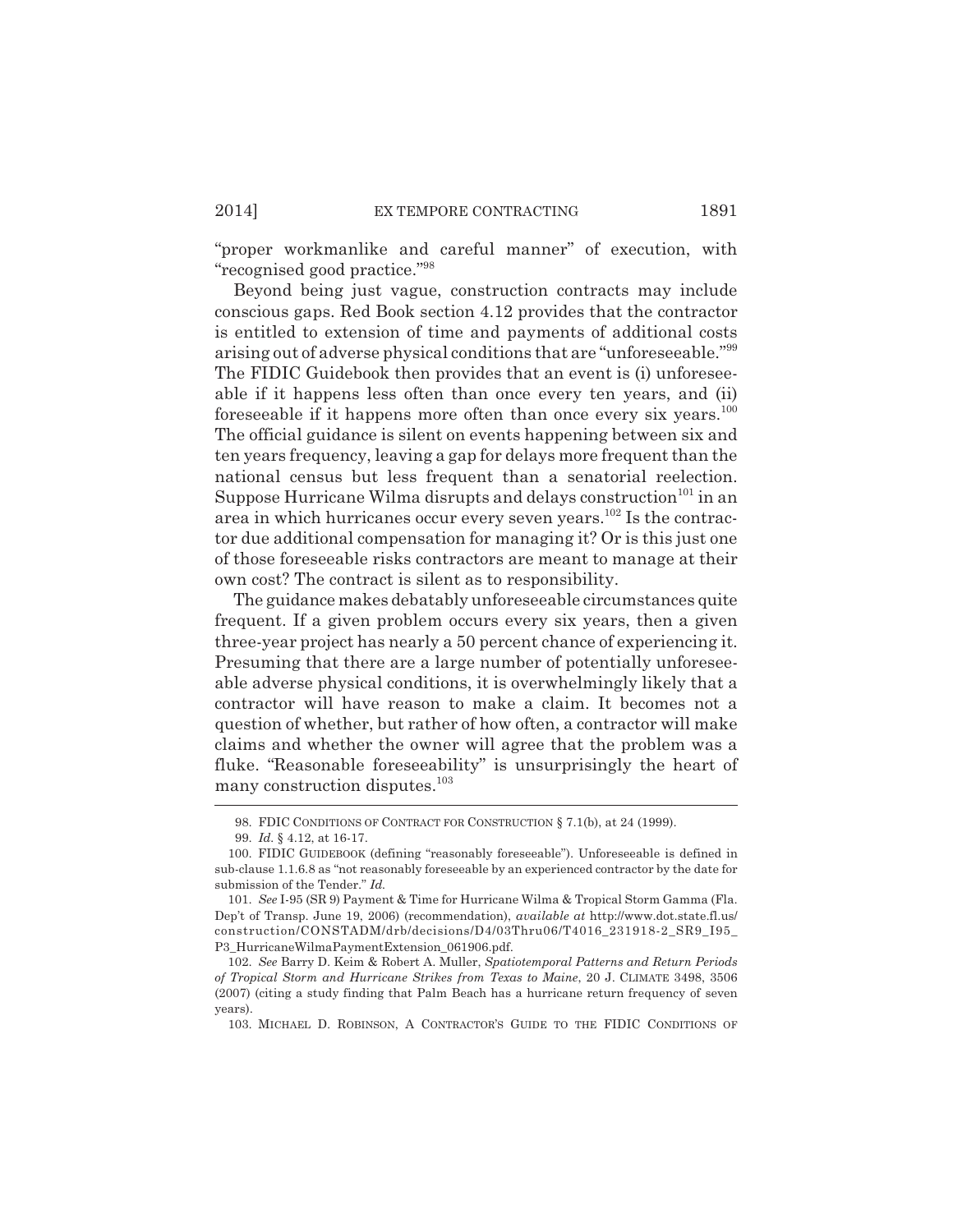Though parties extensively use courts to determine their contractual duties, ex post contracting is costly in construction. In litigation, proof costs are high and errors may be frequent.<sup>104</sup> Though the parties may be able to observe quality of performance.<sup>105</sup> a court must look to noisy or costly proxies, such as testimony from witnesses who may not remember the state of the site at a particular time in the past.<sup>106</sup> Yet with the stakes high, parties may be willing to expend substantial resources on adjudication. $107$ 

The resultant litigation costs are staggering. Estimates of annual dispute resolution costs in the U.S. construction industry begin at \$4 billion and rise as high as \$12 billion.<sup>108</sup> Anecdotal evidence from Australia suggests that almost 50 percent of all legal costs in construction are connected with disputes.<sup>109</sup> In nearly one-tenth of all projects, 8-10 percent of total project costs are legal costs.110 At any moment, "one-third of practicing architects are involved in litigation."111 Construction has earned its reputation for litigiousness.112

105. AVINASH K. DIXIT, LAWLESSNESS AND ECONOMICS 26-27 (2004). As with perishable goods, *see* Eggleston et al., *supra* note 89, at 119-20, the court may be unable to verify the flux of the construction site.

106. Litigation is often delayed because of contractual clauses requiring late adjudication, because of a desire to economize on proceedings, because defects become evident only near to or after completion, or out of parties' hope early on that they can salvage the relationship without hostile lawsuits.

107. THOMAS E. WILLGING & EMERY G. LEE III, FED. JUDICIAL CTR., IN THEIR WORDS: ATTORNEY VIEWS ABOUT COSTS AND PROCEDURES IN FEDERAL CIVIL LITIGATION 5 (2010), *available at* http://www.fjc.gov/public/pdf.nsf/lookup/costciv3.pdf/\$file/costciv3.pdf.

108. REDUCING CONSTRUCTION COSTS, *supra* note 4, at 1.

CONTRACT 24 (2011). Similar terms give rise to litigation in domestic construction contracts. *See, e.g.*, Kiewit-Atkinson-Kenny v. Mass. Water Res. Auth., No. 01-1920 BLS, 2002 WL 311876911, at \*4 (Mass. Super. Ct. Sep. 2, 2002) (discussing whether contractor's increased costs were due to differing site conditions warranting an equitable adjustment).

<sup>104.</sup> *See* Scott & Triantis, *supra* note 1, at 816 n.4; *see also Kiewit-Atkinson-Kenny*, 2002 WL 311876911, at \*33 ("The contract language, however, is sprawled over hundreds of pages and contained in several documents, not all speaking consistently with one another; and the 'record' is massive, covering literally thousands of pages. The burden placed upon this Court is immense.").

<sup>109.</sup> Peter H.J. Chapman, Dispute Boards for Major Infrastructure Projects (Nov. 2011) (unpublished manuscript), *available at* http://www.peterhjchapman.com/peterhjchapman/ Dispute\_Resolution\_Board.html. This figure may be unsurprising, given the definition of "reasonable foreseeability" in contracts. *See supra* notes 99-100 and accompanying text.

<sup>110.</sup> Chapman, *supra* note 109, at 5-6.

<sup>111.</sup> Stipanowich, *supra* note 7, at 476 (citations omitted).

<sup>112.</sup> *See, e.g.*, BUSINESS ROUNDTABLE, MORE CONSTRUCTION FOR THE MONEY 13 (1983),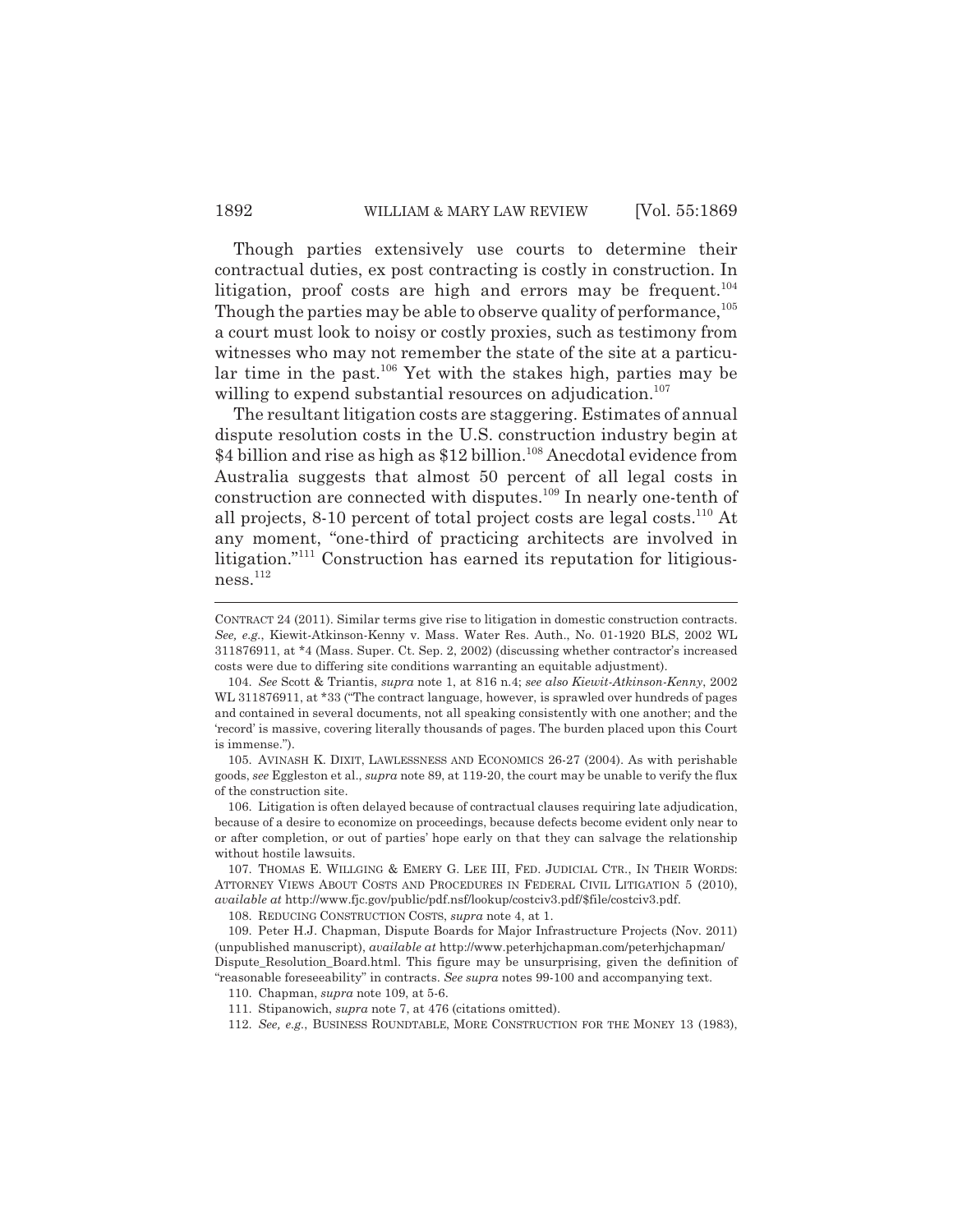Incomplete contracting need not lead to costly disputes if parties can cheaply resolve disagreements, specify vague terms, and settle claims,113 but overall transaction costs may still be too high. Coordination is costly due to the multi-party nature of the construction project, which has been called the "legal Achilles heel of the construction process."114 Since the nineteenth century, the historical responsibilities of the "master builder" have devolved into a plethora of separate functions.115 These separate functions have in turn been performed by a variety of separate firms.<sup>116</sup>

For large projects, these many parties will inevitably represent many jurisdictions with accordingly different expectations.<sup>117</sup> Relational contracting may be less effective because most parties will not work together again and will communicate with one another only through the general contractor.118 Holdout problems may be exacerbated by the granting of a mechanic's lien, a security interest with the power to compel auction in order to recover fees, to anyone who contributes to the construction of a building.<sup>119</sup> The risk of

115. 1 BRUNER & O'CONNOR, *supra* note 26, § 1:2 n.1 (discussing the fragmented nature of the industry).

*available at* http://www.ce.berkeley.edu/~tommelein/BRTMoreConstructionForTheMoney.pdf ("The bottom line of this adversarial dance is a constant state of confrontation."); *Build to Suit?*, CONSTRUCTION DIMENSIONS, June 1989, at 13, 13 (lamenting the "awful litigious nature of this industry").

<sup>113.</sup> *See, e.g.*, Scott & Triantis, *supra* note 1, at 819; *accord* Kathryn E. Spier, *Economics of Litigation*, *in* 5 THE NEW PALGRAVE DICTIONARY OF ECONOMICS 162, 162 (Steven N. Durlauf & Lawrence E. Blume eds., 2d ed. 2008) ("[L]itigation costs … represent a deadweight loss. Any out-of-court transfer … from the defendant to the plaintiff would be a Pareto improvement.").

<sup>114.</sup> SWEET & SCHNEIER, *supra* note 92, § 23.01, at 644.

<sup>116.</sup> John W. Hinchey, *Visions for the Next Millenium*, *in* 1 ROBERT F. CUSHMAN & JAMES J. MYERS, CONSTRUCTION LAW HANDBOOK § 2.01[A], at 32 (1999) (calling the construction industry "exceptionally fragmented").

<sup>117.</sup> Bryan M. Seifert, *International Construction Dispute Adjudication Under International Federation of Consulting Engineers Conditions of Contract and the Dispute Adjudication Board*, 131 J. PROF. ISSUES ENGINEERING EDUC. & PRAC. 149, 150 (2005).

<sup>118.</sup> *See* Stipanowich, *supra* note 7, at 473 n.27 (describing the construction industry as "fragmented, consisting primarily of relatively small contractors operating on a local or regional basis"); *see also* Blake Constr. Co. v. C. J. Coakley Co., 431 A.2d 569, 575 (D.C. 1981) ("We note ... that, except in the middle of a battlefield, nowhere must men coordinate the movement of other men and all materials in the midst of such chaos and with such limited certainty of present facts and future occurrences as in a huge construction project.").

<sup>119.</sup> *See* Blake Nelson, *Construction Liens: A National Review and Template for a Uniform Lien Act*, 34 WM. MITCHELL L. REV. 245, 246 (2007).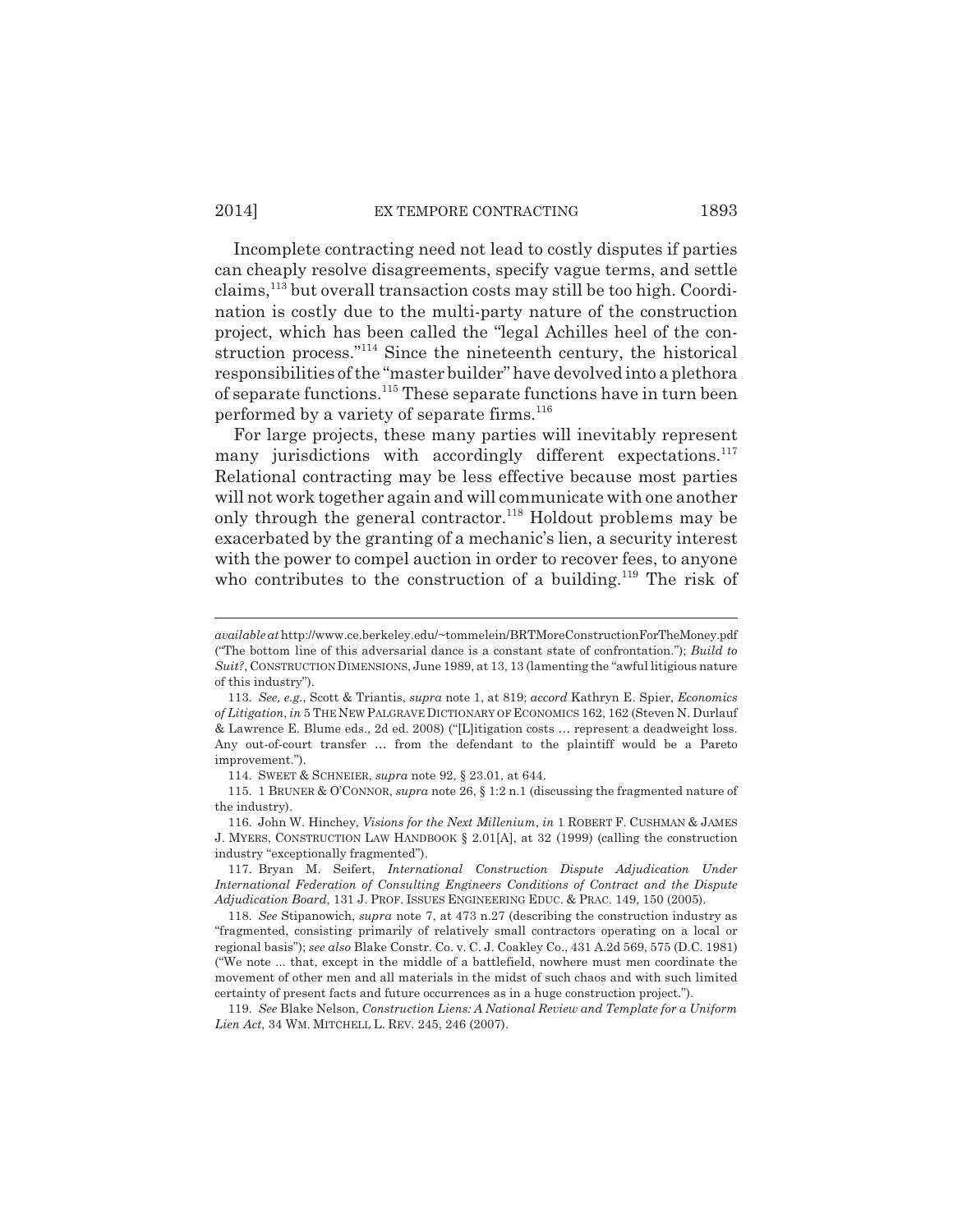endangering the project may be a small subcontractor's best chance at getting paid in full. $120$ 

Disagreements as to entitlements can lead to inefficient performance. Project completion can be substantially delayed, and equipment and workers wastefully idled, due to the difficulty of coordinating agreement among the many subcontractors and related parties. In the interest of keeping the project moving, most construction projects assign some provisional control over performance to the project architect so that she can order performance even before renegotiation.<sup>121</sup> We might characterize this as one form of a partydriven governance mechanism, assigning the owner's agent the power to make contract determinations in the moment. This can help overcome wasteful holdout problems, but it brings its own problems.

The contractor will have little bargaining power to demand payment later on because she cannot retrieve the compelled effort and materials invested in the project.<sup>122</sup> She may elect a form of reluctant or low-quality performance, $123$  leading even an honest owner to retaliate against perceived shirking. Asymmetric information can exacerbate this cycle of distrust.<sup>124</sup> Even if litigation later clarifies contractual duties in this case, losses mount in the meantime.

Parties value clarity of obligation at the time of performance because courts do not always provide adequate damages for breach, and therefore the shadow of litigation may not provide optimal incentives at the time of performance. Consider Justice (then judge)

<sup>120.</sup> *See* Ian Ayres & Kristin Madison, *Threatening Inefficient Performance of Injunctions and Contracts*, 148 U. PA. L. REV. 45, 46 & n.1 (1999).

<sup>121.</sup> *See* Adrian L. Bastanielli III, *The DRB and the New Standard Form Contract Documents*, DISP. RESOL. BOARD FOUND. F., Aug. 2008, at 10, 12. FIDIC and ICE contracts similarly empower the engineer. *See* Chapman, *supra* note 109, at 3.

<sup>122.</sup> This risk is particularly salient because the architect, who provisionally directs the work and decides compensation, is paid by the owner and may be perceived as biased by the contractor. *See* Christopher R. Seppala, *Contractor's Claims Under the FIDIC International Civil Engineering Contract*, 14 INT'L BUS. LAW. 179, 180 (1986).

<sup>123.</sup> *See* GOLDBERG, *supra* note 71, at 328-29; Keith J. Crocker & Thomas P. Lyon, *What Do "Facilitating Practices" Facilitate? An Empirical Investigation of Most-Favored-Nation Clauses in Natural Gas Contracts*, 37 J.L. & ECON. 297, 303 (1994); Paul L. Joskow, *Price Adjustments in Long-Term Contracts: The Case of Coal*, 31 J.L. & ECON. 47, 52 (1988).

<sup>124.</sup> *See* AVINASH K. DIXIT & BARRY J. NALEBUFF, THINKING STRATEGICALLY 106-13 (1991); DAVID D. FRIEDMAN, LAW'S ORDER 164 (2000).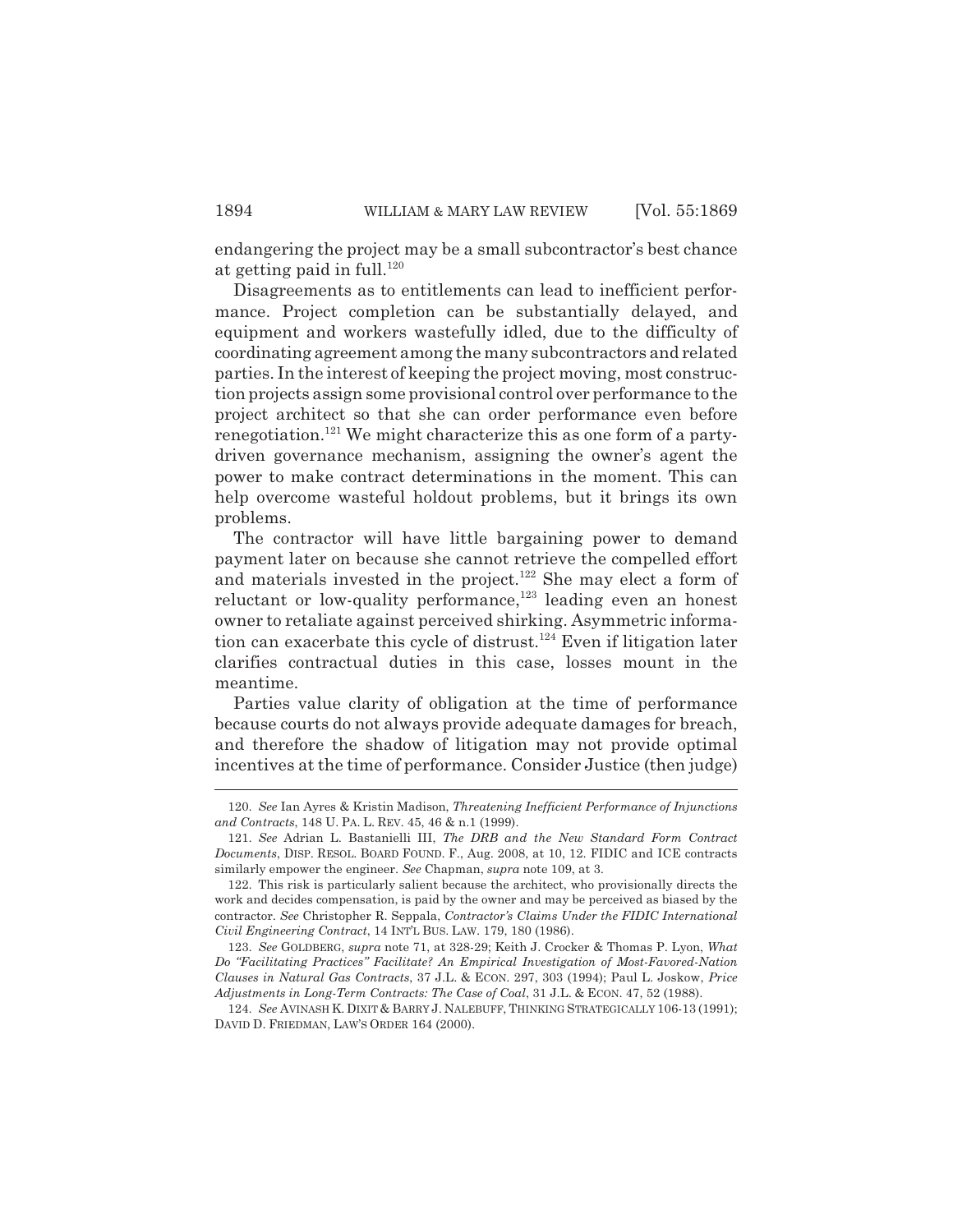#### 2014] EX TEMPORE CONTRACTING 1895

Cardozo's touchstone treatment of substantial performance, *Jacob & Youngs, Inc. v. Kent*, in which a contractor used a different brand of pipe than that specified by the contract, but of similar quality.125 Given the wastefulness of rebuilding the house with the correct pipe, Cardozo found it would have been "harshness" and "oppres $sion$ " to require specific performance<sup>126</sup> and suggested that appropriate damages for pipe so similar would be "nominal or nothing."<sup>127</sup> Yet this result blunts performance incentives because contractors learn that they can ignore low-salience contract provisions.<sup>128</sup> Courts are more willing to impose large awards against those who willfully breach.129 Such a determination seems more likely when the breaching party knew unambiguously what duties the contract assigned.130 Construction is therefore an area in which contractual clarity at the time of performance lets parties know they stand a reasonable chance of paying appropriate damages, thus reducing their incentive for inefficient breach.

To translate the foregoing into the language of the ex ante / ex post dichotomy, one finds terms like "reasonably foreseeable" in construction contracts, despite their contribution toward blunted incentive and litigation costs, because greater initial specificity would be unduly costly. The transaction costs and uncertainty are just too daunting. The court's hindsight may make it cheaper than attempting ex ante to agree upon the best allocation of duties for the uncertain future. Yet litigation costs, incentive costs, and the transaction costs to avoid them are all high. If those are the parties'

<sup>125. 129</sup> N.E. 889, 890 (N.Y. 1921).

<sup>126.</sup> *Id*. at 890-91.

<sup>127.</sup> *Id.* at 891; *cf.* Montgomery v. Karavas, 114 P.2d 776, 781-82 (N.M. 1941) (agreeing with Cardozo's holding but finding in this case that specific performance would not be "grossly and unfairly out of proportion to the benefits").

<sup>128.</sup> *Kent* was not a case of a vague term because the parties clearly specified the pipe brand. *Kent*, 129 N.E. at 890.

<sup>129.</sup> George M. Cohen, *The Fault Lines in Contract Damages*, 80 VA. L. REV. 1225 (1994); *cf*. *Kent*, 129 N.E. at 890 (finding that contractor's breach was not willful).

<sup>130.</sup> Richard Crasswell, *When Is a Willful Breach "Willful"? The Link Between Definitions and Damages*, 107 MICH. L. REV. 1501, 1502-04 (2009) (critically examining the factors of knowledge and intention in willful breach); Patricia H. Marschall, *Willfulness: A Crucial Factor in Choosing Remedies for Breach of Contract*, 24 ARIZ.L. REV. 733, 760 (1982) (arguing that when a breach is knowing and unexcused, courts should grant the aggrieved party "either specific performance or the highest possible measure of expectation damages") (footnote omitted).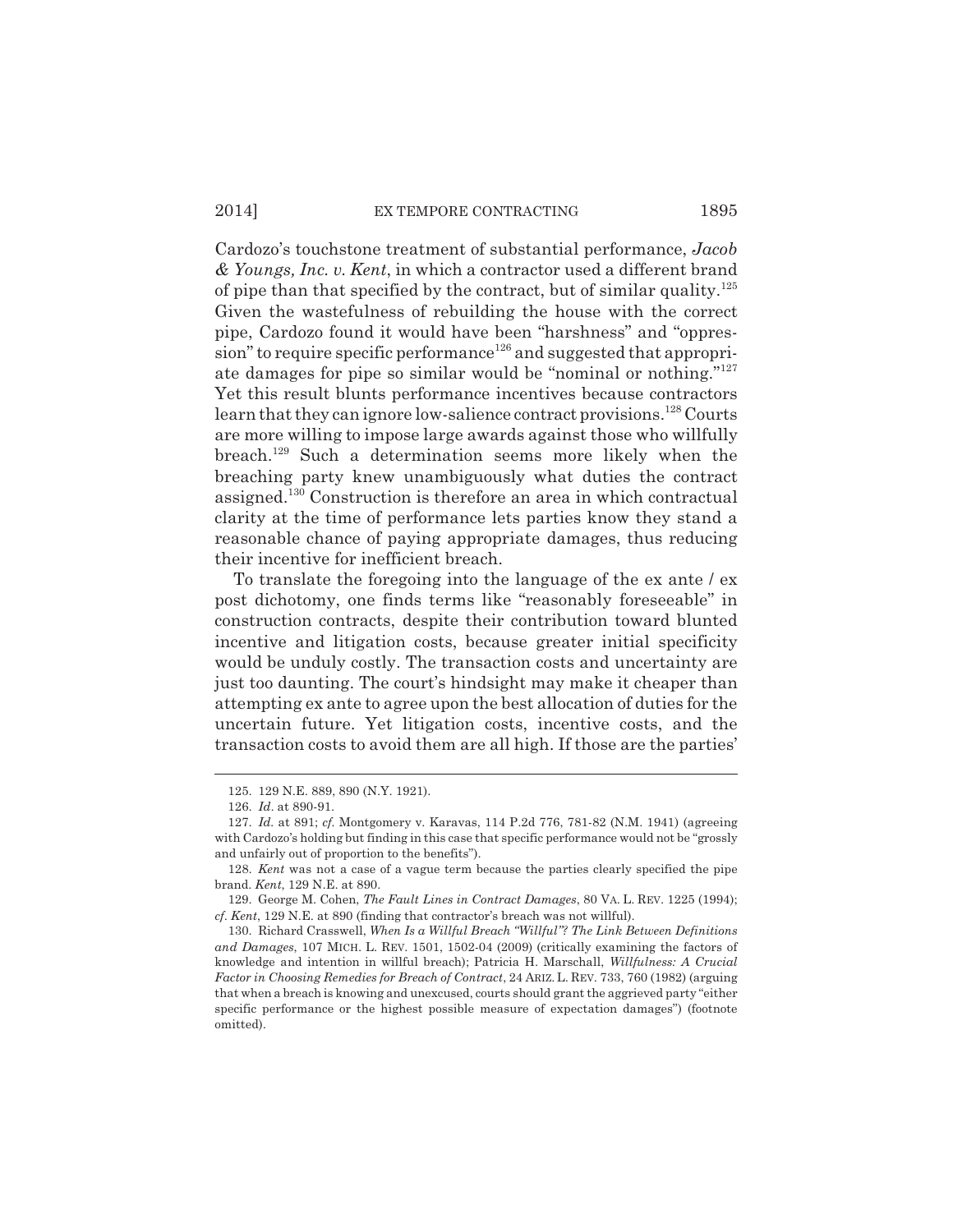only two options, as the ex ante / ex post dichotomy implies, then the disputatious present may be a rational equilibrium.

#### *2. Ex Tempore & Dispute Boards*

The construction industry had long accepted substantial back-end costs by way of the logic of the ex ante / ex post dichotomy. Yet remarkable strides have been made through the use of a new contracting technology: neutral expert panels called dispute boards.131 These boards promise a third way of addressing contractual specification, through ex tempore contracting.

Dispute boards are panels of neutral experts, typically three, chosen by the parties and convened at the start of a construction project.132 Thereafter, the board visits frequently during the life of the construction project, often at least three times per year.<sup>133</sup> During their visits they ferret out potential conflicts and budding disputes even when projects are going well. They write opinions concerning quality, responsibility, and remedy. These opinions are contractually binding on the parties, though either party may reject the board's decision upon proper notice.134 Board decisions are not

133. CHERN, *supra* note 5, at 187 (noting that in most contracts, "three site meetings per year is the minimum"). For example, the Ertan Dam project board in China made more than twenty site visits. *China's Ertan Hydroelectric Project: A Dispute Resolution Board Case Study*, DISP. RESOL. BOARD FOUND. F., May 2004, at 1, 18, *available at* http://www.drb.org/ newsletter/Forum05-04FullColor.pdf.

134. The effect of rejection or acceptance varies depending on the clause. In Europe and internationally the board's decision is commonly contractually binding though not final. Jesse B. Grove & Richard Appuhn, *Comparative Experience with Dispute Boards in the United States and Abroad*, CONSTRUCTION LAW., Summer 2012, at 6, 8. That is, once the board makes its recommendation, the parties are contractually bound to act accordingly for now, though either party may still seek review from a court or adjudicator. The contract, however, will typically provide that, in the subsequent adjudication, the board's recommendation will be admitted as evidence. L.A. Cnty. Metro. Transp. Auth. v. Shea-Kiewit-Kenny, 69 Cal. Rptr.

<sup>131.</sup> European-style boards are often called dispute *adjudication* boards, contrasted to the American-style dispute *review* boards or dispute *resolution* boards. *See* Swiney, *supra* note 97, at 161.

<sup>132.</sup> *Dispute Resolution Board (DRB)*, AM. ARBITRATION ASS'N, http://www.adr.org/aaa/ faces/services/disputeavoidanceservices/disputeresolutionboards (last visited Mar. 8, 2014). The typical board has one member selected by the contractor, one by the owner, and a chairman chosen by the first two members. Board members are not supposed to act as agents of the nominating party. *Id.* Genuinely neutral board members may be easier to find at the start of the contractual relationship, prior to disputes, while the parties are still trying to establish an efficient working procedure.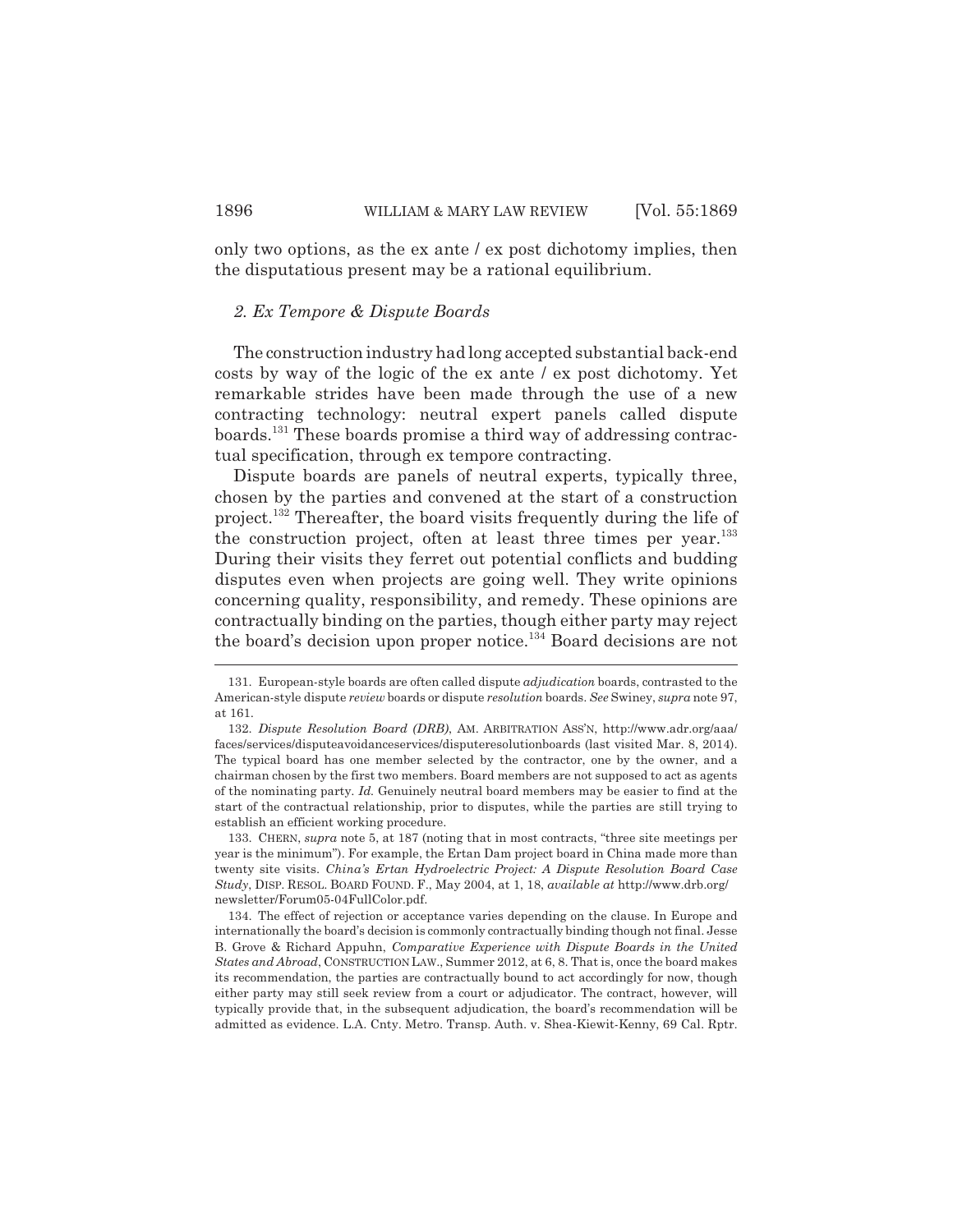adjudicatory judgments, subject to execution.<sup>135</sup> Rather, the parties have agreed that an unchallenged opinion board decision becomes a part of the contract, binding and available in any subsequent adjudication.<sup>136</sup>

Formal recommendations are timely, available within a few weeks of the board's meeting with the parties, which itself promises to be at most a few months after conflict arises.<sup>137</sup> Boards can make informal recommendations even faster, perhaps contemporaneously with their visit to the site.<sup>138</sup>

Dispute boards exemplify ex tempore contracting because of their distinctive function in determining contractual responsibilities on an ongoing basis. Dispute boards allow parties to draft an apparently incomplete contract without suffering for long the ills of

135. The fact that boards lack enforcement powers definitively distinguishes them from ex post adjudication. Yet the fact that they are willing to assign blame and make substantive recommendations distinguishes them from ordinary mediation. *See* Jennifer Gerarda Brown & Ian Ayres, *Economic Rationales for Mediation*, 80 VA. L. REV. 323, 324 (1994) ("A mediator, by contrast, stops short of recommending how the dispute should be resolved.") (footnote omitted).

136. *Dispute Board Rules*, INT'L CHAMBER OF COMMERCE, http://www.iccwbo.org/productsand-services/arbitration-and-adr/dispute-boards/dispute-board-rules/#article\_1 (last visited Mar. 30, 2014) ("Dispute Boards are not arbitral tribunals and their Determinations are not enforceable like arbitral awards. Rather, the Parties contractually agree to be bound by the Determinations under certain specific conditions set forth herein.").

137. *See, e.g.*, SR 559 (over CSX RR) - Differing Subsurface Conditions for End Bent 4, Shaft No. 1 (Fla. Dep't of Transp. Jan. 2, 2012) (recommendation), *available at* http://www.dot. state.fl.us/construction/CONSTADM/drb/decisions/D1/2012/T1393\_197701-4\_Differing Conditions\_EndBent4\_DrilledShaft1.pdf (showing that the formal board recommendation was available just thirteen days after the dispute review board hearing).

138. The immediacy of their response seems to be vital to their usefulness. *See* Cyril Chern, *The Dispute Board Federation and the Role of Dispute Boards in Construction - Benefits Without Burden*, 2010 SPAIN ARB. REV. 5, 9 ("All the other forms of dispute resolution generally involve a delay whilst the parties fight it out."); *see also* Kathleen M. J. Harmon, *Case Study as to the Effectiveness of Dispute Review Boards on the Central Artery/Tunnel Project*, 1 J.LEGAL AFF. & DISP. RESOL. ENGINEERING & CONSTRUCTION 18, 25 (2009)(agreeing that timely use of DRBs appears to help resolve disputes).

<sup>2</sup>d 431, 433 (Ct. App. 1997).

In the United States, dispute boards exert less overt influence over the parties because rejected (and sometimes even accepted) board recommendations may not be provisionally binding. *See* Grove & Appuhn, *supra* note 134, at 8; *see, e.g.*, Sehulster Tunnels/Pre-Con v. Traylor Bros., Inc./Obayashi Corp., 4 Cal. Rptr. 3d 655, 667 (Ct. App. 2003) ("The Prime Contract provided that either City or TBO could refer a dispute to the DRB, which was charged with impartially and promptly considering referenced disputes and providing written nonbinding recommendations to assist their resolution."). The board decision has teeth in greater part from its publicity to future adjudication bodies.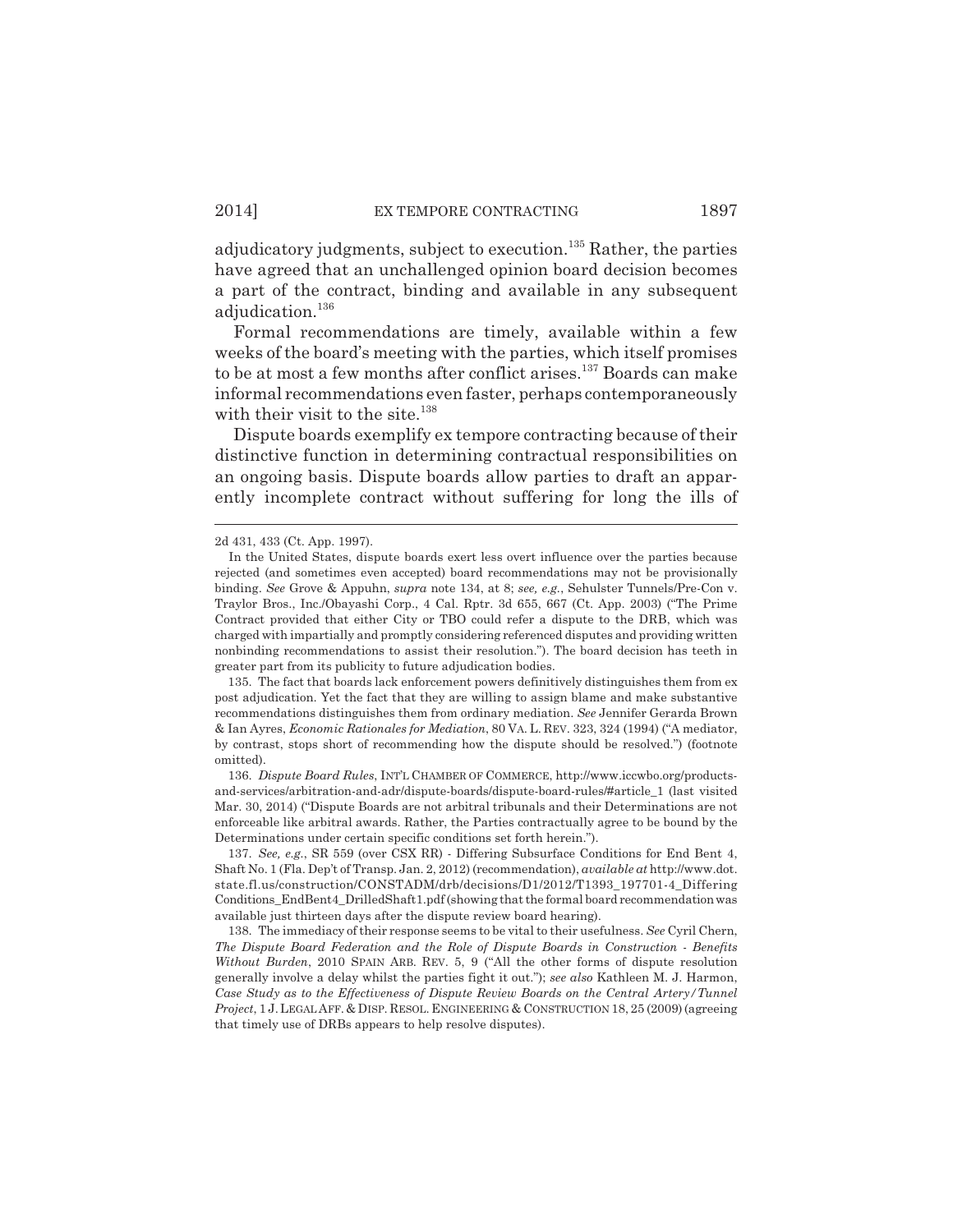incompleteness. Yet they need not pay for this obligational clarity in advance of it being necessary, say, by specifying how precisely a golden eagle discovery will change the plan. If an eagle is found, the parties do not have to pause the construction project for protracted litigation, nor reluctantly continue the project with judicial intervention pending. They need not wait until costly adjudication, nor perform in the shadow of obligational uncertainty, nor draft complete contracts ex ante. They can have a dispute board determination right away. These determinations may be informed by hindsight, in that they may impose more efficient or desirable allocations than the parties might have written had they set their minds to it at contract formation.

The dispute board clause converts seemingly vague terms, such as "equitable," "reasonably anticipated," or "workmanlike quality," into *interim* terms, which have no fixed meaning at drafting but have a determined meaning around performance, prior to adjudication. They answer questions like whether an owner has a duty to mitigate damages, and whether its actions satisfy that duty.<sup>139</sup> They specify duties, as might the parties or a court. $140$ 

The parties can provide that the project deadline may be extended due to unforeseeable delays, but not due to those that are reasonably foreseeable.<sup>141</sup> They can adopt this drafting strategy, rather than an ex ante schedule of results for each conceivable cause for delay and rather than costly ambiguity and litigation, because a dispute board is available to immediately give content to the apparently vague clause.<sup>142</sup> The contract can excuse delayed

<sup>139.</sup> *See, e.g.*, SR 70 - Time Extension Due to Shortage of Thermoplastic Material 1, 4-5 (Fla. Dep't of Transp. Nov. 14, 2010) (recommendation), *available at* http://www.dot.state.fl. us/Construction/CONSTADM/drb/decisions/D1/2010/T1341\_422403-1\_ThermoplasticMaterial Shortage.pdf.

<sup>140.</sup> Note that it does not follow that the board's methodology is that of a party or a court. Part III.B discusses the many determinative frameworks used by interim agents.

<sup>141.</sup> *See, e.g.*, Cheryl Semple et al., *Construction Claims and Disputes: Causes and Cost/Time Overruns*, 120 J. CONSTRUCTION ENGINEERING & MGMT. 785 (1994); *see also* FENIOSKY PEÑA-MORA ET AL., INTRODUCTION TO CONSTRUCTION DISPUTE RESOLUTION 14-15 (2003) (discussing methods of handling internal and external uncertainties in contracts).

<sup>142.</sup> *See, e.g.*, SR 70 - Time Extension Due to Shortage of Thermoplastic Material, *supra* note 139; SR 5A (Nova Rd.) - Area Wide Cement Shortage 2, 4, 16 (Fla. Dep't of Transp. Nov. 22, 2004) (recommendation), *available at* http://www.dot.state.fl.us/construction/CONSTADM/ drb/decisions/D5/Dist%205%20SR-5A%20MCS%20Cement%20Shortage%20Impact.pdf (concerning cement shortage); SR15 (US 441) - Base Material Shortage (Fla. Dep't of Transp.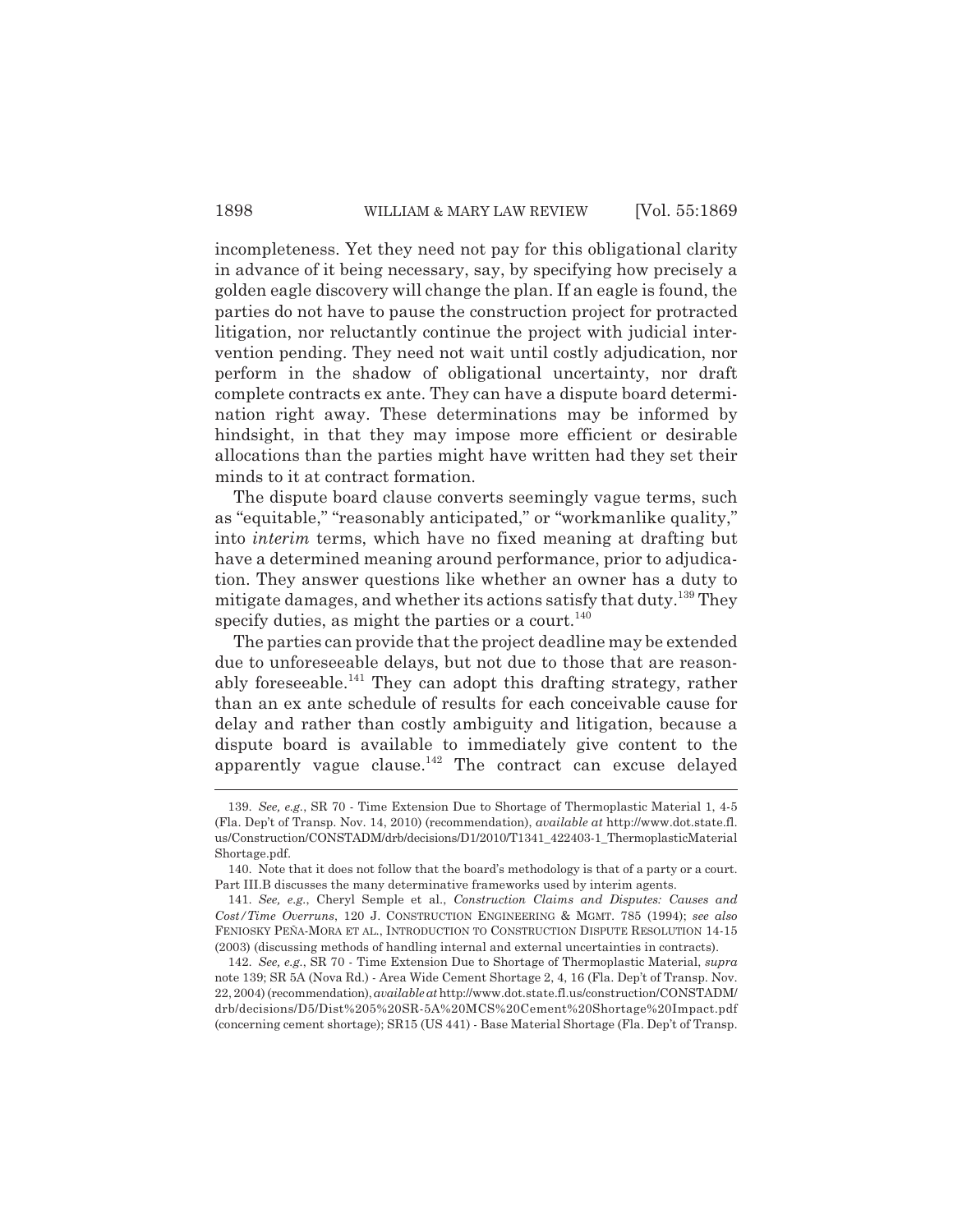construction when there is an "area-wide shortage" of materials, leaving the board to specify the geographic and conceptual size of the "area."143 The parties need not specify the contractual implications of an unanticipated conflict between the proposed location of a project and an existing electrical power line because they can trust that either they or a neutral third party will update the plan in a timely fashion.<sup>144</sup>

Dispute resolution boards can address countless other contingencies, without anticipating them at contract formation. The parties can learn whether unexpected changes in port security policies excuse a contractor from late delivery.<sup>145</sup> The parties need not specify which emergency repairs will entitle the contractor to  $\alpha$  additional compensation,<sup>146</sup> nor how the contract will apportion the cost of damage by third parties,  $147$  leaving it to the dispute board to rapidly evaluate the repairs presented.

The parties can give the owner the right to modify the project as its needs change, so long as the contractor is reasonably compensated for any additional work or expenses.<sup>148</sup> They can do this

146. *See, e.g.*, (Apalachicola River Bridge) - Payment for Repair of Expansion Joints (Fla. Dep't of Transp. May 10, 2000) (recommendation), *available at* http://www.dot.state.fl.us/ construction/CONSTADM/drb/decisions/D3/drb74.pdf.

147. *See, e.g.*, I-95 Express Lanes - Third Party Damages, Incident Management, Fuel Spill Clean-Up, Routine Maintenance (Fla. Dep't of Transp. Oct. 7, 2012) (recommendation), *available at* http://www.dot.state.fl.us/construction/CONSTADM/drb/decisions/D4/12- 13/E4K49\_422796-1\_I-95\_MultipleIssues.pdf; SR 9 (I-95) Payment for Guardrails Damaged by Third Parties (Fla. Dep't of Transp. Dec. 22, 2011) (recommendation), *available at* http://www.dot.state.fl.us/construction/CONSTADM/drb/decisions/D4/2011/T4190\_406870- 1\_SR9\_I95\_RepairsToDamagedGuardrail.pdf.

148. *See, e.g.*, SR 45 (US 41) - Changes to Luminaries (Fla. Dep't of Transp. Oct. 12, 2008) (recommendation), *available at* http://www.dot.state.fl.us/construction/CONSTADM/drb/ decisions/D1/2008/DRB22-ACC27-Luminaires.pdf (discussing owner's request for more powerful streetlights); SR 50 & SR 45 - Significant Change in Work (JPA Fittings, Water & Force Mains) (Fla. Dep't of Transp. Nov. 7, 2002) (recommendation), *available at* http://www.

Nov. 15, 2004) (recommendation), *available at* http://www.dot.state.fl.us/construction/

CONSTADM/drb/decisions/D5/40917315201%20Base%20Shortage.pdf (concerning coquina and limerock shortage).

<sup>143.</sup> *See, e.g.*, FLA. DEP'T OF TRANSP., STANDARD SPECIFICATIONS FOR ROAD AND BRIDGE CONSTRUCTION § 8-7.3.2 (2013).

<sup>144.</sup> *See* SR 366 - Utility Conflict (Fla. Dep't of Transp. June 13, 2000) (recommendation), *available at* http://www.dot.state.fl.us/construction/CONSTADM/drb/decisions/D3/drb73.pdf.

<sup>145.</sup> *See, e.g.*, SR 50 & SR 45 - Time Adjustment Due to Delays from Tampa Port Security (Fla. Dep't of Transp. Dec. 2, 2003) (recommendation), *available at* http://www.dot.state.fl.us/ construction/CONSTADM/drb/decisions/D7/D7%20Tampa%20Security%20Delays.pdf.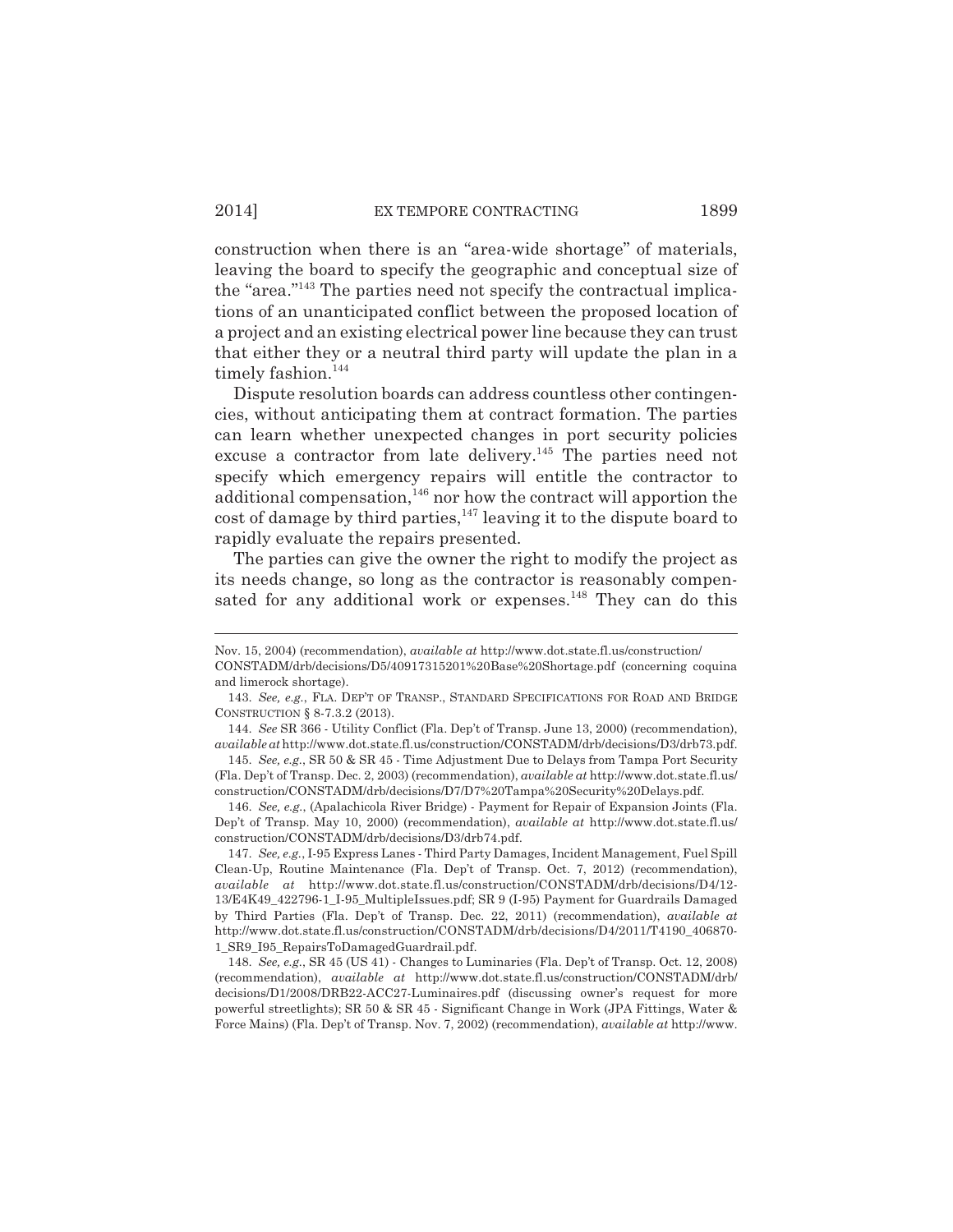without extensive ex ante description of what changes will result in what fees for the contractor, and they can still avoid inefficient litigation and holdups. $149$  Likewise, the contract can give the contractor some ability to initiate changes, like substituting an alternative infrastructure system for the propriety system mentioned in the contract.<sup>150</sup> These allowances give long-term contracts the flexibility they need to remain rational as the world changes.

Unlike with a court, the parties choose the composition of the dispute board<sup>151</sup> and can use that as an opportunity to select its interpretative methodology from among the many options. Some boards exhibit formalist preferences, with the agency attempting to divine the appropriate determination on the basis of the written contract.152 Other agents are inclined to evaluate extensive implied duties. Chern describes one construction contract that required the use of local labor whenever possible. The contractor alleged an implied right to have the owner help find local labor and forgive the obligation to whatever degree the owner was competing with the contractor by hiring from the same labor pool for other matters.<sup>153</sup> There was no textual basis for this claim, but the dispute board found the question to be a reasonable one. $154$ 

In contracts in which relationships matter and formal proceedings risk crowding out relational cooperation, parties may select a dispute board that is inclined to help the contractual relationship.

dot.state.fl.us/Construction/CONSTADM/drb/decisions/D7/Dist%207%20SR-50%20Smith%20 Significant%20Change.pdf.

<sup>149.</sup> Without contractual protection, it may be possible for one party to exploit the other. Either the contractor will be able to extort a high fee from the owner who will have difficulty obtaining a competing bid in the course of construction, or the contract may allow the owner to excessively alter the project without sufficient compensation to the contractor.

<sup>150.</sup> *See, e.g.*, SR 5/US 1 - Obligation to Utilize Proprietary Irrigation System Specified (Fla. Dep't of Transp. Feb. 16, 1999) (recommendation), *available at* http://www.dot.state.fl.us/ construction/CONSTADM/drb/decisions/D4/drb37.pdf; *see also* SR A1A - Acceptance of Material (Steel Beams) Not in Conformity with Plans & Specs (Fla. Dep't of Transp. June 24, 1998) (recommendation), *available at* http://www.dot.state.fl.us/construction/CONSTADM/drb/ decisions/D4/drb110.pdf.

<sup>151.</sup> *See* Shani Wallis, *DRBs in North America: Knowing and Playing by the Rules*, DISP. RESOL. BOARD FOUND. F., Aug. 2008, at 1, 1.

<sup>152.</sup> *See, e.g.*, Russel P. Rudden, *Assessing 10 Years of Dispute Resolution Boards at BART*, DISP. RESOL. BOARD FOUND. F., Aug. 2004, at 1, 18.

<sup>153.</sup> CHERN, *supra* note 5, at 216-19.

<sup>154.</sup> *Id.*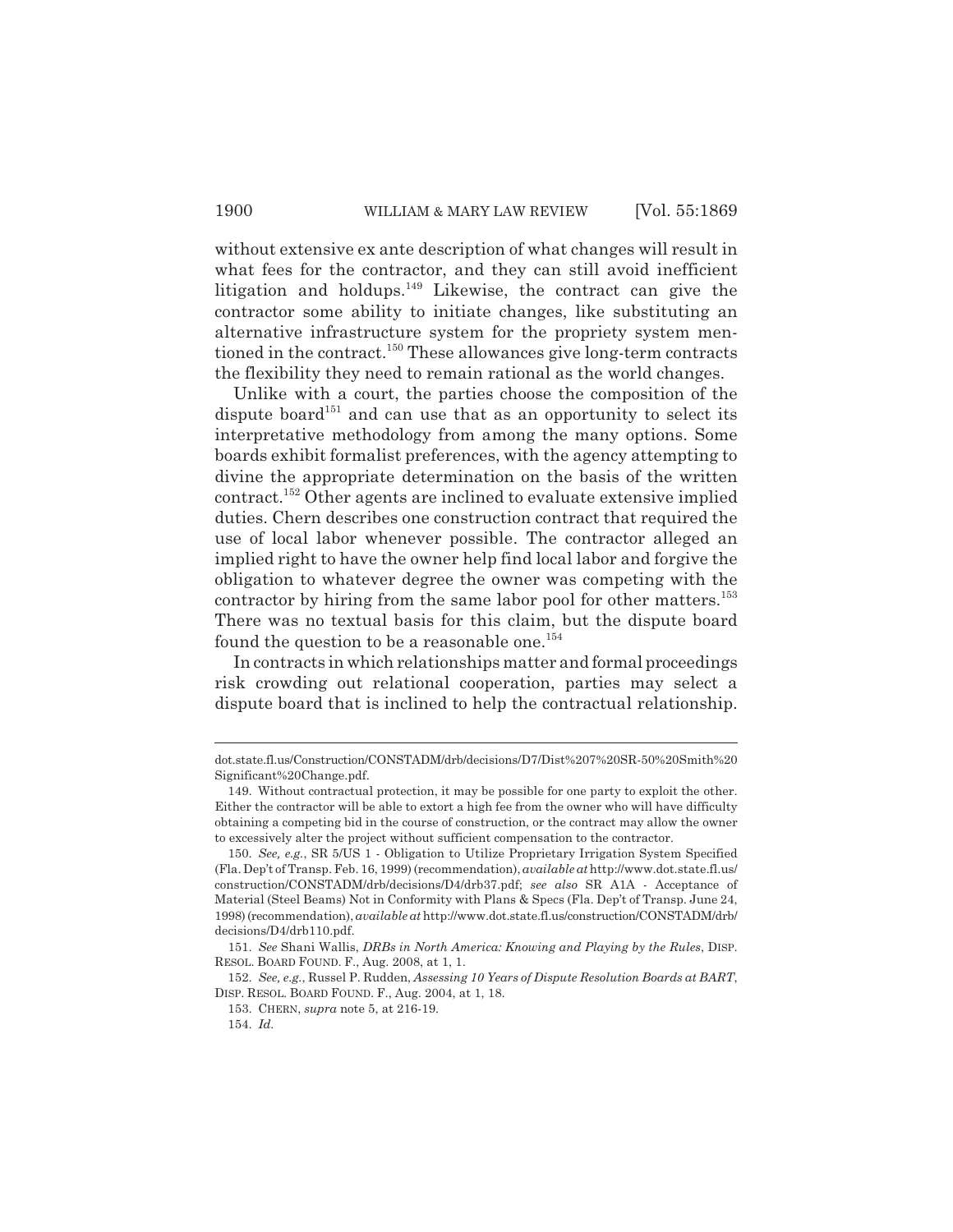In one dispute, a board determined that the contractor was not entitled to avoid penalties for its late completion, but the board also *suggested* that the department consider allowing thirty to thirty-two days of additional credit to the contractor.<sup>155</sup> Why? "To partner normally suggest [sic] both parties conceding to somewhere around mid-point."156 So the entitlement goes to the owner, but a suggestion to split the baby also goes in the record.

Other parties wish for boards to err in favor of the contractor, so as to encourage other contractors to make quick, low bids. One Canadian court expressed a government policy to ratify boarddetermined awards even when fresh litigation would surely yield a lower award to the contractor. The court justified the bias by asserting that it encourages contractors to feel safe in offering quick, low bids.157 The benefit of so many methodologies is that the parties have great freedom to select whatever they like, but there is a risk that one or both parties will fail to appreciate the consequences of selecting a particular board.<sup>158</sup>

Dispute boards' effectiveness no doubt comes from many causes in addition to their role in ex tempore contracting. They may help parties to mediate emotional disputes.<sup>159</sup> Their opinion can serve to preserve contemporaneous evidence for later judicial verification.<sup>160</sup> Periodic board reports help the parties gauge one another's commitment to the project.161 But boards are not just mediators or expert witnesses, though by wearing these hats they may serve an

<sup>155.</sup> SR-78 (Dike Rd. to Okeechobee Co.) Additional Time (Fla. Dep't of Transp. Nov. 15, 2003) (recommendation), *available at* http://www.dot.state.fl.us/construction/CONSTADM/ drb/decisions/D1/PastYears/D1%20SR-78%20Dike%20Rd%20to%20Okeechobee%20Co%20Add %20Time.pdf.

<sup>156.</sup> *Id.*

<sup>157.</sup> *See* Welcon (1976) Ltd. v. Town Council of S. River, 2006 CarswellNfld. & P.E.I.R. 199, para. 4 (Can. Nfld.) (WL) (explaining why the government defers to board decisions), *aff 'd*, 2009 CarswellNfld & P.E.I.R. 269 (Can. Nfld.) (WL).

<sup>158.</sup> *See*, *e.g.*, Rudden, *supra* note 152, at 18 ("It may be that BART's expectation that a DRB will strictly enforce a contract is unrealistic and fails to consider that a DRB weighs heavily the risks a contractor takes in preparing its bid.").

<sup>159.</sup> *See* Robert H. Mnookin, *Why Negotiations Fail: An Exploration of Barriers to the Resolution of Conflict*, 8 OHIO ST. J. ON DISP. RESOL. 235, 248-49 (1993).

<sup>160.</sup> *See* Seifert, *supra* note 117, at 151-52. ("The [board] acts as an expert and not as an adjudicator."); *supra* note 134.

<sup>161.</sup> This is therefore part of the braiding of formal and informal contracting techniques described by Gilson, Scott, and Sabel. *See* Gilson et al., *supra* note 73, at 1403.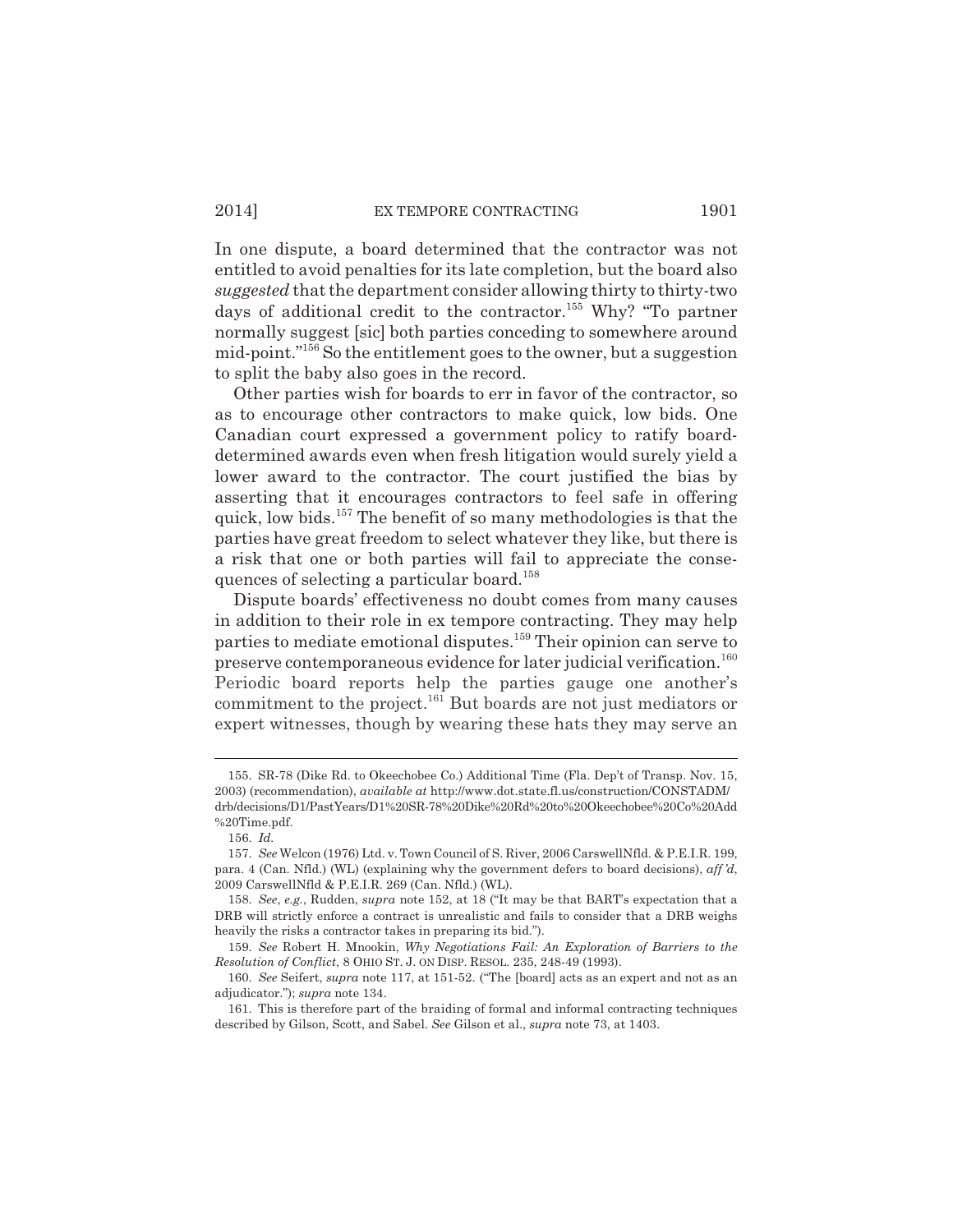ex tempore contracting function. The board's frequent site visits allow the board to hear updates and complaints from the parties involved in day-to-day operations. Industry expertise allows the board to credibly respond to queries without the delay necessary to obtain technical advice.

Boards frequently decline to use their expert industry knowledge to resolve matters when independent legal grounds exist for a  $\text{decision}^{162}$  even going so far as to cite judicial authority for their views.163 Parties frequently concede the more technically complicated factual questions, such as whether a project has all of its ADA tiles or traffic signals have achieved "full actuation,"164 leaving the board to situate those factual questions into the context of the

<sup>162.</sup> For example, in one case the contractor argued that the owner's timeline was both nonsensical—that is, the owner's calculations did not make sense on their own terms—and unrealistic. *See* SR 555/US 17 - Golden Eagle - Contract Time Issue 9 (Fla. Dep't of Transp. Aug. 19, 2002) (recommendation), *available at* http://www.dot.state.fl.us/construction/ CONSTADM/drb/decisions/D1/PastYears/Dist%201%20US-17%20Golden%20Eagle% 20Contract%20Time%20Impacts.pdf.

<sup>163.</sup> *See, e.g.*, Appeal of J. Lawson Jones Constr. Co., 86-1 BCA P 18, 719, at \*45 (1986); *see also* Municipality of Anchorage v. Frank Coluccio Constr. Co., 826 P.2d 316, 319-20 (Alaska 1992) (noting that the contract provided that "[t]he panel shall enter formal Findings of Fact and Conclusions of Law to identify its decision-making process"). Parties may also cite judicial authority to convince boards. *See, e.g.*, SR 555/US 17 - Golden Eagle - Contract Time Issue, *supra* note 162, at 12 (noting that the contractor cited *Rumsey v. United States*, 88 Ct. Cl. 254 (1939), among others, in its rebuttal).

<sup>164.</sup> Actuation is the process by which lights can be configured to change in response to traffic, such as using sub-surface induction loops to detect cars and trigger light changes. *See generally* KITTLESON &ASSOCIATES, INC.,SIGNAL TIMING MANUAL (2008) (describing actuation techniques). The FDOT argued that full actuation would have required induction loops to be installed on the main roads and infrared detectors on the minor streets. SR 26 Critical End Dates 2 (Fla. Dep't of Transp. Nov. 30, 2006) (recommendation), *available at* http://www.dot. state.fl.us/construction/CONSTADM/drb/decisions/D2/D2SR26CriticalEndDates.pdf.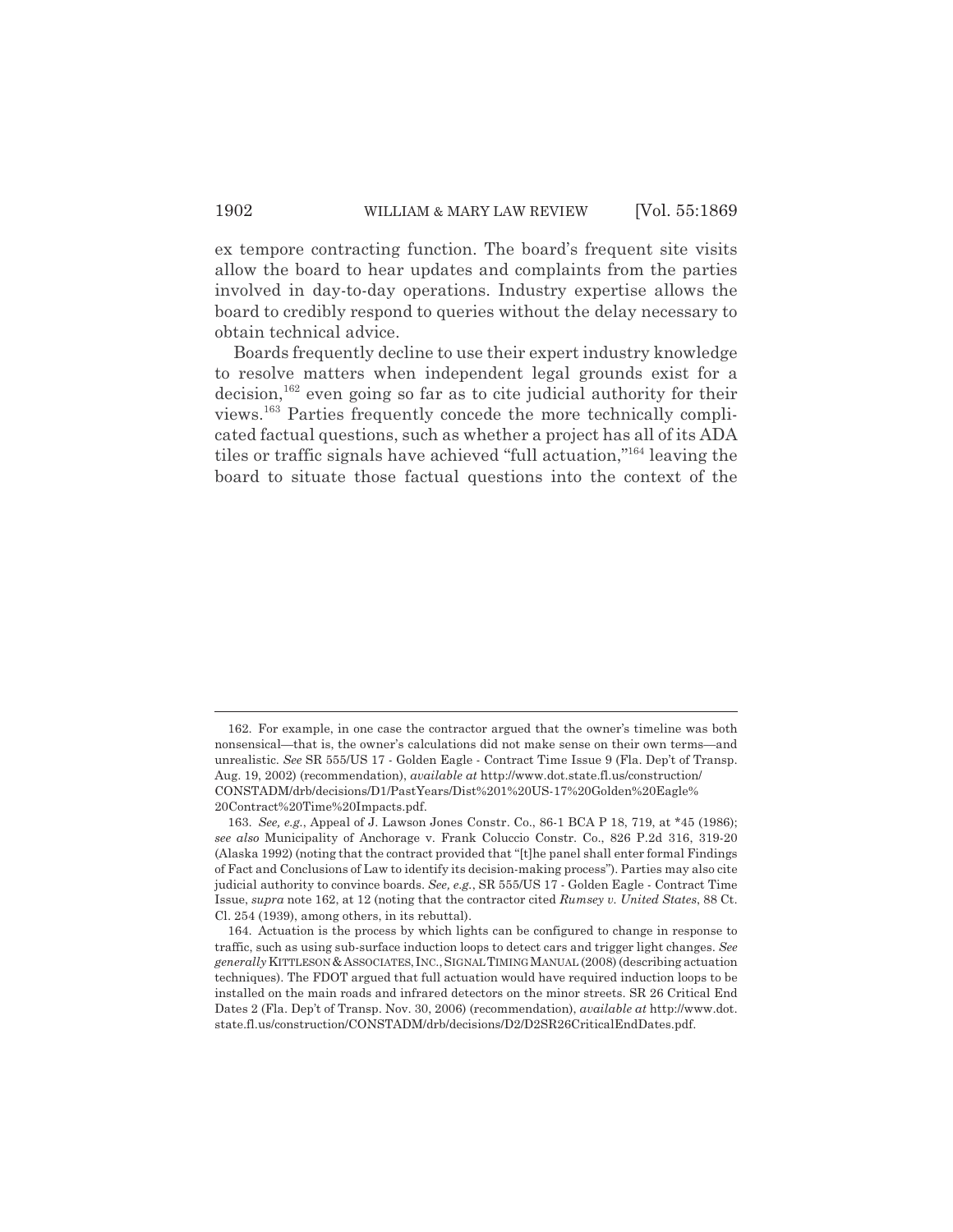contract.<sup>165</sup> When boards make technical evaluations,<sup>166</sup> they often do so to reach legal or contractual matters.<sup>167</sup>

The dispute board's predilection for determining contract duties, rather than simply making technical assessments, is consistent with what other scholars have noted about construction disputes: they are overwhelmingly contractual in nature.<sup>168</sup> One study of government construction contracts found that nearly one-third of all disputes between 1980 and 2004 concerned either contract interpretation or modification of the contract to accommodate unexpected problems and additional work.<sup>169</sup> Relatively few turn on factual disputes on highly technical matters, such as a claim that the owner

<sup>165.</sup> For example, one contract exempted from deadline any "minor signal work, friction course, and patterned textured pavement." SR 26 Critical End Dates, *supra* note 164, at 2. The contractor argued that ADA tiles are traditionally added *after* the friction course because tiles can crack in the process of adding that final layer of asphalt. *Id.* The friction course is a top layer of asphalt that provides traction and drainage. *Definition: Friction Course*, N. FLA. ROADS, http://www.northfloridaroads.com/glossary/details.asp?GlossaryID=4 (last visited Mar. 2, 2014). If the friction course can be added after September 1 without penalty, the contractor argued, so too could the ADA tiles. SR 26 Critical End Dates, *supra* note 164, at 3. The contractor also argued that the remaining effort to achieve full actuation was only "minor signal work." *Id.* Though the dispute was factually dense, the facts were not in dispute. Instead the board was called upon to evaluate whether late installation was penalized under the contract. *Id.*

<sup>166.</sup> *See, e.g.*, SR 200 (A1A) - Differing Site Conditions Concerning Muck Removal & Subsurface Clay 11 (Fla. Dep't of Transp. Nov. 12, 2011) (recommendation), *available at* http://www.dot.state.fl.us/Construction/CONSTADM/drb/decisions/D2/2011/E2N36\_210687- 3\_SR200\_DiffSiteCondition\_MuckRemoval.pdf (noting that "[b]orings data was not reported for right offsets" and that "anticipated muck depth information was taken from muck probes, which … are not reliable").

<sup>167.</sup> *See, e.g.*, *id.* at 11-12 (concluding that "the muck depth condition" was not a "differing site condition" entitling the contractor to additional compensation).

<sup>168.</sup> *See* Kurt L. Dettman et al., *Resolving Megaproject Claims: Lessons from Boston's "Big Dig*,*"* CONSTRUCTION LAW., Spring 2010, at 5, 47 n.28 ("In the early phase of the Project, it was assumed that the majority of claims would involve technical, rather than legal, issues. As the Project gained experience in how claims were handled by the [board], the Project concluded that ... many claims involved legal issues.").

<sup>169.</sup> J. Cletus Goetz II & G. Edward Gibson Jr., *Construction Litigation*, *U.S. General Services Administration, 1980-2004*, *in* 1 J. LEGAL AFF. & DISP. RESOL. ENGINEERING & CONSTRUCTION 40, 43-44 (2009) (finding contract interpretation to be the second most important subject of litigation of government construction contracts after modifications); *see also* Jeffrey Joseph Kilian, A Forensic Analysis of Construction Litigation, U.S. Navy Engineering Command 39 (May 2003) (unpublished M.S. thesis, University of Texas at Austin) ("The majority of cases were assigned to the category of 'Interpretation of Contracts.'").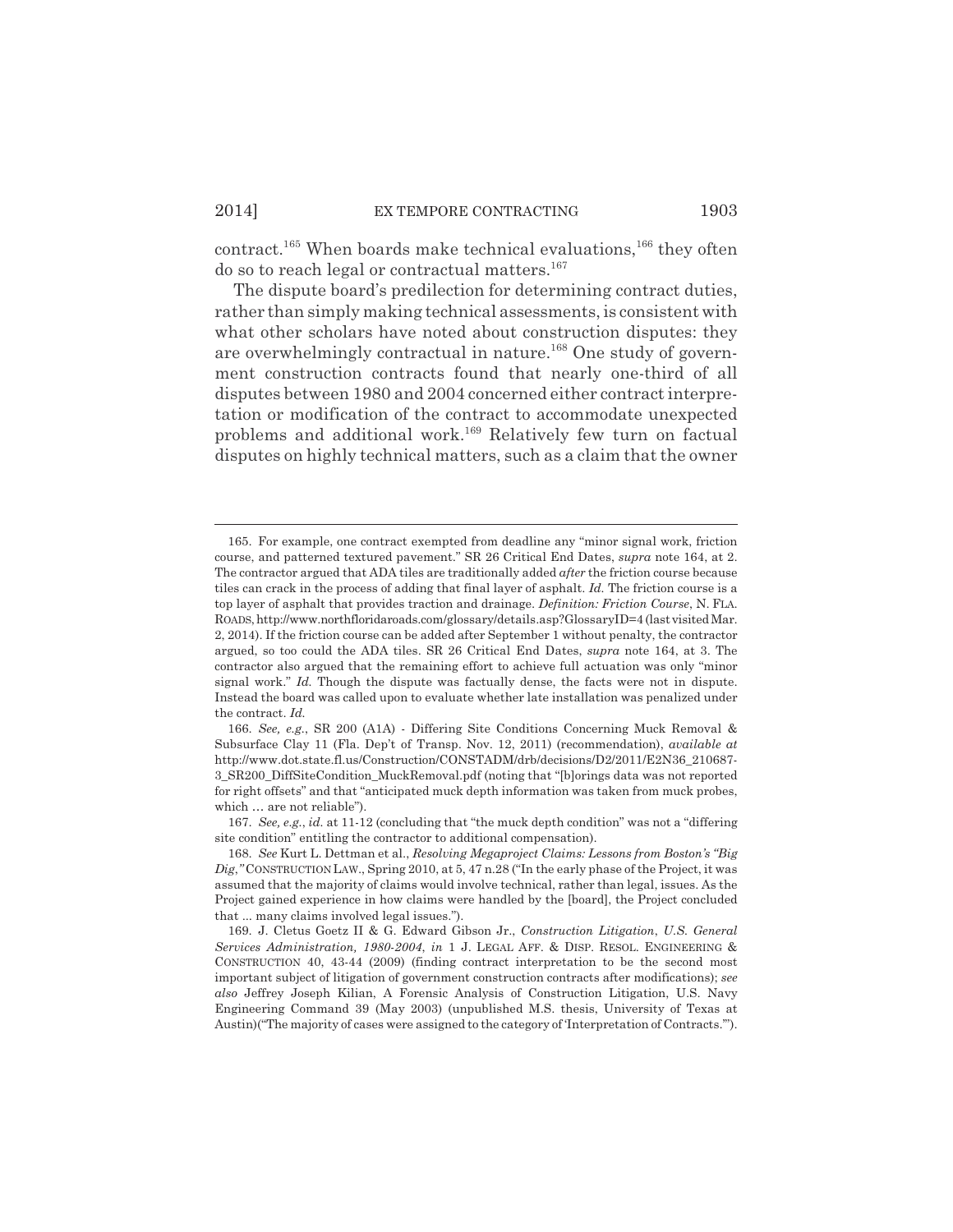furnished problematic equipment or that the finished project was of unacceptable quality.170

This procedure can have dramatic results. Dispute boards are lauded as remarkably effective in swiftly preventing, reducing, or eliminating conflict.<sup>171</sup> One paper noting a marked decline in disputes and litigation from 1980 to 2004 among U.S. governmentsponsored projects, particularly contract disputes, attributes the decline in part to increasing use of dispute board-type procedures.<sup>172</sup> Dispute boards are able to resolve 98 percent of potential disputes without subsequent mediation, arbitration, or litigation.<sup>173</sup>

Dispute resolution costs are widely believed to be far lower with a dispute board in place.<sup>174</sup> One study of the Big Dig<sup>175</sup> found that the cost of dispute board procedures averaged about \$30,000- \$40,000 per dispute, about \$20,000 less than mediation and substantially less than litigation.<sup>176</sup> Another dispute board expert estimated that the typical cost of a dispute board is about 2 percent of the disputed amount, as opposed to 12 percent for arbitration.<sup>177</sup>

<sup>170.</sup> *See* Goetz & Gibson, *supra* note 169 (noting that acceptance and owner's equipment disputes made up less than forty disputes of the more than 600 surveyed).

<sup>171.</sup> *See, e.g.*, BARRY B. BRAMBLE & MARK D. CIPOLLINI, SYNTHESIS OF HIGHWAY PRACTICE 214: RESOLUTION OF DISPUTES TO AVOID CONSTRUCTION CLAIMS 20-21, 27 (1995).

<sup>172.</sup> Goetz & Gibson, *supra* note 169, at 45-46. *Compare* Christopher R. Seppala, *International Construction Contract Disputes—Commentary on ICC Awards Dealing with the FIDIC International Conditions of Contract*, 16 INT'L CONSTRUCTION L. REV. 339, 340 (1999) (noting that construction made up over 20 percent of ICC arbitration in the 1980s), *with Publication of Construction Arbitration Report*, INT'L CHAMBER OF COMMERCE (2001), https://web.archive.org/web/20090109134006/http://www.iccwbo.org/court/arbitration/id414 1/index.html (noting that construction is down to 14-20 percent of cases referred to ICC arbitration).

<sup>173.</sup> REDUCING CONSTRUCTION COSTS, *supra* note 4, at 16.

<sup>174.</sup> *See* Kathleen M. J. Harmon, *Construction Conflicts and Dispute Review Boards: Attitudes and Opinions of Construction Industry Members*, DISP. RESOL. J., Nov. 2003-Jan. 2004, at 66, 71 (reporting that 77 percent of survey respondents thought it keeps dispute costs down, 84 percent said it reduces the cost of outside counsel, and 55 percent said it reduces the costs of consultants); *accord* Harold V. McKittrick, *The Dispute Resolution Board Process: A Report Card*, DISP. RESOL. BOARD FOUND. F., Feb. 2005, at 1, 1.

<sup>175.</sup> The Big Dig, an excavation project rerouting Boston's Interstate 93, is among the largest engineering works in history and is sometimes compared to the Panama Canal. Michael Grunwald, *Dig the Big Dig*, WASH. POST, Aug. 6, 2006, http://www.washingtonpost. com/wp-dyn/content/article/2006/08/04/AR2006080401755.html.

<sup>176.</sup> Harmon, *supra* note 138, at 24.

<sup>177.</sup> Chern, *supra* note 138, at 5.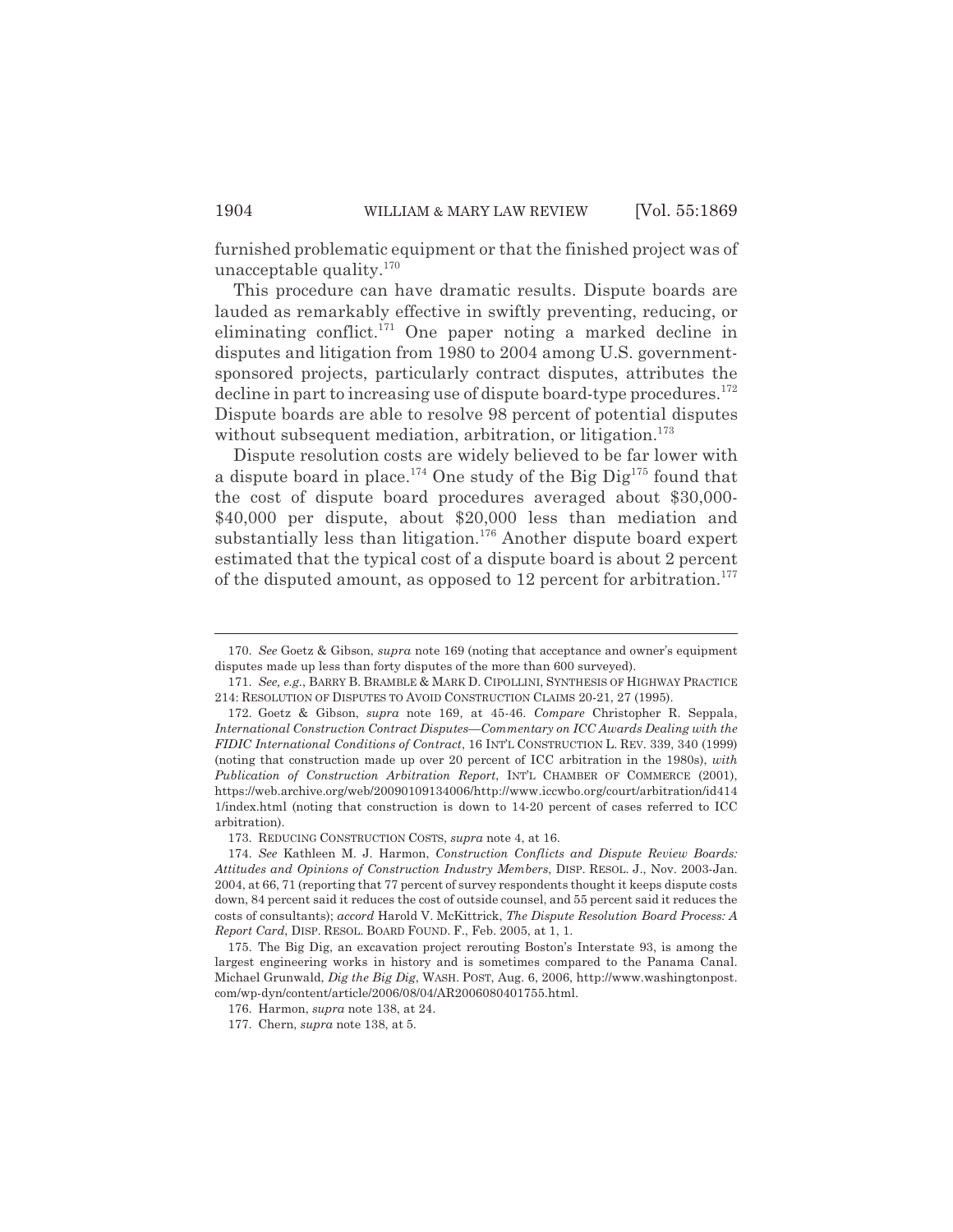#### 2014] EX TEMPORE CONTRACTING 1905

These costs do not include the intangible cost of the time, attention, and emotional well-being of key employees.178 Dispute boards score better on these axes as well.<sup>179</sup> The engineer or architect in particular has a lessened adjudicatory function under this scheme, freeing a high-value professional to focus on her core competencies.180 This is one way in which agent determination can sometimes be less costly than party-driven mechanisms.

Many believe that dispute boards reduce bid price<sup>181</sup> by signaling the owner as nonlitigious<sup>182</sup> and contractors reduce their risk premium for capricious or difficult claims processes.183 Low bid prices are attractive indicia of dispute boards' merits for many public owners who may be less sensitive to subsequent savings than initial price.

Traditionally, project architects have provided on-site resolutions of disputes. Many scholars have described the architect on terms similar to this discussion of dispute boards, at least on the temporal axis of providing determination in the interim position.<sup>184</sup> Yet the architect is an agent of the owner. The rise of *independent* dispute boards highlights the value in ex tempore contracting of interim determination *by a third party*. First, contractors have been increasingly aware of the architect's incentive to side with the owner and have therefore found her determinations to be less satisfactory.185 If architects ever were the neutral third parties that

<sup>178.</sup> *See* Harmon, *supra* note 174, at 69 (observing that 85 percent of respondents agreed that DRBs reduce the indirect costs, such as management focus and manpower that might otherwise be deployed to other projects). Like most nonlawyers, construction professionals generally dislike conflict and legal engagement. *Id.* at 70 (noting that 89 percent of professionals interviewed said disputes have emotional costs).

<sup>179.</sup> *See id.* (finding that 58 percent said DRB use increased their job satisfaction and 69 percent said it reduced stress).

<sup>180.</sup> *See* Chapman, *supra* note 109, at 17-18.

<sup>181.</sup> *See, e.g.*, James Denning, *More Than an Underground Success*, CIV. ENGINEERING., Dec. 1993, at 42.

<sup>182.</sup> *See* Harmon, *supra* note 174, at 71 (noting that 95 percent of those polled indicated that dispute board use indicates willingness in the owner to resolve disputes without arbitration and litigation).

<sup>183.</sup> *See* Chapman, *supra* note 109, at 14.

<sup>184.</sup> *See* Macneil, *supra* note 23, at 866; Williamson, *supra* note 22, at 249-50.

<sup>185.</sup> The recent rise of the dispute board comes with the waning influence of the architect on job sites. One reason may be the growing importance of the Middle Eastern and former Soviet bloc countries as construction sites. Owners in those countries frequently exercise active control over day-to-day management of the project and more directly constrain the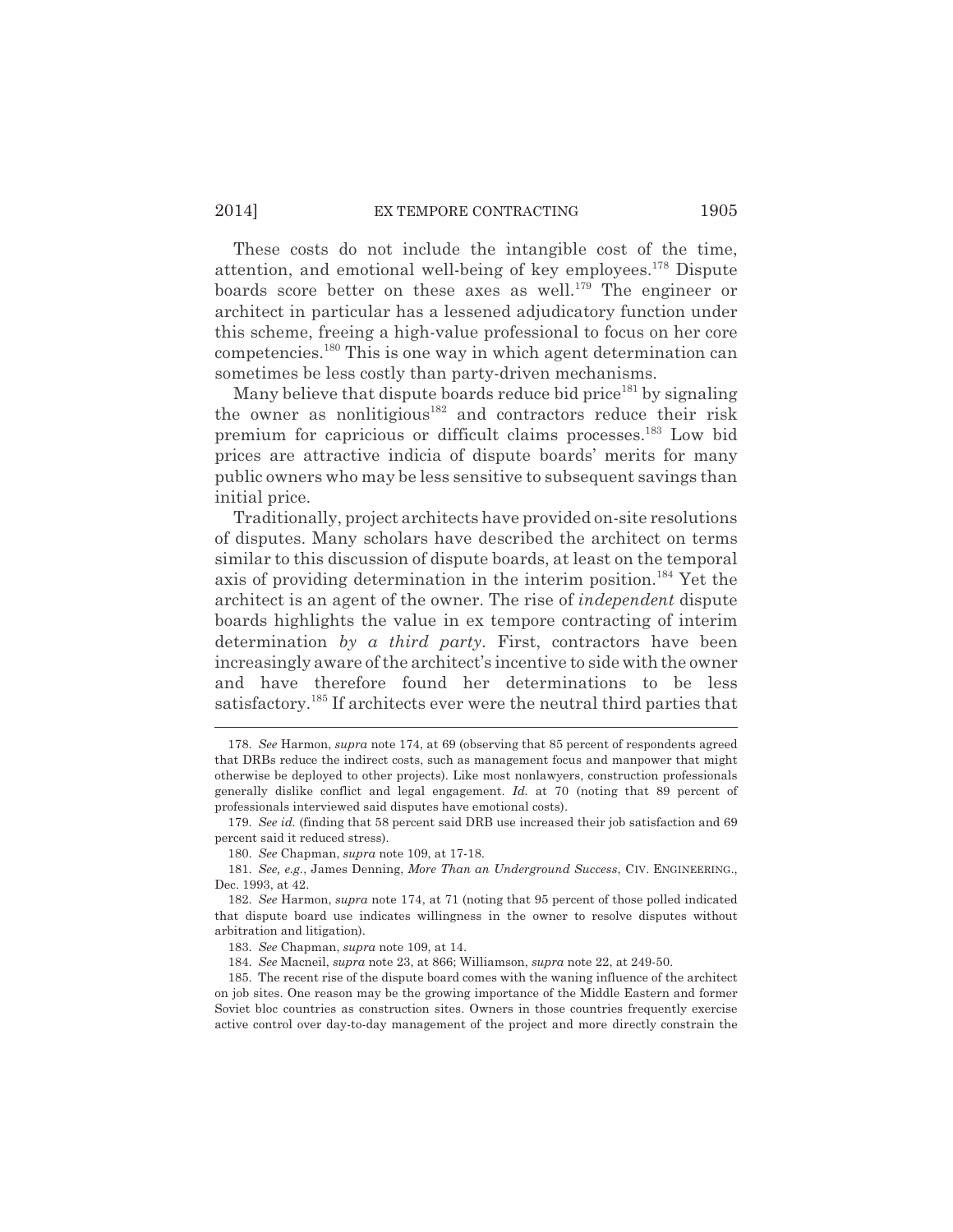dispute boards are, that time has passed.<sup>186</sup> When legitimacy matters to determination, one can no longer obtain it from architect determination. Likewise, credible determinations may matter more as the industry becomes more fragmented. When the firms become smaller, more specialized, or international, parties may become less able to directly evaluate the quality of their counterparty.187 Clearer signals of past behavior may be required. In such contexts, thirdparty determinations of credibility matter outside of the instant transaction. Dispute boards offer parties the neutral determination they cannot get from internal governance mechanisms.<sup>188</sup>

The specialization of the architectural profession—its separation from the role of engineer, general contractor, and the rest—has raised the cost and lowered the benefit of using them for dispute management. They no longer possess cross-disciplinary expertise nor have unrivaled on-the-ground knowledge. They are also not experts in dispute management. The use of specialized dispute management bodies, obtained by contract with others, can be an effective way for the project to relieve architects of a job they no longer provide most cheaply. Thus, the American Institute of Architect's (AIA) adoption of dispute boards "was an acknowledgement of long-running criticism from nearly all quarters that questioned the designer's independence, competence, and desire to serve in this capacity."189

Dispute boards are also a means of controlling multi-party disputes in cases that might have been daunting projects to complete at all, let alone at an attractive price. Although dispute boards are popular in developed markets, some of their earliest and most prominent uses were high-risk international projects. For example, the Ertan Hydroelectric Project in China's Szechuan Province was

independence of the engineer, limiting their appearance of neutrality. ROBINSON, *supra* note 103, at 98.

<sup>186.</sup> *But see* Bastanielli, *supra* note 121, at 12-13.

<sup>187.</sup> *See, e.g.*, *infra* note 191 and accompanying text. Project owners in jurisdictions in the developing world that lack credible courts use dispute boards to signal their quality to international donors and lenders. Pierre M. Genton, *DRB/DAV: An Attractive Procedure if One Takes Certain Precautions*, DISP. RESOL. BOARD FOUND. F., 2000.

<sup>188.</sup> *See* Thomas J. Stipanowich, *The Multi-Door Contract and Other Possibilities*, 13 OHIO ST. J. ON DISP. RESOL. 303, 360 (1998).

<sup>189. 2</sup> BRUNER & O'CONNOR, *supra* note 26, § 5:20.20, at 17 (footnote omitted).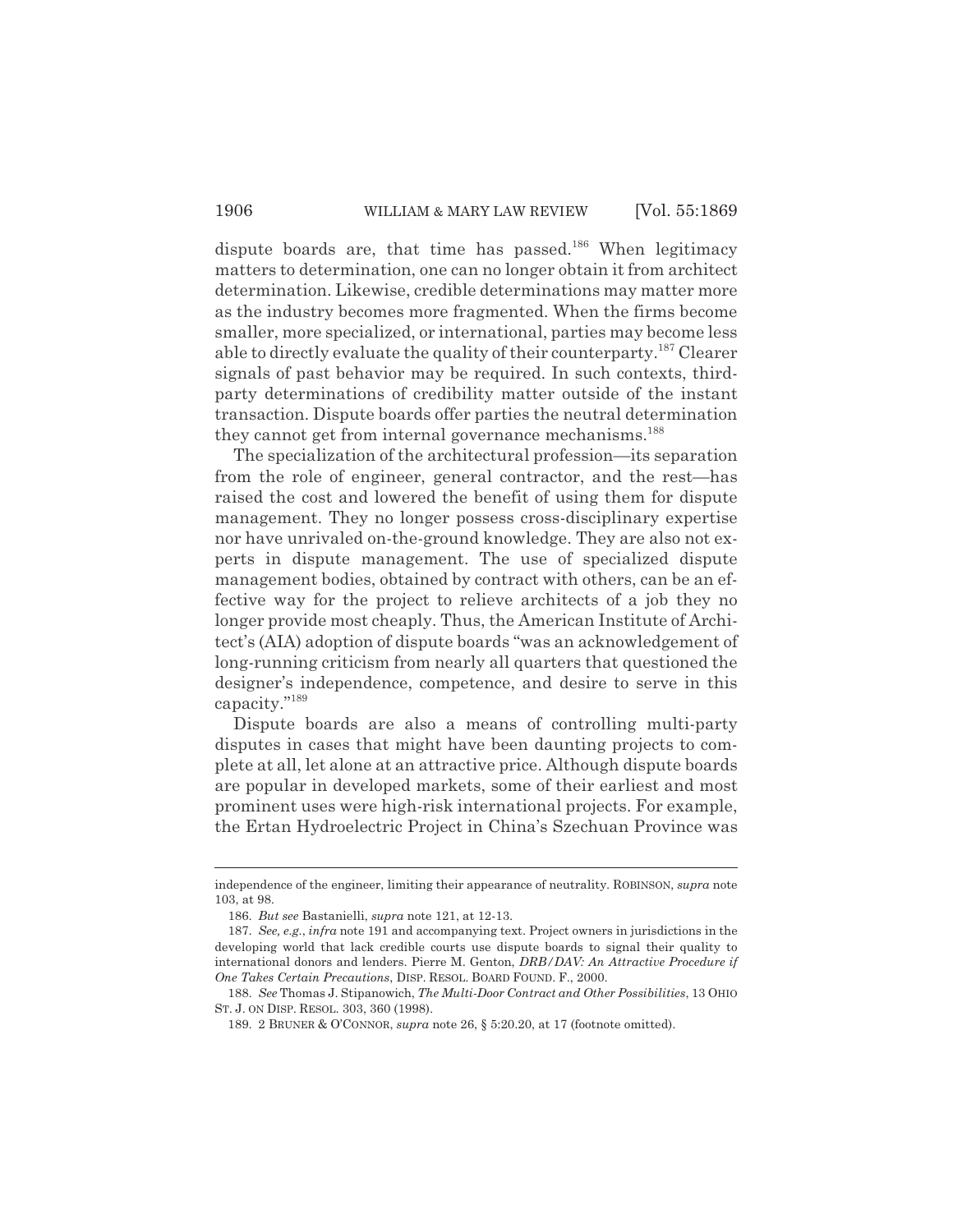huge, costing \$2 billion and taking nine years.<sup>190</sup> The project was organizationally complex—designed by one Chinese firm, with another Chinese firm as engineer, an Italian firm heading the dam construction, a German firm leading the drilling effort, as well as three other international contractors supporting both tasks, *and then* the subcontractors and suppliers—all in a complicated political and commercial environment.<sup>191</sup> Forty claims went to the dispute review board for formal review by the Swedish, UK, and Columbian board.<sup>192</sup> All of the decisions were either accepted or settled.<sup>193</sup> Within six months of project completion, there were no outstanding disputes.<sup>194</sup>

Dispute boards are relatively new contracting tools,<sup>195</sup> but they have gained endorsement from governments, international organizations, and scholars.<sup>196</sup> Essentially unused twenty years ago, dispute boards are now in place in more than \$140 billion in projects.<sup>197</sup> The standard form construction documents from the four principal providers of these forms now include dispute boards by default.<sup>198</sup> Four U.S. states require dispute boards in nearly all transportation projects,199 and the U.S. Department of Transportation Federal

196. *See, e.g.*, Stipanowich, *supra* note 7, at 500.

198. FIDIC began including dispute boards in several of its form documents beginning in 1999. *Id*. at 4. AIA's standard form document, as of 2008, provided for an Initial Decision Maker (IDM), which is similar to a DRB. Bastanielli, *supra* note 121, at 10. The Construction Owners Association of America (COAA) and the Associated General Contractors of America (AGC) have provided on their standard form documents for parties to choose between either mediation or a DRB. *Id.* at 10.

199. *See* DISP. RESOL. BOARD FOUND., PRACTICES & PROCEDURES § 1.3, at 3 (2007), *available at* http://www.drb.org/manual/Section\_1\_QuickPrint\_11-07.pdf ("California, Florida, Massachusetts and Washington are the largest users [of DRBs].... The California Department of Transportation (Caltrans) and Florida Department of Transportation (FDOT) use DRBs on almost all projects."); *see also* CALTRANS, CPB 10-5, CHANGES TO THE DISPUTE REVIEW BOARD PROCESS 1 (2010), *available at* http://www.dot.ca.gov/hq/construc/cpb/CPB10-5.pdf (noting that the California Department of Transportation has used DRBs since 1994); DISP. RESOL. BOARD FOUND., *supra* § 1.3, at 3 ("Idaho, Minnesota, Mississippi, Ohio, Oregon, South Carolina, Utah, Virginia and Wisconsin have active DRBs.").

<sup>190.</sup> *China's Ertan Hydroelectric Project*, *supra* note 133, at 18.

<sup>191.</sup> *See id.*

<sup>192.</sup> *Id.*

<sup>193.</sup> *Id.*

<sup>194.</sup> Chapman, *supra* note 109, at 6-7.

<sup>195.</sup> The first use of a dispute board may have been the Boundary Dam in Washington in the 1960s, which had a "Joint Consulting Board." *Id.* at 3.

<sup>197.</sup> *See* Chapman, *supra* note 109, at 5.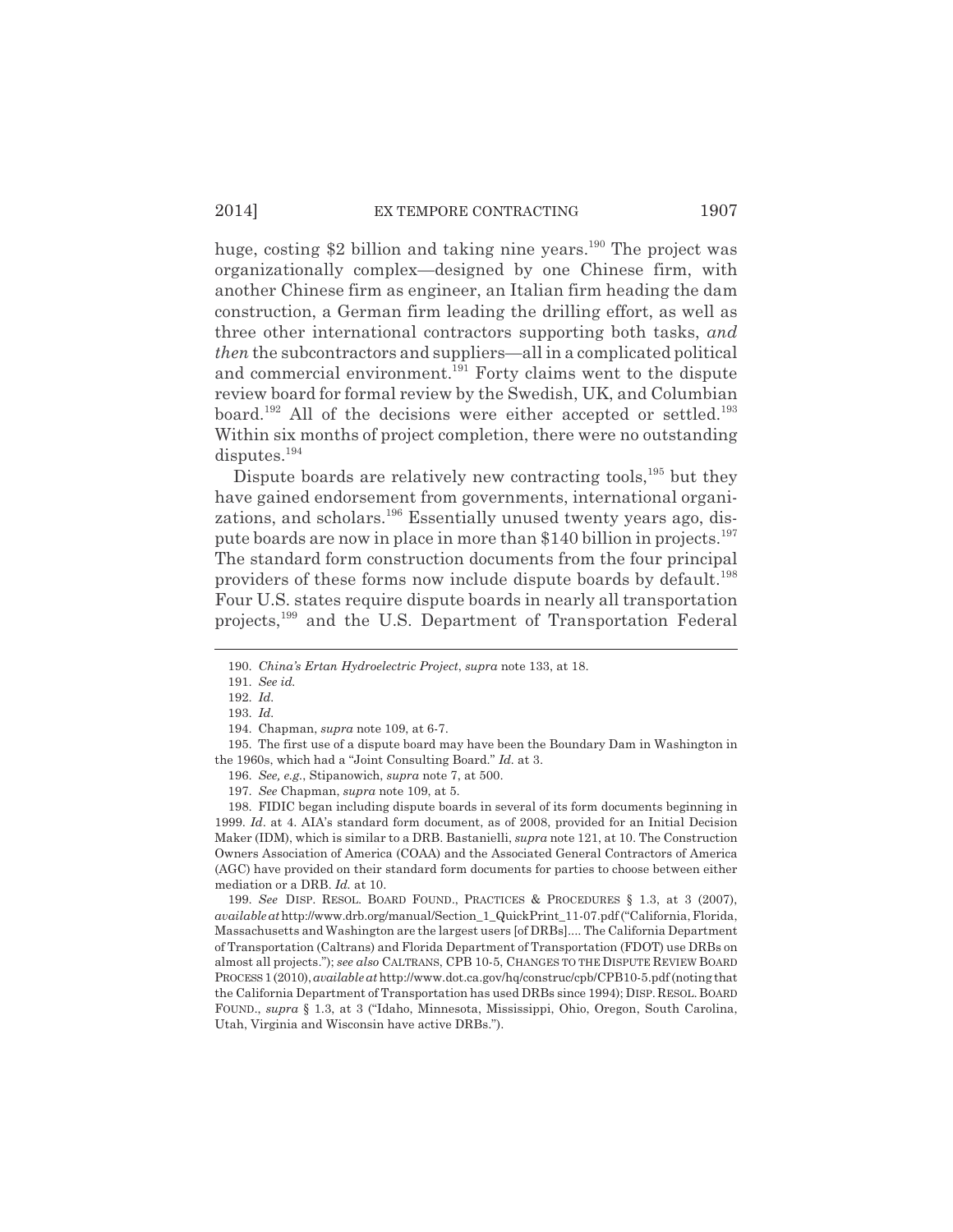Highway Administration strongly endorses the practice.<sup>200</sup> The World Bank, the Asian Development Bank, and other multinational development banks all require use of dispute boards at essentially all projects they fund.201 Even the 2012 Olympics made use of a dispute board.<sup>202</sup>

Dispute boards are marvelously successful, and their main activity seems to be determination of contractual responsibilities, quite apart from any fact-finding or expert evaluation. Parties prize the ability to determine their obligations and entitlements on an ongoing basis. This assistance matters a great deal in construction when ex post determination through adjudication is costly due to incentive problems, adjudication costs, and transaction costs.<sup>203</sup> But ex ante contracting can be more costly still because of uncertainty.204 Parties seem to like that they can leave the contract unresolved on some issues, but they need not wait until adjudication to clarify the contract. They trust the board to fill in the gaps and sharpen the vague terms when, and only when, questions as to duties arise.<sup>205</sup> A dispute board clause combines an apparently vague term, like "workmanlike" or "unforeseeable," with a mechanism for specifying it on an ongoing basis. By including both the vague term and the dispute board clause, the parties have included an ex tempore contracting structure in their relationship.

#### *B. Credit Derivatives*

Construction contracts increasingly utilize a technique of including putatively vague terms, coupled with a mechanism for rapid specification, thereby saving on both ex ante and ex post

<sup>200.</sup> *See* U.S. DEP'T OF TRANSP., DISPUTE REVIEW BOARDS: RESOLVING CONSTRUCTION CONFLICTS (2001), *available at* http://www.fhwa.dot.gov/construction/fs02009.pdf.

<sup>201.</sup> *See* CHERN, *supra* note 5, at 9-10; Carrol S. Dorgan, *The ICC's New Dispute Board Rules*, 22 INT'L CONSTRUCTION L. REV. 142, 143 (2005).

<sup>202.</sup> Joshua Rozenberg, *London 2012: Lawyers Poised for Olympic Disputes*, BBC (Mar. 6, 2012), http://www.bbc.co.uk/news/uk-17261126.

<sup>203.</sup> *See* Harmon, *supra* note 174, at 69, 71.

<sup>204.</sup> *See* Tirole, *supra* note 31, at 743.

<sup>205.</sup> *See* Chapman, *supra* note 109, at 2; Christopher R. Drahozal & Keith N. Hylton, *The Economics of Litigation and Arbitration: An Application to Franchise Contracts*, 32 J. LEGAL STUD. 549, 551 (2003).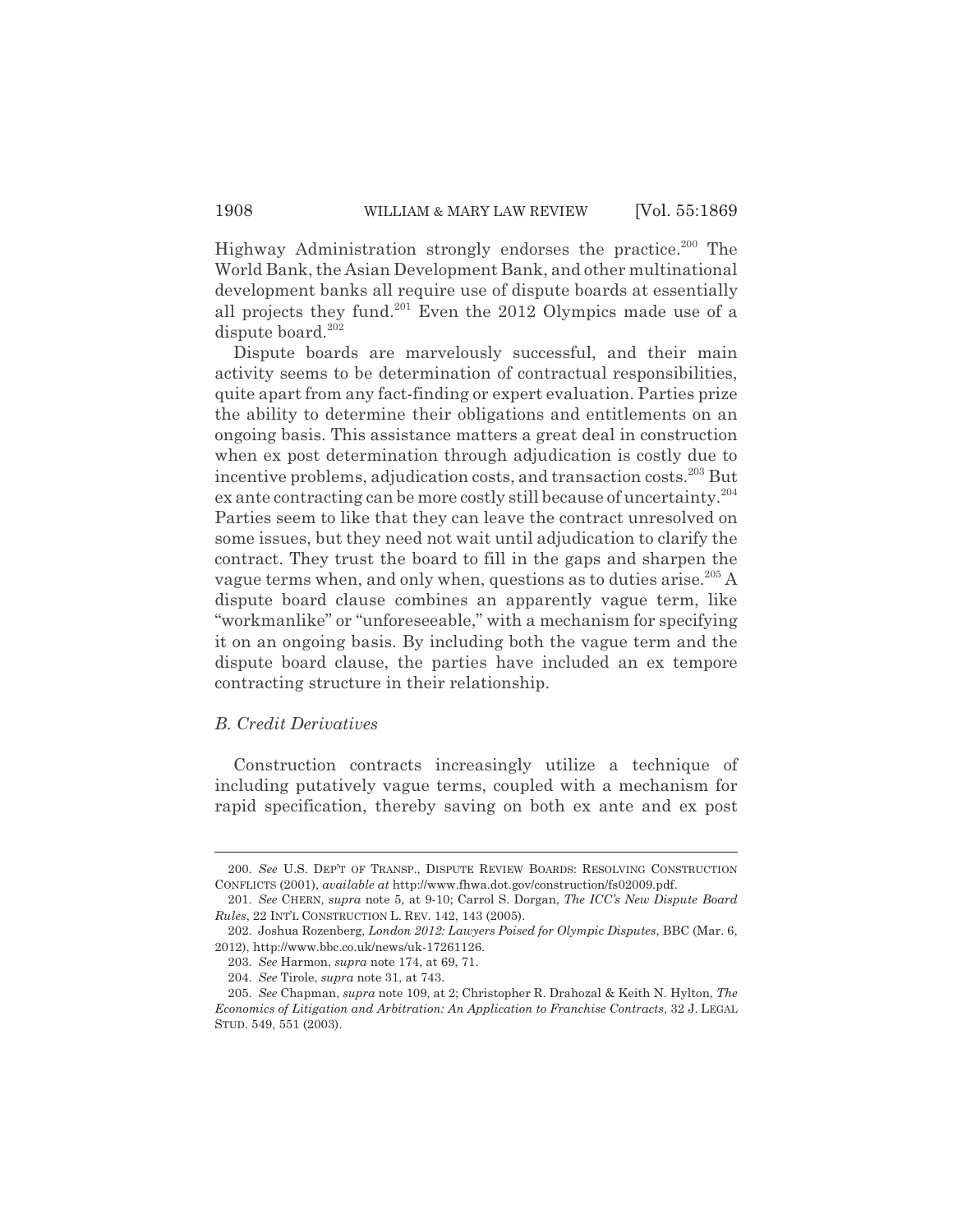costs.206 High finance increasingly turns to similar techniques, for similar reasons. Consider the contracts constituting a credit default swap. This contract provides the buyer with insurance against the default of some other financial asset, such as a bond.<sup>207</sup> The insured individual receives payment from the seller if the bond is in default.208

The transaction costs to draft and agree to such contracts are quite high, $^{209}$  but when the market is relatively thick, parties may be able to institutionalize their common contracting problems with the help of institutions. $^{210}$  ISDA provides standard form contracts that document the majority of the world's financial derivatives.<sup>211</sup> ISDA employs about 3000 people in its documentation committee, $^{212}$ which reacts quickly to modify documents—striking terms, redefining them—to remain efficient as legal and economic circumstances change.213 Parties have overwhelmingly availed themselves of ISDA's documentation.214

Preference for ISDA documentation is partially a result of strong network externalities in the form of comprehensibility and fungibil-

210. Gilson et al., *supra* note 61, at 176-77.

<sup>206.</sup> *See supra* Part II.A.

<sup>207.</sup> *See* Shikha Gupta, *Credit Default Swap: Regulations, Changes and Systemic Risk*, 3 RES. J. FIN. & ACCT. 27, 29 (2012).

<sup>208.</sup> *Id.* at 28.

<sup>209.</sup> *E.g.*, Jeffrey Golden, *Setting Standards in the Evolution of Swap Documentation*, INT'L FIN. L. REV., May 1994, at 18, 18 ("Market participants fought about everything."); Sean Vanatta, *Libor's Risks Emerged from Clubby London Banking Culture*, BLOOMBERG (Aug. 14, 2012), http://www.bloomberg.com/news/2012-08-14/libor-s-risks-emerged-from-clubby-londonbanking-culture.html ("Nonuniformity was a significant problem."); Sean M. Flanagan, Note, *The Rise of a Trade Association: Group Interactions Within the International Swaps and Derivatives Association*, 6 HARV. NEGOT. L. REV. 211, 235-36 (2001) ("[D]ifferences between the participants were too great for a consensus to be reached.").

<sup>211.</sup> Frank Partnoy & David A. Skeel, Jr., *The Promise and Perils of Credit Derivatives*, 75 U. CIN. L. REV. 1019, 1025 (2007).

<sup>212.</sup> Anna Gelpern, Commentary, *Contracts as Organizations*, 51 ARIZ. L. REV. 57, 65 (2009).

<sup>213.</sup> *See, e.g.*, Stephen J. Choi & G. Mitu Gulati, *Contract as Statute*, 104 MICH. L. REV. 1129, 1144 (2006).

<sup>214.</sup> *See* INT'L SWAPS & DERIVATIVES ASS'N, ISDA MARGIN SURVEY 2012, at 3 (2012), *available at* http://www2.isda.org/functional-areas/research/surveys/margin-surveys/ (follow "ISDA Margin Survey 2012" PDF link) (stating that 85 percent of the approximately 138,000 collateral agreements in use in the OTC derivative market at 2011's end were ISDA agreements).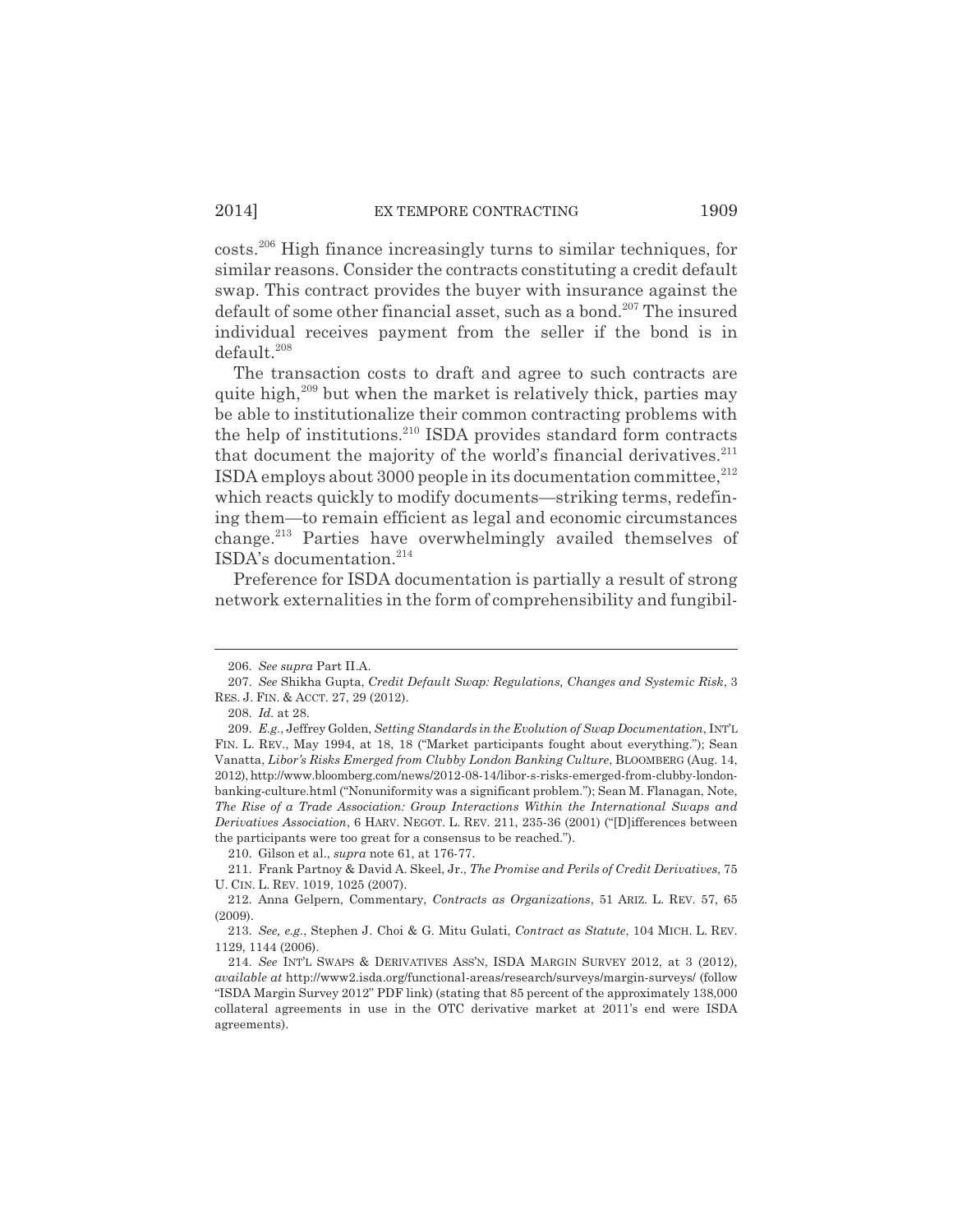ity in the eyes of other market participants.<sup>215</sup> Widespread use and ISDA's careful intervention in the law-making process in many nations have resulted in privileged regulatory treatment; deviation from standard form contracts limits preferential treatment in bankruptcy.<sup>216</sup> ISDA contracts have been tested in courts and are supplemented by legal opinions permitting enforceability and netting.217 Netting allows swap participants to aggregate the net payments or obligations under a series of swaps, canceling out offsetting entitlements, to arrive at a single operative sum.218 Without netting, a bankrupt's estate may be able to cherry-pick among its derivative transactions, modifying or canceling some that require the bankrupt to pay, while continuing to collect on others.<sup>219</sup> For example, suppose Bank had agreed to an interest swap in which Bank will pay to Company 6 percent of a given sum, and Company will pay to Bank a floating rate that fluctuates around 6 percent. Company then files for bankruptcy. With netting, Company's estate owes, or is owed, an amount close to zero, because the two swaps were of equal and offsetting value. Without netting, Company's estate might sue to continue to collect the fixed 6 percent payment from Bank as an asset of the estate, but might not pay its variable

216. *See* Gelpern, *supra* note 212, at 66-67.

<sup>215.</sup> *See* James C. duPont, Comment, *A Second Chance at Legal Uncertainty: AIG Collapse Provides Impetus to Regulate Credit Default Swaps*, 61 ADMIN. L. REV. 843, 865-66 (2009) ("Standardization of contract terms.... would render CDSs more fungible for purposes of exchange trading. Efforts to create standardized CDS contracts to facilitate exchange trading could be undertaken without substantial difficulty by referencing the ISDA's Master Swap Agreement.") (footnote omitted); *see also* Barry Le Vine, Comment, *The Derivative Market's Black Sheep*, 31 NW. J. INT'L L. & BUS. 699, 713 (2011) (noting lack of fungibility as a cost of customized contracts).

<sup>217.</sup> *Id.* ("ISDA ... has obtained legal opinions from local counsel in over forty countries attesting to the enforceability of netting provisions in their contracts."); *see also Opinions*, INT'L SWAPS & DERIVATIVES ASS'N, https://www2.isda.org/functional-areas/legal-anddocumentation/opinions/ (last visited Mar. 8, 2014) ("[T]he ISDA opinions address the enforceability of the termination, bilateral close-out netting and multibranch netting provisions of the 1992 and 2002 Master Agreements.... ISDA also solicits legal opinions on the enforceability of the ISDA Credit Support Documents in various jurisdictions, also updated on an annual basis.").

<sup>218.</sup> *See* Nathaniel G. Dutt, *Current United States Credit Default Swap Regulatory Initiatives: A New World Standard or Just a Ploy?*, 16 ILSA J. INT'L & COMP. L. 169, 180-81 & n.62 (2009).

<sup>219.</sup> INT'L SWAPS & DERIVATIVES ASS'N, ISDA RESEARCH NOTES 7 (2009), *available at* http://www.isda.org/researchnotes/pdf/ISDA-Research-Notes2.pdf.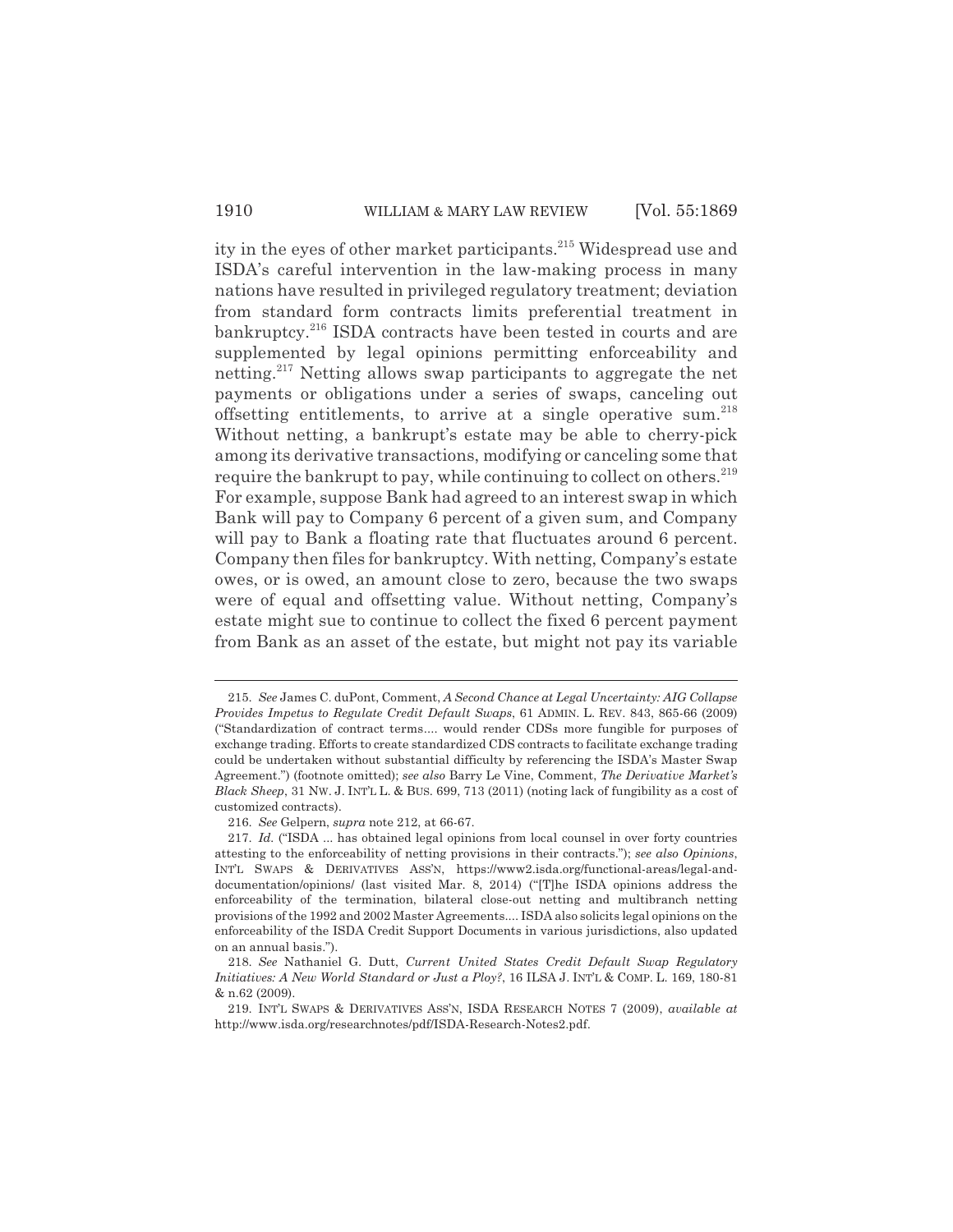obligation to Bank in full if the estate did not have enough assets to make all creditors whole. Netting is one of several benefits afforded ISDA swaps.

As with construction, the preference for standard contracts raises the cost for those who wish to greatly particularize the document for their own purposes. Participants who excessively modify their swap contracts cannot be guaranteed that the law or market participants will treat their agreements with the same deference given ISDA documents.220 Thus, industry solutions to the transaction costs associated with front-end contracting raises the costs for those parties who wish to contract for non-standard arrangements.<sup>221</sup> The standardization is only greater in the exchange-traded market, where no negotiation is allowed at all. $222$ 

In addition to transaction costs, the derivatives space contemplates the challenges of substantial uncertainty. These contracts are used precisely in markets in which uncertain risk is deemed difficult to control, making elaborated contracts impossible.<sup>223</sup>

ISDA's documentation does not provide a fully articulated definition of the term "default." How could it? The universe of potential defaults is infinite, as is the universe of items that could be the subject of a credit default swap. Is default triggered when the issuer misses a payment? What if the bonds are current, but the issuer uses the threat of dilution under domestic law to coerce voluntary forbearance, as in the case of Greece?<sup>224</sup> What if the bond documents allow a grace period of thirty days, whereas related loan agreements provided for only three days, as in the case of Italian firm SEAT Pagine Gialle?<sup>225</sup> Even if it were possible to anticipate

<sup>220.</sup> *See* Choi & Gulati, *supra* note 213, at 1142 ("The deference courts give to the intent and guidance of a standard setter [such as ISDA] is important.").

<sup>221.</sup> *See* Partnoy & Skeel, *supra* note 211, at 1025.

<sup>222.</sup> *See Treasury's Proposal Mandating Clearing of "Standardized" Swaps*, INT'L SWAPS & DERIVATIVES ASS'N (Sept. 2009), http://www.isda.org/c\_and\_a/pdf/isda-mandated-clearingstandardized-swaps.pdf.

<sup>223.</sup> *See* Anna Gelpern & Mitu Gulati, *CDS Zombies*, 13 EUR. BUS. ORG. L. REV. 347, 350- 51 (2012) ("[S]overeign defaults are tail-risk events."); *cf.* Partnoy & Skeel, *supra* note 211, at 1025 ("[C]redit default agreements have become standardized.") (footnote omitted).

<sup>224.</sup> Gretchen Morgenson, *Scare Tactics in Greece*, N.Y. TIMES (Nov. 19, 2011), http://www.nytimes.com/2011/11/20/business/credit-default-swaps-as-a-scare-tactic-ingreece.html.

<sup>225.</sup> Chris Whittall, *Dealers Slam CDS Committee "Bias*,*"* REUTERS (Dec. 12, 2011, 4:36 AM), http://www.reuters.com/article/2011/12/12/seat-cds-idUSL6E7NC14E20111212.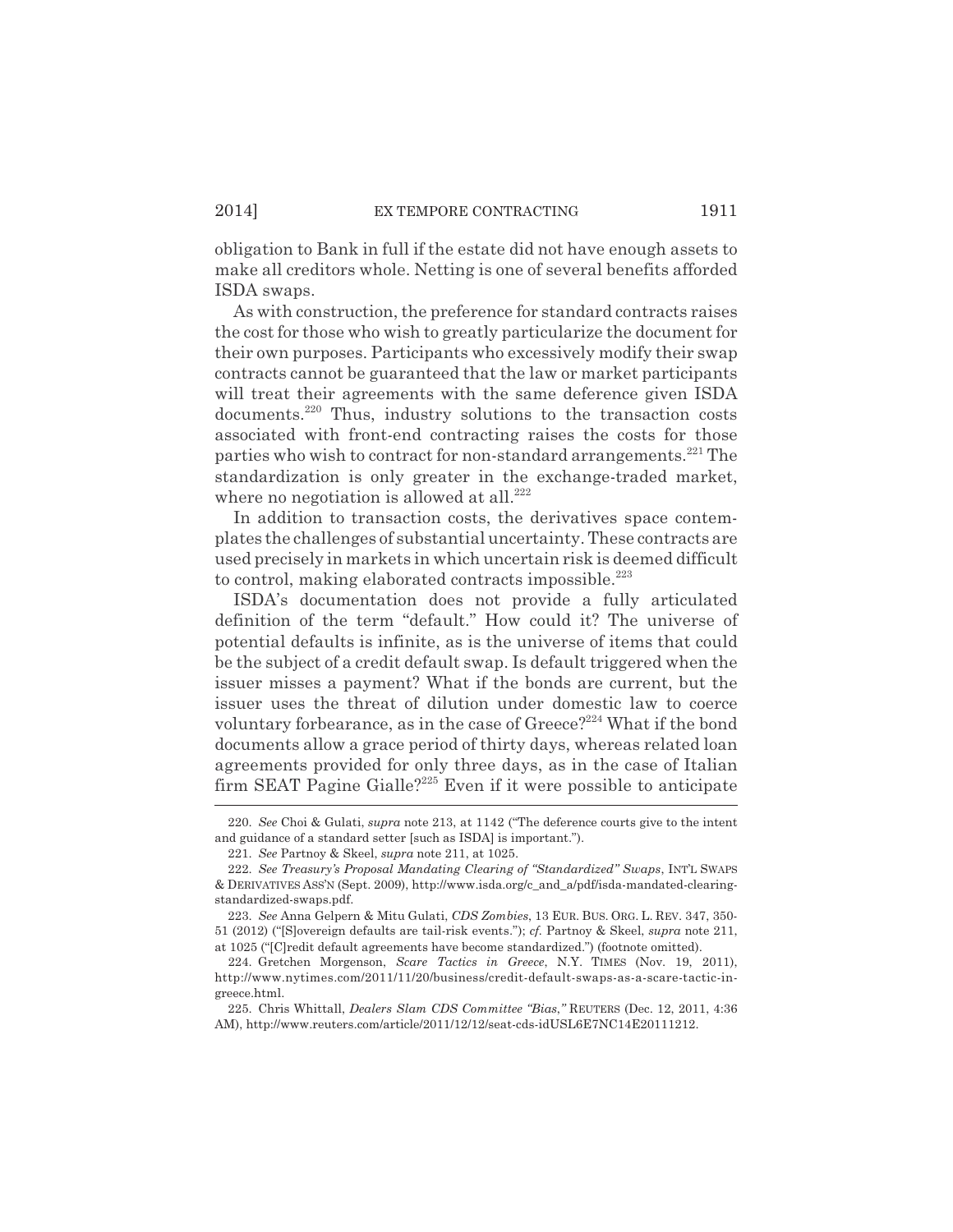every potential fact pattern, it is plain that the best explication of "default" might differ from transaction to transaction, but the form contract must be written with ample generality.

If it is costly to determine responsibilities ex ante, ex post determination in court later is costlier still.<sup>226</sup> Generalist courts may not understand complex financial arrangements, making errors more likely.<sup>227</sup> Financial firms have fewer hard assets for a plaintiff to eventually seize, particularly in a time of financial insecurity, which decreases the chance that plaintiffs can be made whole.<sup>228</sup>

Obligational clarity is also important for regulatory reasons: banks and other financial firms may be required to raise additional capital if they cannot claim that their swap-related assets, or CDSinsured bonds, are in good standing.<sup>229</sup> Financial assets can change in value quickly,<sup>230</sup> making prompt determination vital.

Because ex ante contracting that anticipates the many futures of the contract and ex post determination are both undesirable, the derivatives space has increasingly relied on ex tempore contracting. Like construction contracts, ISDA contracts include numerous underspecified provisions, like "default." ISDA has for decades played a role in determining the meaning of its contracts for members on a going forward basis and has recently increased its role in doing so even for existing contracts, acting as a kind of agent for ex tempore contracting.<sup>231</sup>

<sup>226.</sup> *Supra* Part II.A.1.

<sup>227.</sup> *See* Gilson et al., *supra* note 61, at 200-01; *supra* note 67 and accompanying text.

<sup>228.</sup> *See* ANNELISE RILES, COLLATERAL KNOWLEDGE 38-40 (2011) (discussing debt proceedings involving financial institutions and the role of collateral).

<sup>229.</sup> *See* Associated Press, *Terms, Players in the Goldman Sachs Fraud Charges*, SEATTLE TIMES (Apr. 16, 2010), http://seattletimes.com/html/businesstechnology/2011627771\_apussec goldmansachsglossary.html ("[In a CDS transaction,] one side buys protection from the other that a loan or other obligation will stay in good standing. If it doesn't, the party that bought the protection must be paid.").

<sup>230.</sup> *See* RISK MANAGEMENT IN VOLATILE FINANCIAL MARKETS 89 (Franco Bruni et al. eds., 1996) ("[T]he degree of financial asset price volatility may have increased over recent decades.").

<sup>231.</sup> Choi and Gulati have called for ISDA to play a role in updating existing contracts, a function similar to the ex tempore contracting role now described. Choi & Gulati, *supra* note 213, at 1162 (proposing a framework that would allow ISDA or another third-party "to revise constantly the meaning of boilerplate terms not only for contracts negotiated in the future but also all previously negotiated contracts").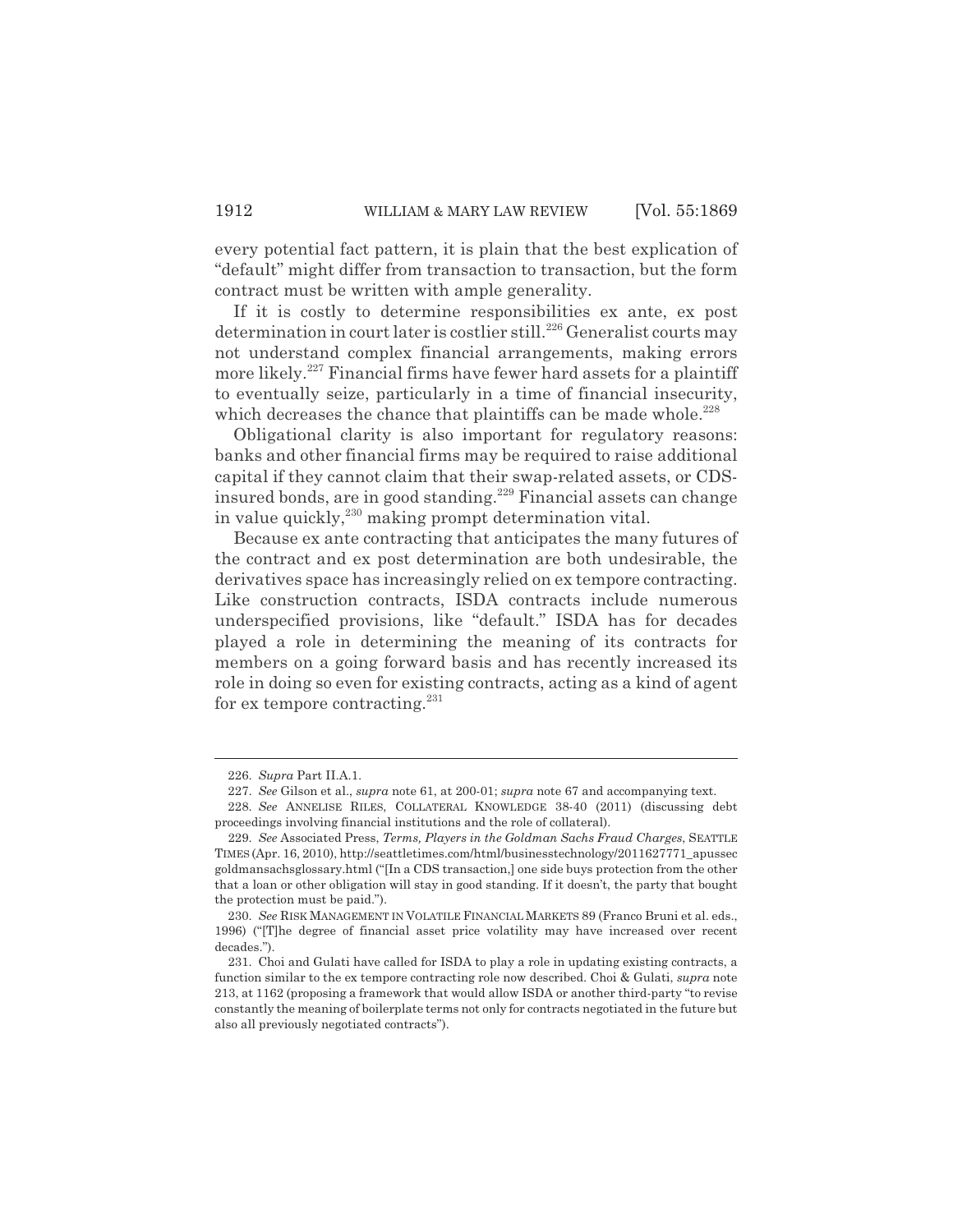#### 2014] EX TEMPORE CONTRACTING 1913

Anna Gelpern describes the power ISDA held in determining default conditions for a variety of ISDA-drafted swaps when Japan sought to nationalize Long-Term Credit Bank (LTCB).<sup>232</sup> Once one of the ten largest banks in the world, LTCB was on the verge of disaster in 1998.233 Its default would have let its swap counterparties close out their positions, forcing a fire sale of yen-denominated assets.234 Tokyo negotiated with ISDA to find a means of nationalization that ISDA could endorse as not constituting a default.<sup>235</sup> ISDA acted as an interim agent in specifying the meaning of "default" in response to detailed fact patterns without adjudication. It was not feasible to completely define "default" ex ante, but it would have been a mess for courts to define it ex post, making ex tempore an attractive technique.

Since that time, ISDA has formalized its interim agency role through its 2009 adoption of the Credit Derivative Determination Committee process.236 Under this process, an ISDA credit default swap contract provides that "the determinations of the relevant [Determination Committee] will be binding on the contract" in determining the terms of the contract.<sup>237</sup> Any party to a swap contract can request a determination from the Committee at any time and receive a prompt, public answer.<sup>238</sup> Key terms, such as the definition of "default" in credit default swaps, are not thoroughly drafted, leaving important determinations to the Determination Committee.<sup>239</sup> Thus, when Greece attempts to coerce investors into tendering their sovereign bond holdings for replacements with new terms, a credit default swap contract may give little indication of whether this counts as a default, but parties can turn to ISDA for an immediate answer.

<sup>232.</sup> Gelpern, *supra* note 212, at 60-61.

<sup>233.</sup> *See id.* at 60.

<sup>234.</sup> *Id.* at 61.

<sup>235.</sup> *Id.*

<sup>236.</sup> Colleen M. Baker, *Regulating the Invisible: The Case of Over-the-Counter Derivatives*, 85 NOTRE DAME L. REV. 1287, 1359-60 (2010); *The ISDA Credit Derivatives Determinations Committees*, INT'L SWAPS & DERIVATIVES ASS'N (May 2012), http://www2.isda.org/attachment/ NDM1NA==/AGM%202012\_DC%20anniversary\_appendix\_043012.pdf.

<sup>237.</sup> *The ISDA Credit Derivatives Determinations Committees*, *supra* note 236, at 1.

<sup>238.</sup> *See* Gelpern & Gulati, *supra* note 223, at 350.

<sup>239.</sup> Partnoy & Skeel, *supra* note 211, at 1039.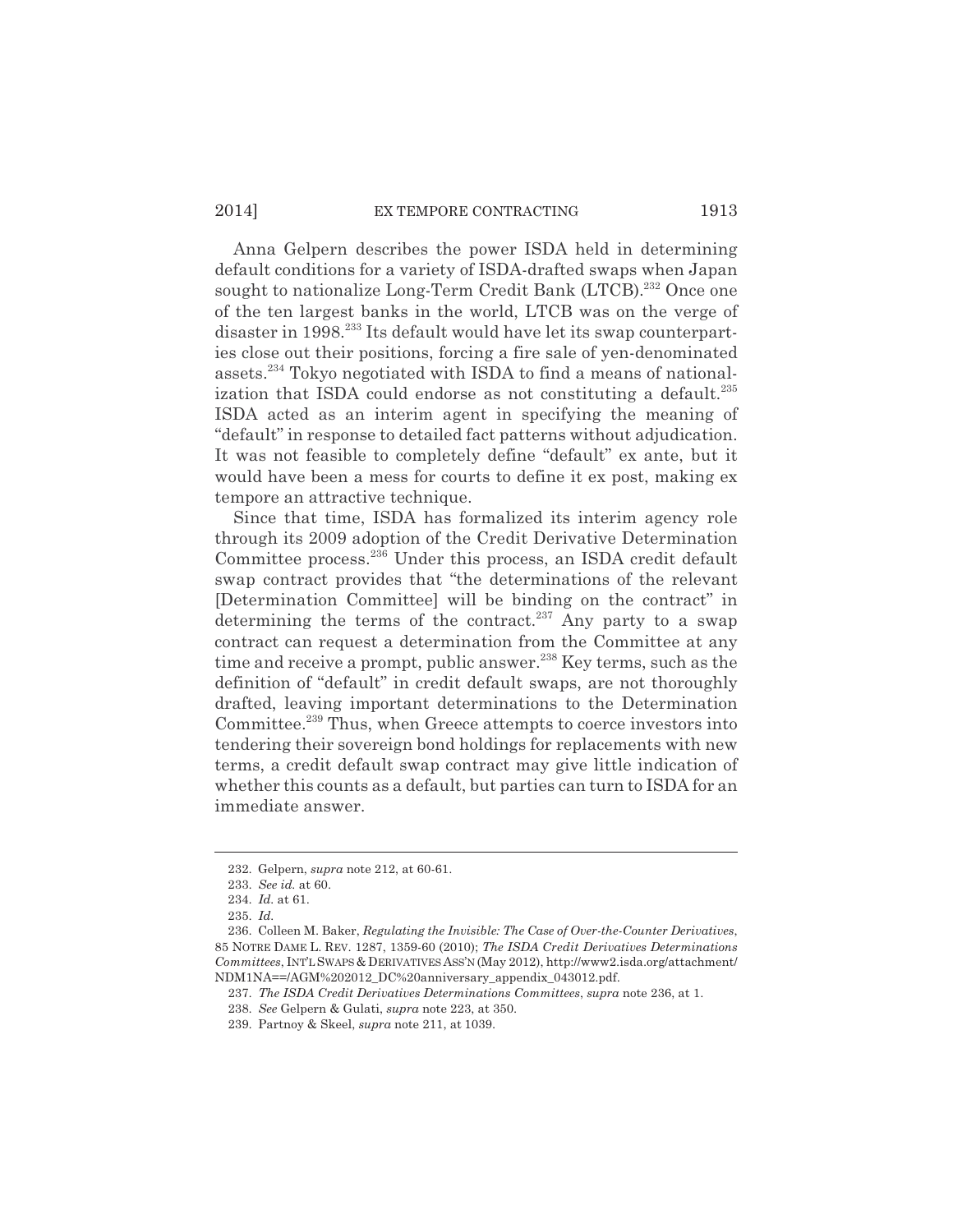#### 1914 WILLIAM & MARY LAW REVIEW [Vol. 55:1869]

Whereas construction dispute boards solve *intra*-transactional coordination problems by helping the multi-party construction project to act in concert, ISDA boards help with *inter-*transactional coordination.240 When ISDA specifies a CDS contract, the answer will be the same from contract to contract, allowing market-wide harmony and certainty.<sup>241</sup> These determinations can be a means of coordinating market response to shocks and perhaps to mitigate systemic risk. Recall that ISDA's actions in light of the LTCB nationalization were not purely textualist, $242$  nor even motivated perhaps by the interest of any particular party to the contract. Instead, parties to ISDA swaps might be authorizing an interpretive methodology that explicitly takes into account the effect of the interpretation on third parties. The parties might accept such an approach because others do, allowing ISDA to help steer the market.

The rise of Determination Committees in high finance highlights what is and is not essential to ex tempore contracting. Determination Committees are experts in the financial markets and in the type of transaction under consideration;<sup>243</sup> they may know more than either of the parties about the state of the market. But they are not familiar with the course of dealings of every contract they interpret; by definition, they are deciding for a whole class of transactions. This reinforces the notion that a dispute board's familiarity with the construction project is not of intrinsic importance,

<sup>240.</sup> These coordination powers are lodged in a quasi-adjudicative apparatus, but ISDA also has quasi-legislative power. *See* Gabriel V. Rauterberg & Andrew Verstein, *Assessing Transnational Private Regulation of the OTC Derivatives Market: ISDA, the BBA, and the Future of Financial Reform*, 54 VA. J. INT'L L. 9, 22 (2013).

<sup>241.</sup> *See* Choi & Gulati, *supra* note 213, at 1141; *see also* Gilson et al., *supra* note 61, at 210 ("The goal of the multilateral regime thus is to bring members together to create bilateral arrangements that minimize the risk of general harm."); Charles F. Sabel & William H. Simon, *Contextualizing Regimes: Institutionalization as a Response to the Limits of Interpretation and Policy Engineering*, 110 MICH. L. REV. 1265, 1298 (2012); *cf.* 6 BRUNER & O'CONNOR, *supra* note 26, § 21:10 (explaining that the construction industry has only started moving towards harmonization because while international form contracts are widely used, they "address the same basic issues but, for the most part, address them differently").

<sup>242.</sup> *Cf.* Gerald Gunther, *The Subtle Vices of the "Passive Virtues"—A Comment on Principle and Expediency in Judicial Review*, 64 COLUM. L. REV. 1, 3 (1964) (characterizing Alexander Bickel's passive virtues theory as an argument that the Supreme Court should be strategically principled: "100% principle[d] 20% of the time"). *But see* Gelpern & Gulati, *supra* note 223 (arguing that ISDA's Greek bond treatment was strategically textualist).

<sup>243.</sup> *The ISDA Credit Derivatives Determinations Committees*, *supra* note 236, at 2.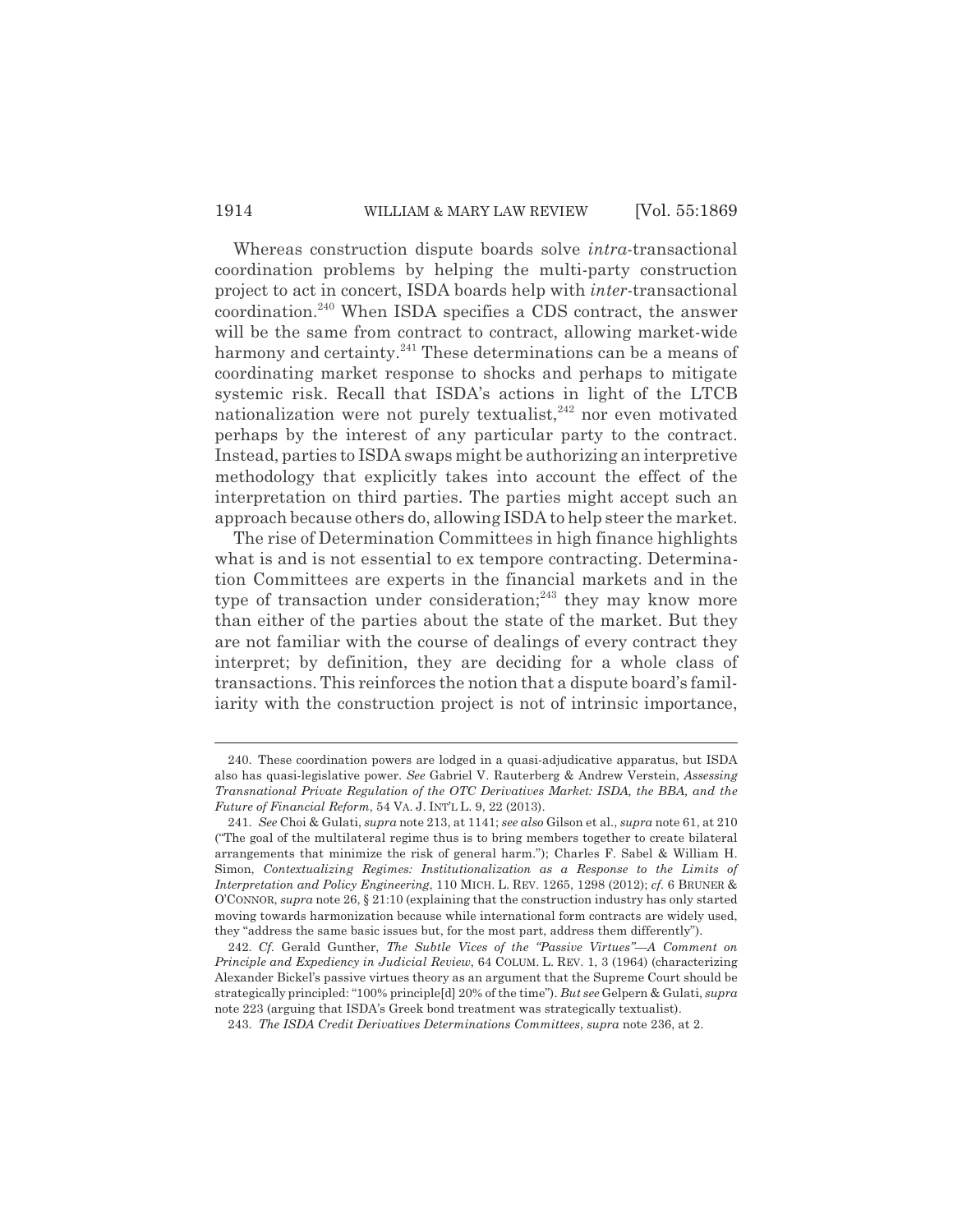#### 2014] EX TEMPORE CONTRACTING 1915

but is extrinsically valuable as a means to expedite efficacious determinations. It also underscores the fact that ex tempore contracting is not simply a new form of bilateral adjudication.

#### III. THEORIZING EX TEMPORE CONTRACTING

This Part explores the theoretical and practical implications of the pervasiveness and importance of extempore contracting.<sup>244</sup> Scholars, courts, and contracting parties frequently use the ex ante / ex post dichotomy to understand the contractual landscape. This Part identifies three areas in which observers typically reason from only two of the three relevant contracting options. Once one identifies ex tempore contracting as a pervasive and useful concept, all of these conclusions stand ready for re-examination.

First, courts sometimes characterize dispute boards as adjunct to party-led contracting, say, as mere mediators.<sup>245</sup> Other times, they incorporate dispute boards as full-on arbitrators.<sup>246</sup> Neither approach accurately characterizes dispute boards or their role in ex tempore contracting. Acute awareness of the parties' choice to use ex tempore contracting enables judges to interpret in a manner that facilitates that choice. $247$ 

<sup>244.</sup> Ex tempore contracting has important implications for scholars far beyond contract theory. The ex ante / ex post dichotomy draws on administrative lawyers' discussions of rules versus standards. On rules and standards, see Colin S. Diver, *The Optimal Precision of Administrative Rules*, 93 YALE L.J. 65, 73 (1983); Isaac Ehrlich & Richard A. Posner, *An Economic Analysis of Legal Rulemaking*, 3 J. LEGAL STUD. 257 (1974); Kaplow, *supra* note 42; Carol M. Rose, *Crystals and Mud in Property Law*, 40 STAN. L. REV. 577, 592-93 (1988). Thus ex tempore contracting's lessons should have implications far beyond the study of contracts. Interestingly, the rules/standards literature was already sensitized to some of these concerns: Kaplow was aware that there is a difference between timing of choice and choice of chooser (as between legislature, regulator, or court). Kaplow, *supra* note 42, at 608-11. Other scholars have hinted at ex tempore features in corporate law and regulation generally. *See* Gilson et al., *supra* note 61, at 185-89; Henry Hansmann, *Corporation and Contract*, 8 AM. L. & ECON. REV. 1, 14 (2006); Darryl Biggar, Why Regulate? The Transaction Cost Approach to Public Utility Regulation, Workshop at the Center for Research in Regulated Industries 31st Annual Eastern Conference (May 18, 2012) (on file with author).

<sup>245.</sup> *E.g.*, L.A. Cnty. Metro. Transp. Auth. v. Shea-Kiewit-Kenny, 69 Cal. Rptr. 2d 431, 435 (Ct. App. 1997).

<sup>246.</sup> *Cf.* Welcon (1976) Ltd. v. Town Council of S. River, 2006 CarswellNfld. & P.E.I.R. 199, para. 4 (Can. Nfld.) (WL), *aff 'd*, 2009 CarswellNfld. & P.E.I.R. 269 (Can. Nfld.) (WL).

<sup>247.</sup> *Infra* Part III.A.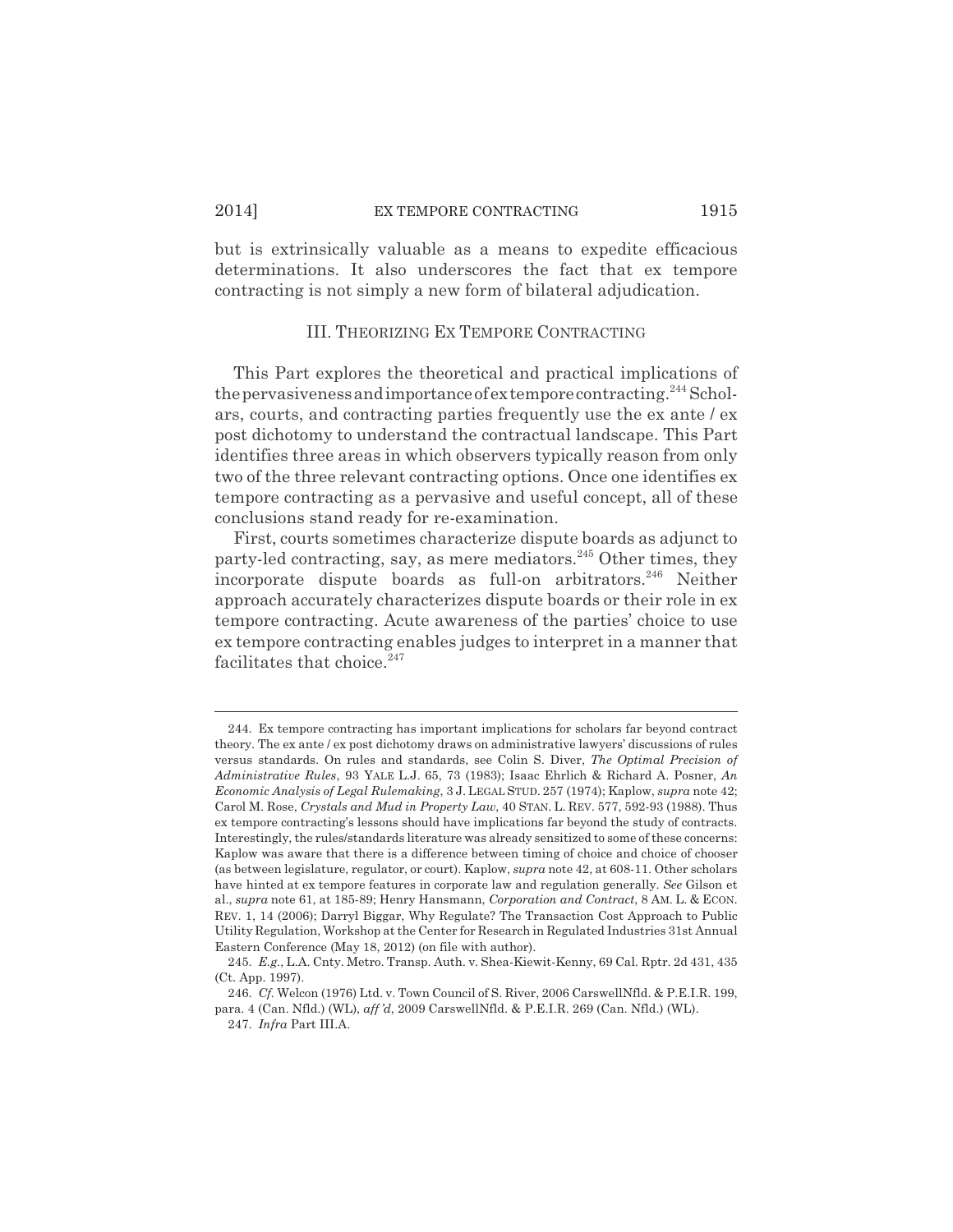Second, scholars unaware of ex tempore contracting are likely to accept a direct relationship between ex ante and ex post contracting, in which a decrease in the cost of one will rationally result in the decreased use of the other.<sup>248</sup> This direct relationship is easy to model and seductive in its promised normative insights. If we wish parties to engage in more of one type of contracting, we can raise the cost of the other. Parties with three contracting tools, however, may respond unpredictably, shifting into or out of ex tempore contracting instead of the desired effect. Ex tempore contracting allows parties to frustrate the prescribed intervention, often to the benefit of the more sophisticated party.<sup>249</sup> Courts must stand ready to police fraudulent or extractive use of ex tempore contracting.

Finally, parties who accept the ex ante / ex post dichotomy seek to balance ex ante and ex post costs.<sup>250</sup> In this framework, many complex transactions must invite the sort of litigation and incentive costs that characterized pre-dispute board construction projects. Yet many relationships would be improved by a shift to ex tempore contracting.251

#### *A. Supporting Interim Institutions*

Courts have sometimes expressed outright hostility to ex tempore contracting.252 Courts too quickly free a party of her contractual duty to use a dispute board, often because they misunderstand the nature of dispute boards.

Sometimes courts mistakenly think of ex tempore contracting as a form of mediation or structured bargaining and infer that there is

<sup>248.</sup> *See* Scott & Triantis, *supra* note 1, at 818 ("[R]eduction in back-end enforcement costs should lead the parties to substitute more back-end for front-end investment by replacing precise provisions with vague terms.") (citations omitted); *see also* Drahozal & Hylton, *supra* note 205, at 551 ("The choice of dispute resolution forum .... affects contracting costs, since parties are more likely to leave contract provisions vague, opting for relational governance when they have chosen a dispute resolution forum that can be trusted to reach valuemaximizing results.") (citation omitted).

<sup>249.</sup> *Infra* Part III.B.

<sup>250.</sup> *See* Choi & Triantis, *supra* note 1, at 852.

<sup>251.</sup> *Infra* Part III.C.

<sup>252.</sup> *Cf*. Choi & Gulati, *supra* note 213, at 1162-63 (suggesting that judicial hostility to parties opting *now* to let someone update their contract later comes from undue prioritization of the instant of contract formation, and with it the "meeting of the minds").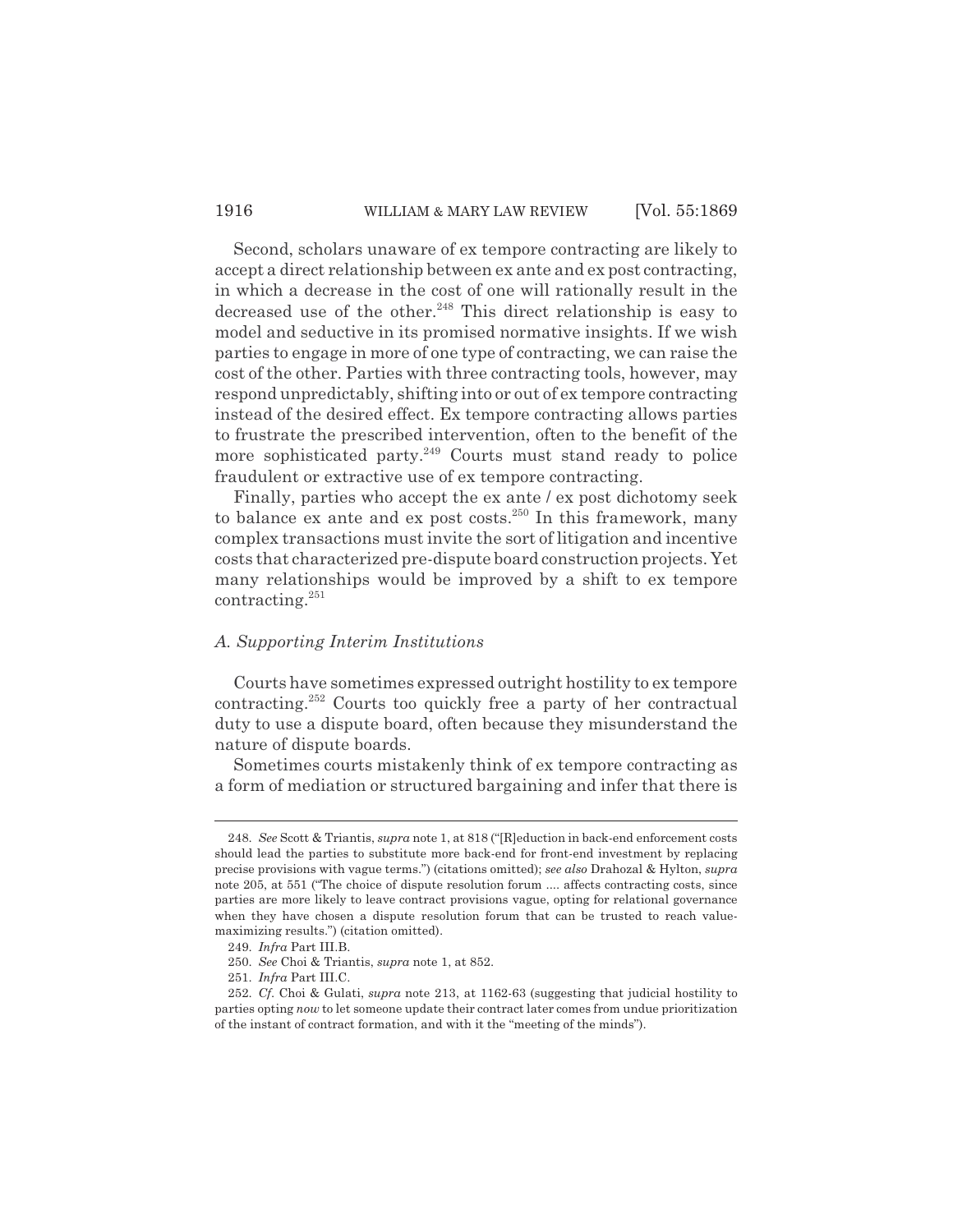no advantage to forcing a party to attend a mediation if the party expresses unwillingness to find a consensus solution or to abide by the mediator's judgment.253 On that basis, the court in *Bombardier Corp. v. National Railroad Passengers Corp.* allowed a party to avoid using the dispute board once the party indicated that it was unlikely to respect the board's eventual determination.<sup>254</sup>

This approach is flawed for two reasons. First, the *Bombardier* court's position is that there is no advantage to letting the dispute board make determinations if one party signals her reluctance to listen to the board's determination. But as a theoretical matter, ex tempore contracting constitutes an agreement by the parties to participate in a process, the outcome of which will determine their contractual duties.255 One party's threat to later disregard those duties or to withdraw from the process does not invalidate those duties, just as ex ante contractual responsibilities are not less legally significant if one party announces that she no longer considers them binding on her. So it remains important for the court to allow the dispute board to make its determination so that it can be clear what duties, precisely, the reluctant party is disregarding. $^{256}$ 

<sup>253.</sup> *See, e.g.*, Bombardier Corp. v. Nat'l Passenger R.R. Corp., 298 F. Supp. 2d 1, 5 (D.D.C. 2002); John Carlo, Inc. v. Greater Orlando Aviation Auth., No. 6:06-cv-164-Orl-22DABB, 2007 WL 430647, at \*3 n.1 (M.D. Fla. Jan. 24, 2007) (describing a DRB as a "structure [sic] mediation"); *cf.* Gilson et al., *supra* note 73, at 1422 ("A refusal to proceed further if a party determines that a project has negative present value should not be grounds for declaring the contract in breach.").

<sup>254. 298</sup> F. Supp. 2d at 4; *see also* L.A. Cnty. Metro. Transp. Auth. v. Shea-Kiewit-Kenny, 69 Cal. Rptr. 2d 431, 435 (Ct. App. 1997) (explaining that a tribunal is effective only if it has parties' trust).

<sup>255.</sup> *Cf*. Markovits, *supra* note 90, at 478 ("The outcome of the arbitration is therefore, from the perspective of the parties, just like another printed clause, save that it is post-printed rather than pre-printed.").

<sup>256.</sup> To be sure, in the cases in which parties may dismiss the board recommendation without any consequence or record, courts should be more reluctant to order specific performance in the form of permitting the board to conduct its investigation and issue an opinion. Instead, the court should award reliance damages to the nonobstinate party in an amount reflecting her investment in the dispute management system. *See* Gilson et al., *supra* note 61, at 195. *But see* Markovits, s*upra* note 90, at 479 ("[W]hen courts refuse to hear a claim consigned to arbitration, they are not specifically enforcing the arbitral agreement any more than they would be issuing specific performance were they directly to apply a priceformula in a contract rather than deciding the price themselves.").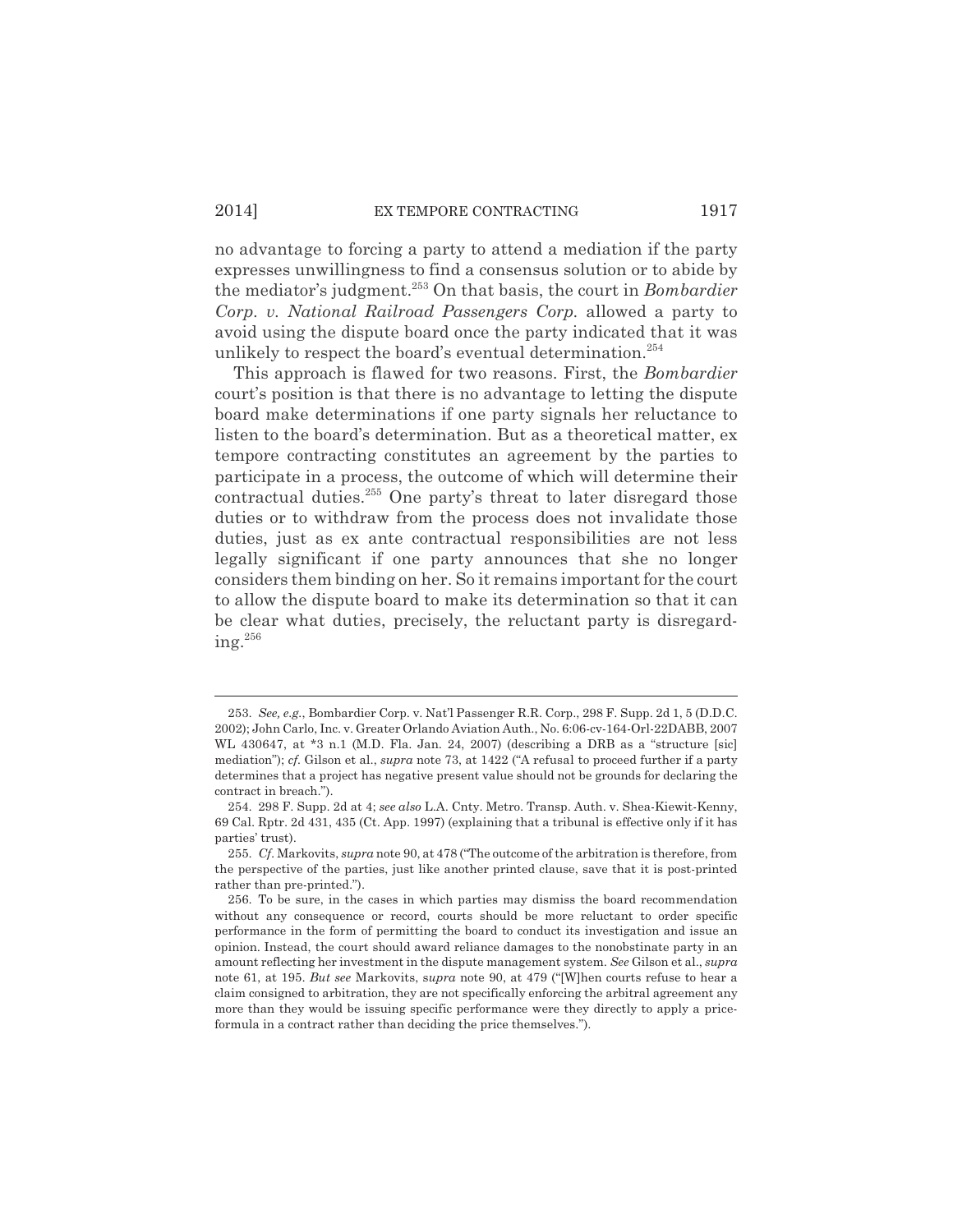Second, as a practical matter, mediation may be futile when one party signals a lack of openness, but dispute boards are interim institutions with abundant nonmediation effects. The court in *Sehulster Tunnels/Pre-Con v. Traylor Bros., Inc./Obayashi Corp.* noted this and found that "although the [dispute board's] recommendation is nonbinding, it is not without precedential effect and evidentiary influence because the Prime Contract provides for its admissibility into evidence in any later dispute resolution or legal proceeding."257

Although correct to take seriously the parties' indication to use ex tempore contracting institutions, the *Traylor Bros.* court then invalidated the dispute board for precisely the opposite reason as *Bombardier.* The court found a dispute board clause unconscionable as applied to a subcontractor who had no right to appoint her own member to the board.<sup>258</sup> The court deemed it unfair for her to be bound by a process in which only the contractor and owner selected the so-called "neutral" panel.<sup>259</sup> As though evaluating an adjudicatory tribunal, the *Traylor Bros.* court held the dispute board to procedural standards befitting adjudication.

Both the *Traylor Bros.* and *Bombardier* approaches needlessly limit the utility of dispute boards. Better decisions have correctly understood the ex tempore contracting function of dispute boards, requiring even grumbling parties to participate in the dispute board process<sup>260</sup> and allowing dispute board clauses to apply to subcontractors.261 This is the right result as a practical matter because the utility of dispute boards comes largely from their ability to constitute a contractual structure for a large number of actors. Dispute boards would be hobbled if silent to all subcontractor claims, or they would be bloated and exorbitantly expensive if procedural justice required boards to represent each constituency.

This is also the jurisprudentially legitimate result. Daniel Markovits has described arbitration as coming in two varieties:

<sup>257. 4</sup> Cal. Rptr. 3d 655, 667 (Ct. App. 2003).

<sup>258.</sup> *Id.*

<sup>259.</sup> *Id.*

<sup>260.</sup> John Carlo, Inc. v. Greater Orlando Aviation Auth., No. 6:06-cv-164-Orl-22DAB, 2007 U.S. Dist. LEXIS 7739, at \*2 (M.D. Fla. Jan. 7, 2007); BAE Automated Sys. v. Morse Diesel Int'l, Inc., No. 01 Civ. 0217, 2001 U.S. Dist. LEXIS 6682, at \*2 (S.D.N.Y. May 21, 2001).

<sup>261.</sup> *E.g.*, Dart Mech. Corp. v. XL Specialty Ins., 593 F. Supp. 2d 464, 470 (E.D.N.Y. 2008).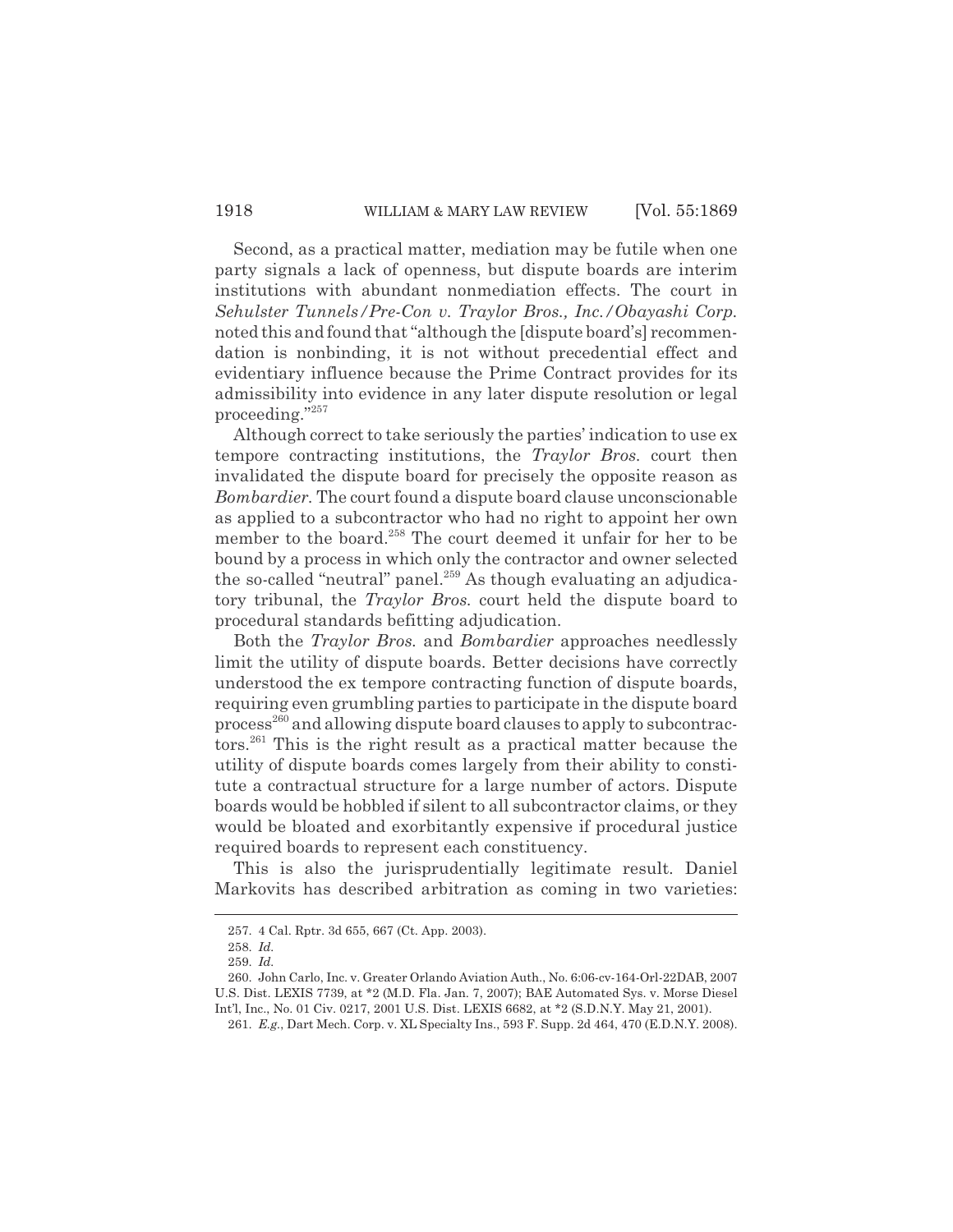#### 2014] EX TEMPORE CONTRACTING 1919

third-party arbitration, in which the parties have essentially exercised a right of forum selection, and first-party or "gap-filling" arbitration, in which the tribunal acts to write the parties' incomplete contract for them.<sup>262</sup> He persuasively argues that when arbitrators act as substitutes for courts in third-party arbitration, they must meet equivalent due process standards as court-conducted adjudication.<sup>263</sup> Of such arbitration, one might object to unfair procedures, such as the panel being chosen and paid solely by one's counterparty.264 But when arbitrators act only as the parties' agents to spell out the parties' particularized duties, the arbitration need not meet the highest standards of procedural due process. Instead, the *agreement to arbitrate* must meet different standards: "the procedural standards that govern contracts namely fraud, duress, and procedural unconscionability in contract negotiations and good faith in contract performance."265 The question ceases to be one of the arbitration's fairness and becomes one of the process by which one agreed to the arbitration.

Ex tempore contracting is not arbitration because it operates in the interim position and generally does not produce an executable judgment,<sup>266</sup> but Markovits's analysis is applicable here. The ex ante / ex post framework, into which ex tempore contracting is situated, contemplates delegation of contract specification.<sup>267</sup> Ex tempore contracting is analogous to first-party arbitral activity and should be judged by the relevant standard. That means subcontractors cannot readily complain about the composition of the dispute board or its determinations, but they can object if they did not consent to the dispute board or if they did subject to it under fraud or duress.

That is not to say that courts should be indifferent to the conduct of the interim institution. When parties use mechanisms like these, one of a court's most important jobs is to prevent one party from using ex tempore contracting to opportunistically expropriate

<sup>262.</sup> Markovits, s*upra* note 90, at 470-71, 475.

<sup>263.</sup> *Id*. at 477.

<sup>264.</sup> Whether any particular challenge will be meritorious is another matter. *See* AT&T Mobility LLC v. Concepcion, 131 S. Ct. 1740, 1743 (2011).

<sup>265.</sup> Markovits, s*upra* note 90, at 477.

<sup>266.</sup> *Supra* note 135 and accompanying text.

<sup>267.</sup> *See supra* notes 41-48 and accompanying text.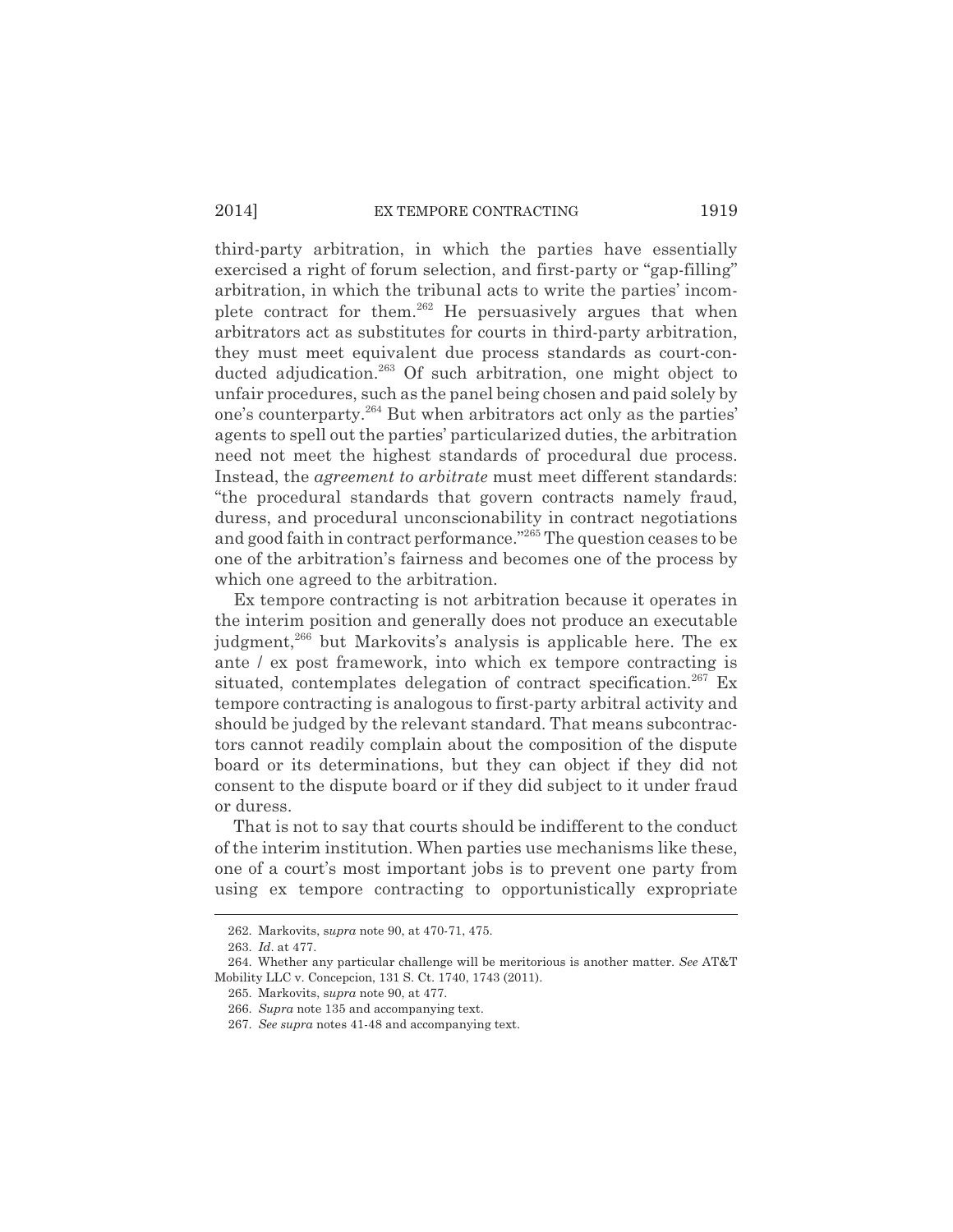wealth from its counterparty.<sup>268</sup> Courts must be on the watch for interim institutions that act to one party's benefit in a way the other party should not have expected or was led to not expect.<sup>269</sup> This may seem commonsensical, but it runs counter to advice frequently given to courts. This Article discusses this notion presently in the next Section.

Courts must take some other steps to support dispute boards as interim institutions. They must stay the statute of limitations at least for a reasonable time while parties engage the dispute board.270 They should resist interpretations that allow parties to frustrate the dispute board process, such as by firing their board member and refusing to appoint a new one. $271$ 

Finally, when parties have made their intention to use a dispute board clear, the court should take the board's determination seriously. That means letting the dispute board determination enter the factual record without live testimony. Those parties that create a public record will usually prefer that the court use the report generated. Treating the board members as witnesses, or treating their report as hearsay, undermines the parties' intentions.

When a board has already issued an opinion on a dispute, the court must not consider the dispute de novo. Rather, courts should do as the parties instructed, and include dispute board determinations in the record as part of the contract, to be read in conjunction with the rest of the contract in determining its meaning. In practice, courts will tend to be grateful for the clarifying power of these reports.272 That does not mean slavish deference to the opinion—if

<sup>268.</sup> *See* Gilson et al., *supra* note 61, at 176.

<sup>269.</sup> *See* Markovits, s*upra* note 90, at 477 ("Alternatively, first-party arbitration may be structurally designed by one party to deprive the other of the very benefits that the contract establishing the tribunal was designed to secure. This may occur, for example, because the arbitrator is simply in the pocket of the designing party.").

<sup>270.</sup> *See* Honeywell Int'l, Inc. v. Clark Constr. Grp., No. SA-06-CV-0125-XR, 2006 WL 2932217, at \*10 (W.D. Tex. Oct. 11, 2006) (relying on evidence that the parties were "participating in the contractually mandated dispute resolution framework" within the statute of limitations to deny defendant's motion for summary judgment).

<sup>271.</sup> *Cf.* L.A. Cnty. Metro. Transp. Auth. v. Shea-Kiewit-Kenny, 69 Cal. Rptr. 2d 431, 434 (Ct. App. 1997) (MTA fired their own DRB appointee "for cause," as defined in the contract, to terminate a board member).

<sup>272.</sup> *See, e.g.*, Kiewit-Atkinson-Kenny v. Mass. Water Res. Auth., No. 01-1920 BLS, 2002 Mass. Super. LEXIS 329, \*52-53 (Sept. 3, 2002) (stating that dispute board's conclusion "makes sense" and accepting it).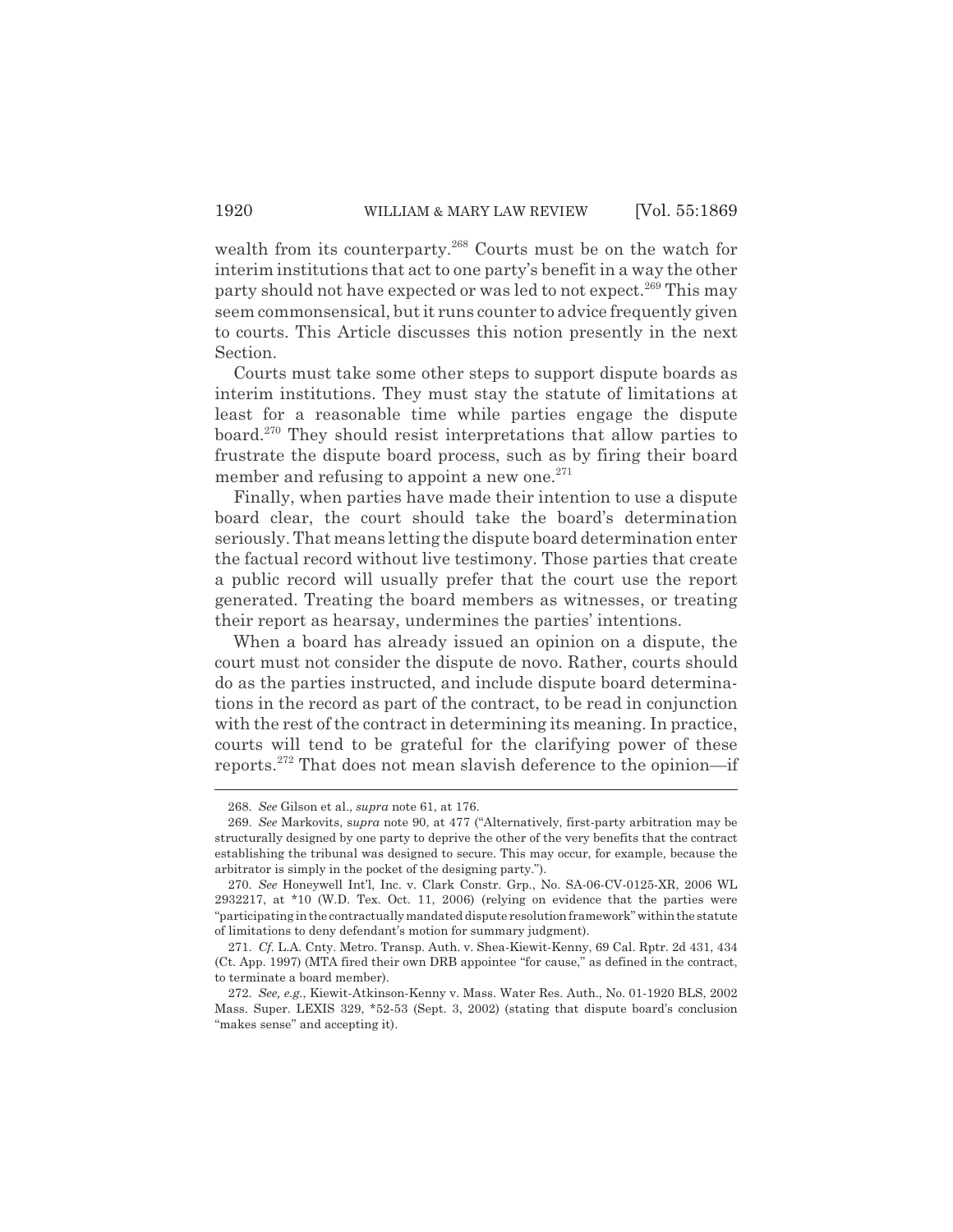#### 2014] EX TEMPORE CONTRACTING 1921

the parties wished that, they could have opted for arbitration.<sup>273</sup> The parties have struck a balance between giving away determination power to an adjudicator and reserving it for themselves at contract formation because they valued the type of determination the interim agent would make.

This advice is applicable to interim institutions outside of dispute boards: when parties defer to ISDA or a dispute board, courts must interpret the contract in a way that facilitates such a choice.

#### *B. Frustrating Penalty Defaults*

Scholars frequently use the ex ante / ex post dichotomy to make predictions.274 For example, if ex post costs fall, perhaps because adjudicators become more effective, one may predict that parties may shift to back-end enforcement through vague language.275 Yet these results do not follow deductively. Parties may maintain the same degree of ex ante contracting and instead shift away from ex tempore institutions in favor of ex post adjudication. The relationship between these three elements is dynamic and not yet theorized.

Invalid predictive inferences lead to invalid normative inferences. Many interpretive proposals ignore the cost effect of proposals for ex tempore contracting. It is common to say of courts that "any socially desirable interpretive rule would trade off accuracy against contract-writing and adjudication costs."276 This is close to right, but an interpretive rule that reduces ex ante costs with little effect on ex post costs is not a priori defensible; it might come with a overwhelming increase in ex tempore costs.

<sup>273.</sup> Though courts should honor parties' desire for provisionally binding boards if they so indicate. Several international jurisdictions regularly consider board decisions to be provisionally binding. *Supra* note 134. *But see, e.g.*, PT Perusahaan Gas Negara (Persero) TBK v. CRW Joint Operation, [2010] SGHC 202, paras. 15-16, *available at* http://www.singaporelaw.sg/sglaw/laws-of-singapore/case-law/free-law/high-courtjudgements/14230-pt-perusahaan-gas-negara-pesero-tbk-v-crw-joint-operation-2010-sghc-202 (reading FIDIC contract to not be provisionally binding).

<sup>274.</sup> *See, e.g.*, sources cited *supra* note 248.

<sup>275.</sup> Drahozal & Hylton, *supra* note 205, at 550-51 (predicting, and then finding, more vague terms when parties were able to lower their expected adjudication costs).

<sup>276.</sup> Alan Schwartz & Robert E. Scott, *Contract Interpretation Redux*, 119 YALE L.J. 926, 930 (2010); *see* Schwartz & Watson, *supra* note 46, at 2-3.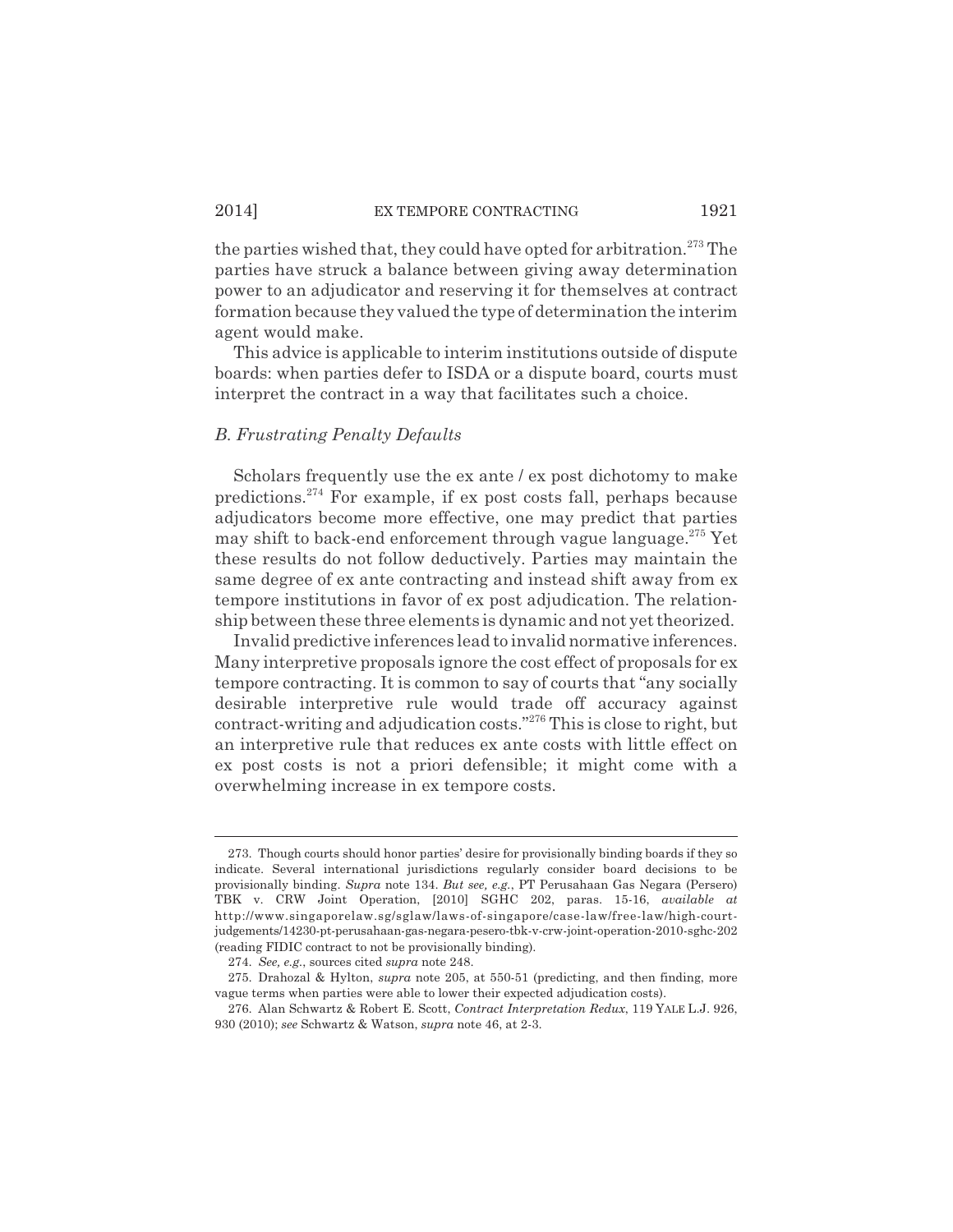#### 1922 WILLIAM & MARY LAW REVIEW [Vol. 55:1869]

The prevalence of ex tempore contracting chastens our confidence about the use of certain tools, such as information-forcing penalty defaults. Courts sometimes resort to penalty defaults, judicial gapfilling with terms that are contrary to what the parties would likely have chosen, in order to encourage ex ante contracting.<sup>277</sup> This approach can be "justified as a way to encourage the production of information."278 For example, in *Hadley v. Baxendale* a miller paid to have a crankshaft transported for repairs.279 The shipment was delayed, resulting in substantial lost profits.<sup>280</sup> The contract was silent as to the appropriate damage calculation, and the carrier was held liable only for foreseeable damages, which were far lower than  $lost$  profits.<sup>281</sup>

By penalizing those who ship valuable items without communicating their value to carriers, *Hadley* encourages candid discussions of shipment values, which help carriers to respond with socially efficient levels of precautions. If the default rule allowed all consequential damages, the miller would have had no incentive to communicate the value of her package. In addition to knowledge about the package, some millers may be legally sophisticated and know the law better than some carriers. By selecting a default rule against the more legally knowledgeable, a court strongly encourages the parties to discuss the law, rather than letting the less sophisticated party fall into surprising risks and duties.

Even if most parties would prefer for the carrier to be liable for all damages, the *Hadley* rule incentivizes the better-informed party to share information that will allow more efficient transactions. The lesson of *Hadley* is that courts should sometimes increase ex post contracting costs as a means of encouraging information production through ex ante contracting.

Yet, knowledgeable parties may not reveal information if they can avoid the default by using ex tempore contracting. That is, instead of responding to the judicial penalty default by candidly negotiating a precise term, the sophisticated party may require contract

<sup>277.</sup> *See* Ayres & Gertner, *supra* note 17, at 97.

<sup>278.</sup> *Id.* (footnote omitted).

<sup>279. (1854) 156</sup> Eng. Rep. 145, 9 Ex. 341.

<sup>280.</sup> *Id.* at 146, 9 Ex. 341.

<sup>281.</sup> *See id.* at 145, 147-48, 151-52, 9 Ex. 341.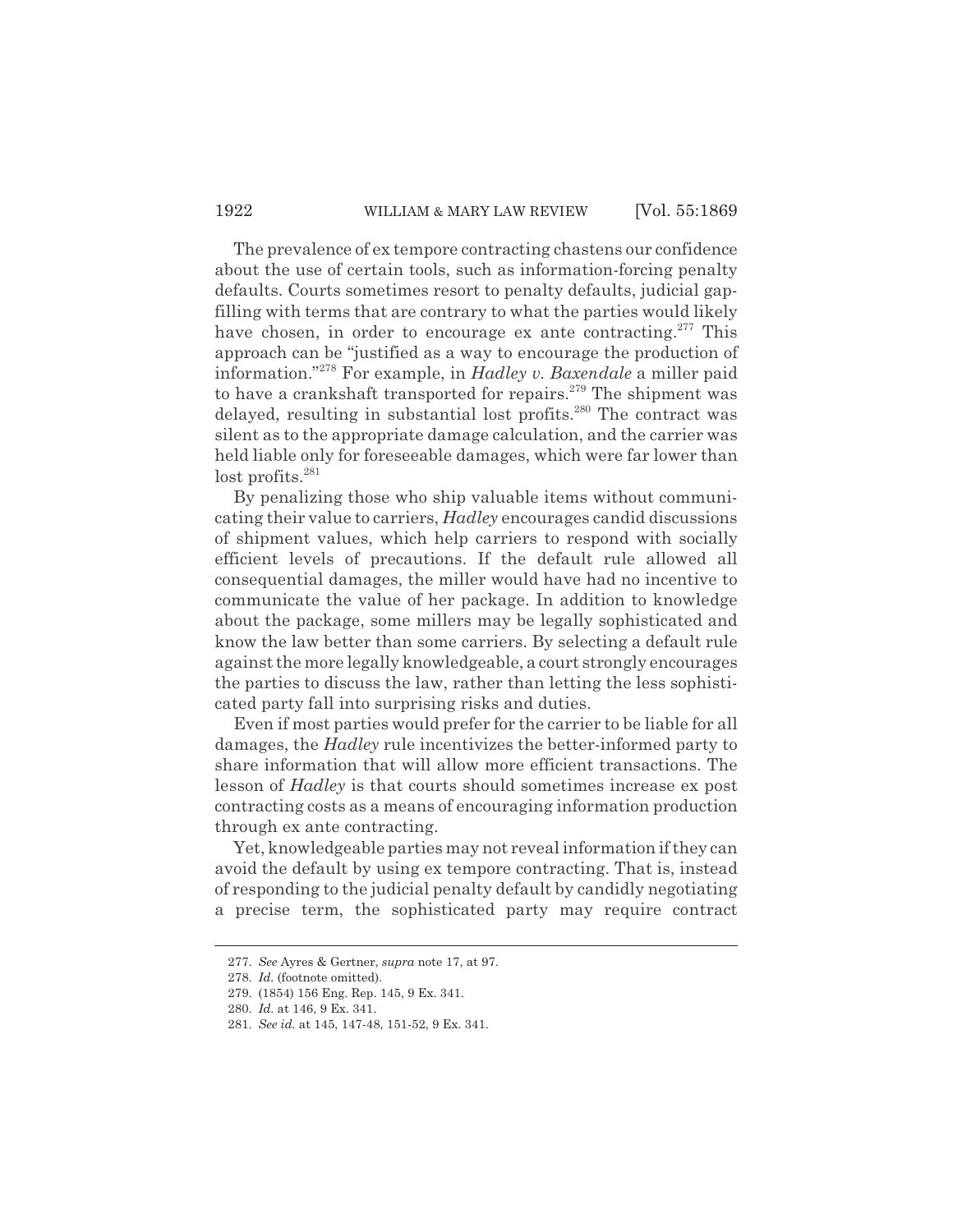specification by way of a trusted agent. Just as one party may have superior knowledge of the default rule, or of its intention to use it, a party may also have greater knowledge about how a given agent will determine the terms. If a buyer is just as ignorant of the proseller leanings of an interim agent as it would be of a pro-seller default rule, then shifting the default conveys no information.

Credit default swaps prove instructive. When nations wish to restructure their debt, they often threaten to default on any bonds that are not exchanged for less valuable ones, thus coercing participation and reducing holdout problems.282 When Greece made tender offers on its bonds at discount prices, many bondholders resisted, trusting that they would be financially protected by CDS contracts that they had purchased.<sup>283</sup>

Yet Determination Committees appear to have been reluctant to find a default.<sup>284</sup> Perhaps this was out of fear of causing broad damage to the financial system that could result from such a finding.<sup>285</sup> Alternatively, their reluctance may have been selfinterested because many members of the Determination Committees were swap dealers who would likely have had to pay billions if they found a default.<sup>286</sup> Others had conflicting roles. For example, Belle Yank simultaneously (1) worked for BNP Paribas, which represented Greece in its coercive tender offer, (2) sat on the ISDA Determination Committee that would evaluate whether the tender offer would trigger CDS payments, and (3) warned investors that ISDA might not deem the arm-twisting tender as warranting CDS payments.287

<sup>282.</sup> *See, e.g.*, Mitu Gulati & Jeromin Zettelmeyer, *Making a Voluntary Greek Debt Exchange Work*, 7 CAPITAL MARKETS L.J. 169 (2012).

<sup>283.</sup> Sandrock, *supra* note 10, at 516.

<sup>284.</sup> *See* Steve Schaefer, *Greek CDS Won't Trigger: ISDA Says No Default Yet*, FORBES (Mar. 1, 2012, 9:16 AM), http://www.forbes.com/sites/steveschaefer/2012/03/01/no-default-ingreece-according-to-isda-cds-wont-trigger/ (noting ISDA decision that Greece had not defaulted despite its restructuring causing creditors to take "53.5% haircuts on their holdings … without triggering insurance payouts on instruments intended to protect investors from just such a turn of events" and stating that Standard & Poor had declared Greece to be in "selective default").

<sup>285.</sup> *Cf.* Gelpern & Gulati, *supra* note 223, at 348 (noting "fears of systemic shock" existing prior to ISDA decision that Greece had defaulted).

<sup>286.</sup> Lisa Pollack, *The Conflicted Isda Committee*, FT ALPHAVILLE: THE BLOG (Dec. 14, 2011, 4:55 PM), http://ftalphaville.ft.com/2011/12/14/799341/the-conflicted-isda-committee/.

<sup>287.</sup> Morgenson, *supra* note 224. For another example of alleged conflicts in the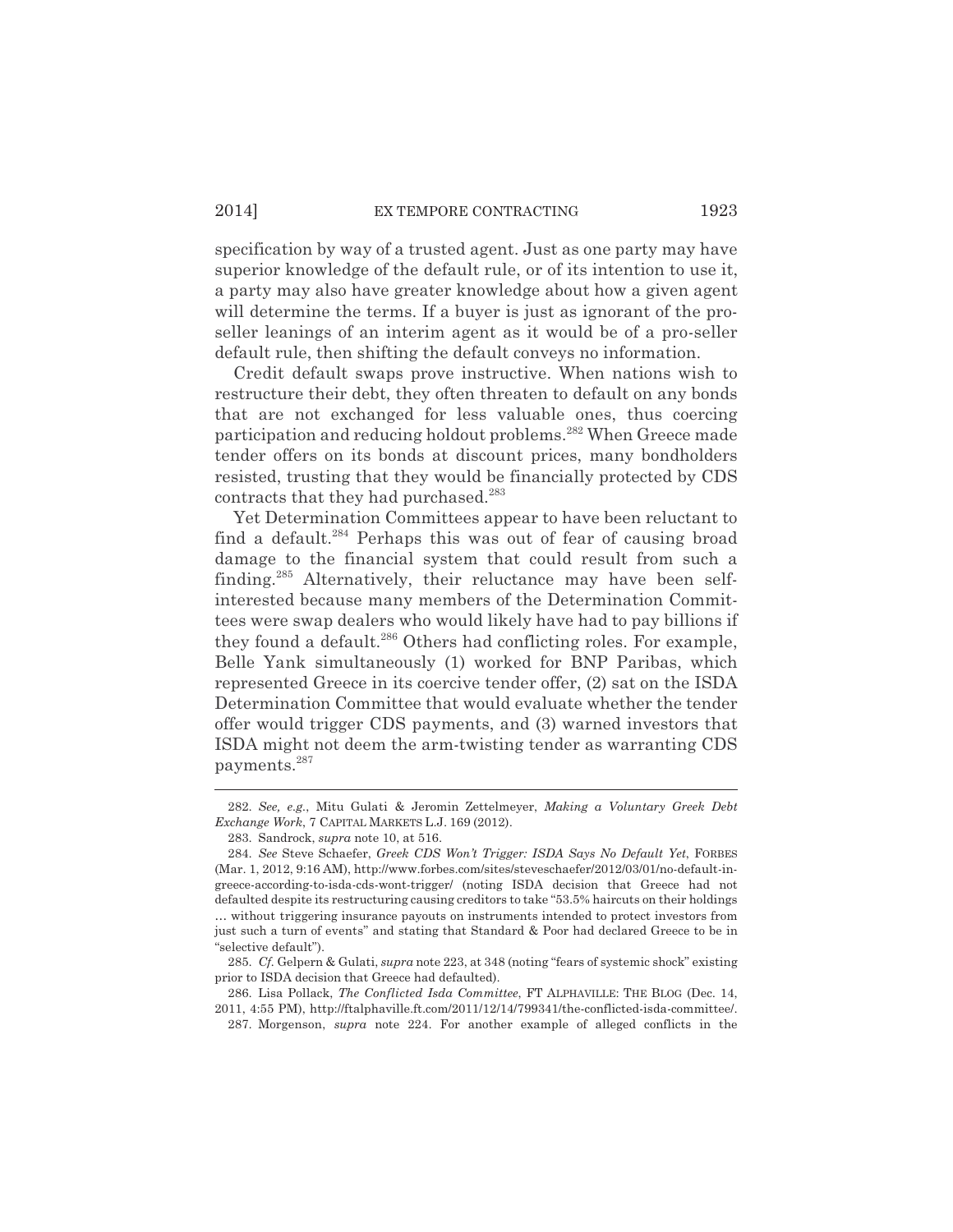#### 1924 WILLIAM & MARY LAW REVIEW [Vol. 55:1869]

Swap sellers, as the most sophisticated financial institutions, and as the majority of the members of the Determination Committees,<sup>288</sup> may have been more likely than swap buyers to anticipate the Derivative Committee's reluctance to declare a default. Courts would be naïve to think that an expansive judicial interpretation of the word "default" will force a candid ex ante discussion between swap buyer and swap seller. If swap sellers wish to covertly restrict the payment conditions, they can achieve this result through proposing their preferred interim institution rather than explicit contracting. Whereas in the past courts might have been inclined to trust in a penalty default, they must now scrutinize to see whether parties are circumventing it with ex tempore contracting.

Crafting ideal interpretive rules for a game with three players becomes quite complex, especially when the presence of ex tempore contracting creates potential avenues for abuse by unscrupulous and sophisticated parties. Whenever parties routinely look to a third party for their contract, and whenever an interpretive strategy leads them to do so, a cost is associated with that choice.<sup>289</sup> Awareness of ex tempore contracting encourages a more granular treatment of contracts going forward to examine where parties may be utilizing it to divert their joint contractual goals or deprive the other party of the benefit of her bargain.

Determination Committee, see Whittall, *supra* note 225.

<sup>288.</sup> *See* Pollack, *supra* note 286.

<sup>289.</sup> The use of indexed price terms in long-term contracts—from alumina supply contracts to home mortgages—constitutes a use of ex tempore contracting. Use of such an index allows parties to avoid specifying the price ex ante without having to wait for ex post adjudication to know the price, by placing the task of setting the price in the hands of a third party agent, the index provider. *See generally* Gabriel Rauterberg & Andrew Verstein, *Index Theory: The Law, Promise and Failure of Financial Indices*, 30 YALE J. ON REG. 1, 15-25 (2013) (describing the extensive editorial and discretionary process used to create financial indices like the Consumer Price Index and the S&P 500). Future work will apply ex tempore contracting to the use of financial indices in contracts. *See* Andrew Verstein, The Ghost in the Machine: The Legal Treatment of Indices in Contracts (2013) (unpublished manuscript) (on file with author). Ex tempore contracting gone wrong will be shown to be one of the key variables in explaining the manipulation of the world's most important benchmark—Libor. *See* Rauterberg & Verstein, *supra* note 240, at 2-5 (describing Libor's importance); *see also* Liam Vaughan & Gavin Finch, *Libor Lies Revealed in Rigging of \$300 Trillion Benchmark*, BLOOMBERG (Jan. 28, 2013, 4:54 PM), http://www.bloomberg.com/news/2013-01-28/libor-lies-revealed-in-riggingof-300-trillion-benchmark.html (describing manipulation).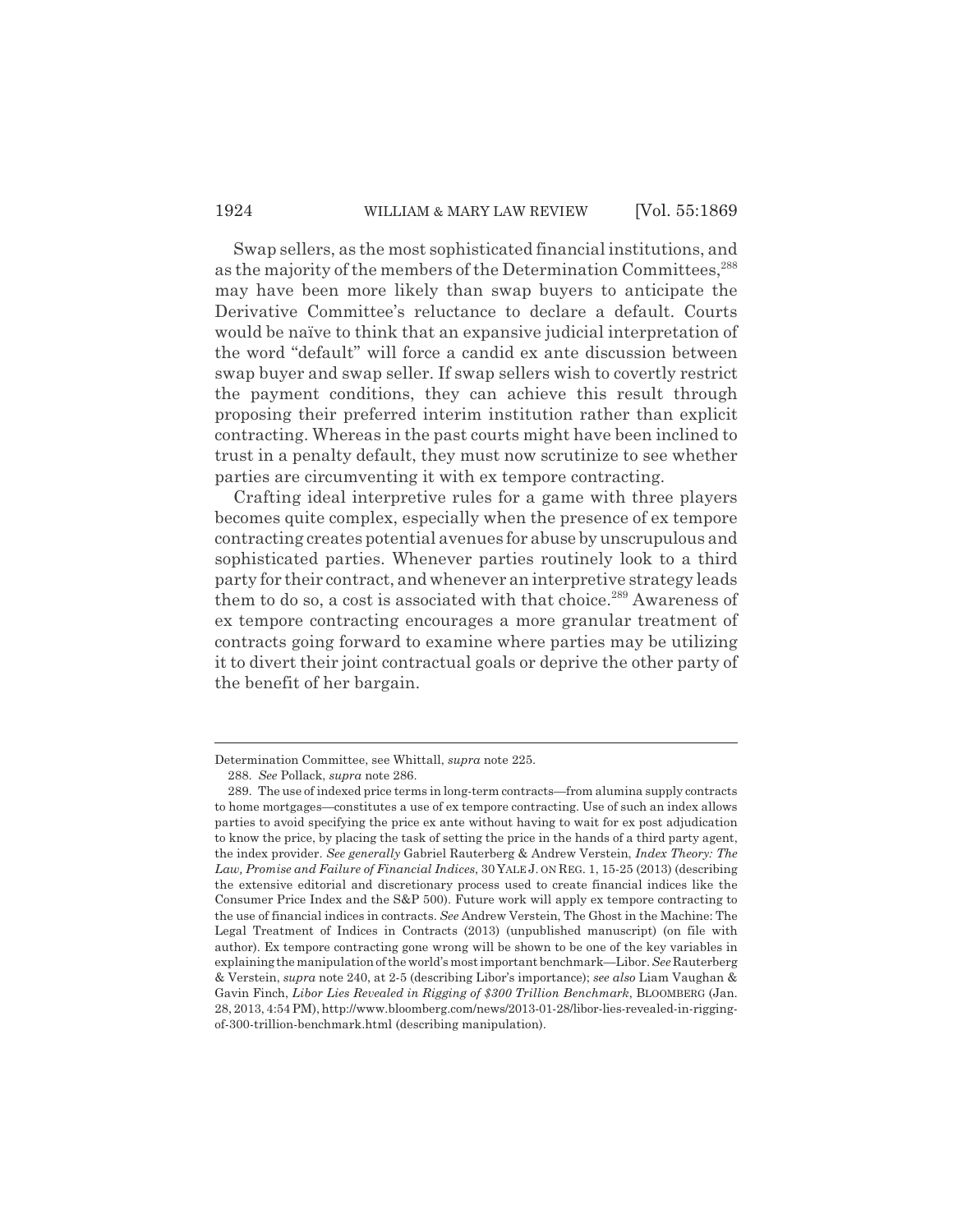#### 2014] EX TEMPORE CONTRACTING 1925

Fortunately, generalist courts have long established their capacity to oversee and police exploitation in contractual relations. Even in a dynamic system, courts can be confident that lowering the cost of ex tempore contracting tends to lower the total cost of contracting. If courts can help parties protect their investments in transactions by protecting them from the cost of bad interim contracting agents, they give parties better options to vindicate their ends. Thus, although awareness of ex tempore contracting urges caution in theories of contract design and construction, it leaves neither scholars nor courts rudderless.

Another promising avenue in light of ex tempore contracting is the role of nonjudicial actors in contract design. $290$  Courts remain important, but they are only one of three players in contractual determination. Scholars may want to consider advising interim agents how best to fulfill their role<sup>291</sup> or advising parties how best to utilize ex tempore contracting.<sup>292</sup> The next Section goes to the latter purpose.

#### *C. Prospective Applications*

Ex tempore contracting is used extensively in certain industries, but perhaps too rarely elsewhere. Dispute boards, for example, are unique to construction.<sup>293</sup> Recognition of ex tempore contracting

<sup>290.</sup> On the role of third party agents in front-end contracting, see Justin Sweet, *Standard Construction Contracts in the USA*, 28 INT'L CONSTRUCTION L. REV. 101 (2011).

<sup>291.</sup> *See* Avery Katz, *Taking Private Ordering Seriously*, 144 U. PA. L. REV. 1745, 1757 (1996) ("[Legal scholars] could study trade association rules, not for the purpose of advising courts and legislators whether to defer to such rules, but for the purpose of helping other trade associations decide whether to imitate them or instead to draft their own new forms."). The conflicts of interest in ISDA, as a drafting agent with members acting as interim agents and contract parties, underscore that ex tempore contracting has costs. Construction dispute boards do not seem to have experienced similar problems. Professional organizations like AIA and FIDIC, which draft form contracts, do not provide dispute boards and neither the organizations nor the boards themselves will stand as owner or contractor in a construction contract. Instead, parties select their own board members in whatever manner they see fit. Best practices in ex tempore contracting involve managing ex tempore contracting costs, such as those agency costs that emerge from conflicts of interest.

<sup>292.</sup> *See id.* ("We could help potential litigants design and learn to use dispute-resolution devices with better incentive properties.").

<sup>293.</sup> John Barkai, Mediation of Construction Disputes in the United States 2 (2008) (unpublished manuscript), *available at* http://ssrn.com/abstract=1435380.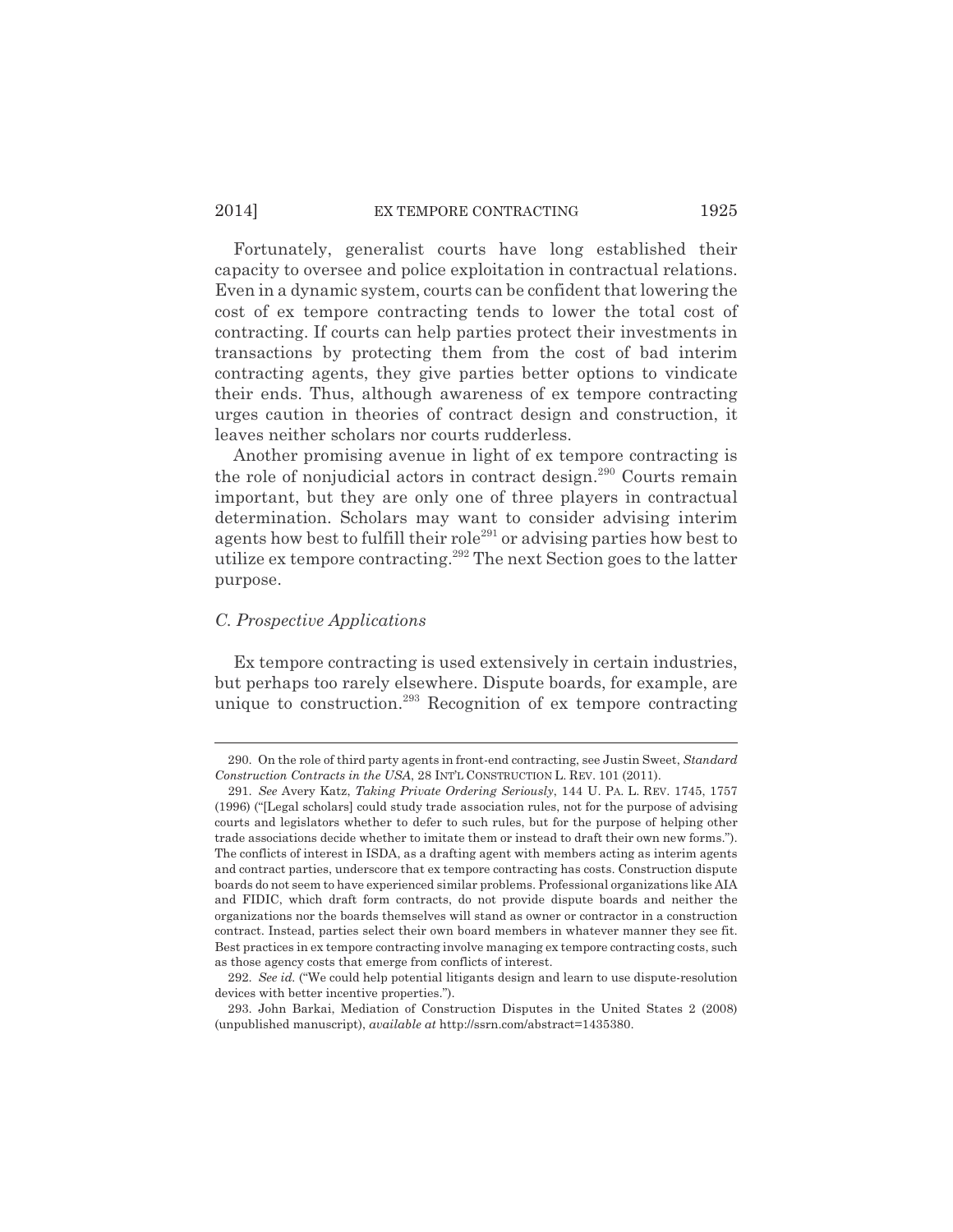should expand parties' menu of options in difficult contracting settings, some of which this Section now proposes.<sup>294</sup> In addition, this Section addresses cases in which ex tempore contracting is preferable to party-led governance systems.

Ex tempore contracting may be useful in some business acquisitions, particularly those contemplating the use of an earnout provision. Earnouts make the sale price, often of a business, contingent upon some measure of performance, often profits.295 Earnout agreements can serve several economic purposes, such as helping the parties agree upon a price despite information asymmetry. The buyer need not come to believe the seller's proposed valuation.296 The fixed price can be the seller's lower estimate, and the seller can receive a bonus if the business does as well as the seller promises. For example, in the well-known *Bloor v. Falstaff Brewing Corp.* case, Falstaff agreed to pay \$4 million for Ballantine Breweries, plus \$0.50 per barrel sold in the next six years. $297$ Ballantine was then selling about 2.2 million barrels per year, making the purchase price something like \$10 million if the sales stayed up, as a seller would promise, but less if sales slowed, as a buyer would fear.<sup>298</sup>

Economists love earnouts, but parties rarely use them because they pose risks of opportunism.299 In *Bloor*, Falstaff might have diverted Ballantine Beer sales in favor of its own product. Falstaff need not have bought Ballantine just to destroy it; the earnout gave Falstaff an incentive to divert for the first six years and then begin optimal investment once the earnout period was over.<sup>300</sup>

<sup>294.</sup> Scholars rarely lead practitioners in contractual innovation, but it is always possible that a practice is so new or so closely identified with one domain that it is clearer from a distance how it might work. *Cf*. NICOLÒ MACHIAVELLI, THE PRINCE 2 (W.K. Marriott trans., 1992) ("[T]hose who draw landscapes place themselves below in the plain to contemplate the nature of the mountains.").

<sup>295.</sup> GOLDBERG, *supra* note 71, at 152.

<sup>296.</sup> *See* Gilson, *supra* note 31, at 262-63.

<sup>297. 601</sup> F.2d 609, 610 (2d Cir. 1979).

<sup>298.</sup> *See* GOLDBERG, *supra* note 71, at 144.

<sup>299.</sup> *See id*. at 152 (finding only 153 earnout provisions in a set of over 9000 acquisitions); Scott R. Peppet, *Contract Formation in Imperfect Markets: Should We Use Mediators in Deals?*, 19 OHIO ST. J. ON DISP. RESOL. 283, 319 (2004) (explaining that earnouts are often bought out of M&A deals just prior to closing, due in part to mistrust and fear of opportunism).

<sup>300.</sup> When the seller retains some control over the business, seller opportunism is just as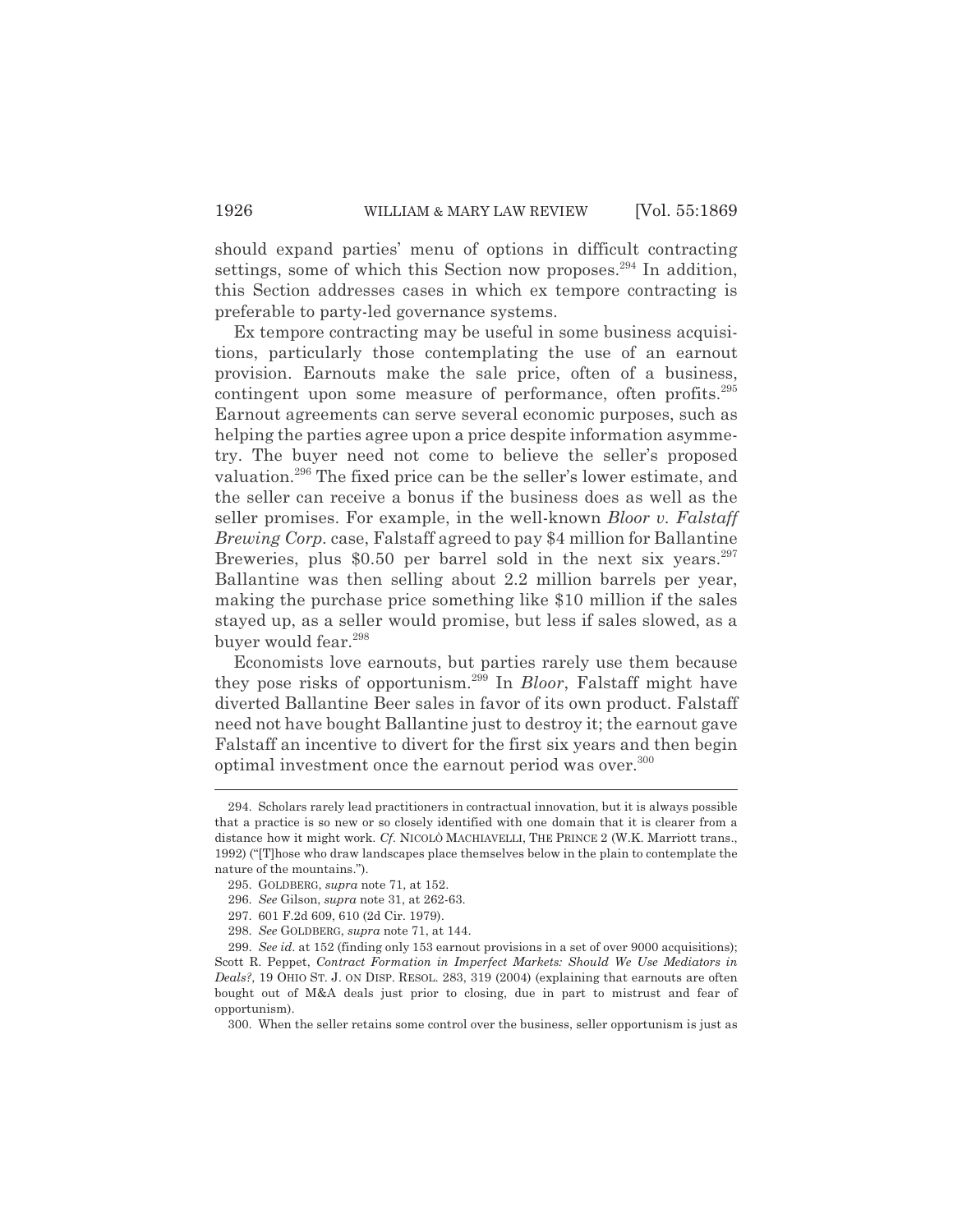#### 2014] EX TEMPORE CONTRACTING 1927

A fully state-contingent sales contract, with a complex formula modifying purchase price for every event that might occur in the earnout period, can align the parties' incentives for efficient performance.301 But such ex ante contracting specificity is not feasible, $302$  so parties often use "best efforts" clauses. $303$  Ex post adjudication of such vague duties is expensive. First, such terms invite the parties to provide costly economic and legal analysis to the court. Second, the acquired party is likely to lose corporate existence before too long, making it an unlikely plaintiff or defendant for ex post determination. Ongoing determinations could provide guidance before the seller is gone.

Finally, any ex post mechanism powerful enough to deter wasteful and self-serving actions is likely to chill good actions that both parties should want to encourage. Suppose the manager of an acquired seller contemplates paying a retention bonus to its employees, which she believes is a prudent outlay that supports the whole venture. She may worry that the buyer will later allege that this is shortsighted opportunism, pushing employees to make sales within the earnout window that will come at the expense of next year's order.<sup>304</sup> Or suppose a buyer contemplates offering customers a discount on purchases that include both the seller's division's product and the buyer's primary product. The buyer believes this is surplus generating and good for all parties, but she may fear that it will later appear to have been chiseling the seller's division's profits. The seller may allege that the buyer violated the contract by using the seller's product as a loss leader in order to encourage sales of the buyer's products in the bundle. $305$  Such litigation is particularly likely if either strategy fails. In either case, the risk that the actor

much of a problem because the earnout gives the seller a myopic view of enterprise success. She is rewarded for profits during the earnout period, but not after, so she may underinvest in long-term quality. She may defer maintenance and reinvestment, or engage in "channel stuffing" in order to improve profits now at the expense of post-earnout period profits.

<sup>301.</sup> *See* Gilson, *supra* note 31, at 266.

<sup>302.</sup> *Id*. at 267.

<sup>303.</sup> *See, e.g.*, Sonoran Scanners, Inc. v. Perkinelmer, Inc., 585 F.3d 535, 544 (1st Cir. 2009) (finding an implied duty to exert "reasonable efforts to develop and promote [seller's] technology"); Bloor v. Falstaff Brewing Corp., 601 F.2d 609, 610 (2d Cir. 1979).

<sup>304.</sup> *See, e.g.*, Comet Sys., Inc. v. MIVA, Inc., 980 A.2d 1024, 1027-28 (Del. Ch. 2008).

<sup>305.</sup> *See, e.g.*, LaPoint v. AmerisourceBergen Corp., No. 327-CC, 2007 Del. Ch. LEXIS 131, at \*23-24 (2007), *aff'd*, 956 A.2d 642 (Del. 2008).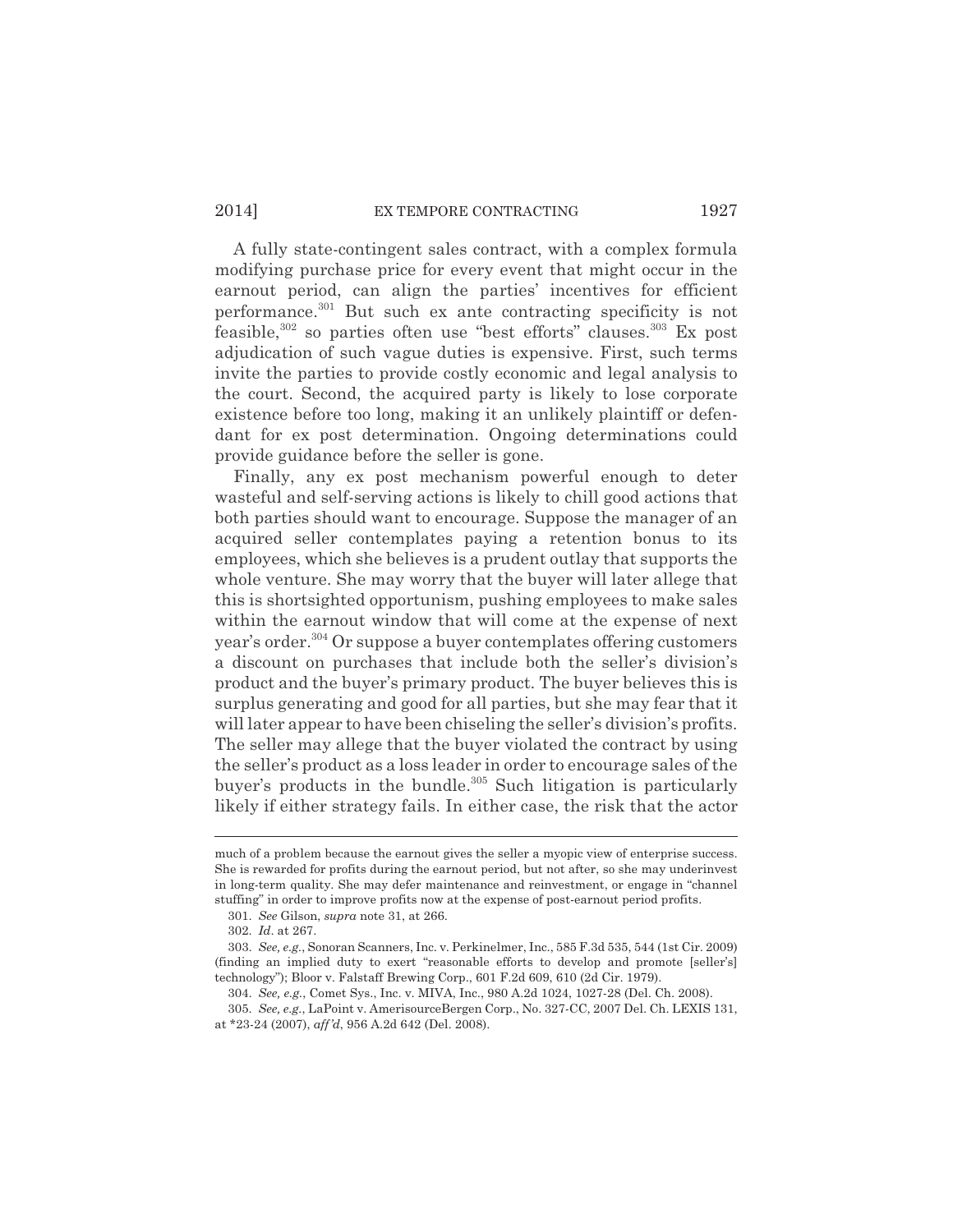could be later adjudged to have violated the earnout might deter efficient behavior. The foregoing demonstrates that ex ante and ex post contracting is costly for earnouts, and that determination at performance is much better than a later determination.<sup>306</sup>

Before parties give up on earnouts, they might consider appointing an "earnout board." A board of neutral experts could convene at the consummation of a large acquisition to periodically observe the performance of the sale in transition. They could interview the managers, examine compensation structures, and query any changes to sales and maintenance practices. They could make provisionally binding modifications to the sale price to reflect buyer or seller opportunism or determine whether the manager's behavior efficiently supports the venture as a whole. Although it is difficult to predict the future or to second-guess business decisions, the boards could provide contemporaneous guidance on many cases. By determining in the moment that a manager's strategy appears intended to grow the business or in conformance with ordinary practices, they could give comfort to managers who might otherwise fear strategic, post-performance litigation. Likewise, a board's determination of opportunism could help lead to early remedial efforts.

Many other candidates for ex tempore contracting use may present themselves.307 Infrastructure projects and government contracting have structural features that intuitively parallel construction. The entertainment industry, automobile production, and legal services have been likened to construction because of their dynamic projects and ever-changing teams.<sup>308</sup> We might add business and technology outsourcing and labor relations to the list of long-term collaborations in which ex ante specification of duties is unfeasible, but ex post determination comes too late and at too

<sup>306.</sup> If the analogy between corporate acquisitions and construction remains unconvincing, consider the following: an acquirer purchases a firm that is engaging in its own construction project. For the duration of the earnout, the seller's in-house construction team and the buyer stand in relation of contractor and owner.

<sup>307.</sup> For other suggestions that agents be permitted to update contracts on an ongoing basis, see Oren Bar-Gill & Kevin Davis, *Empty Promises*, 84 S. CAL.L. REV. 1, 37 (2010); Yoon-Ho Alex Lee & K. Jeremy Ko, *Consumer Mistakes in the Mortgage Market: Choosing Unwisely Versus Not Switching Wisely*, 14 U. PA. J. BUS. L. 417, 456-57 (2012).

<sup>308.</sup> *See* Klein & Gulati, *supra* note 25, at 143.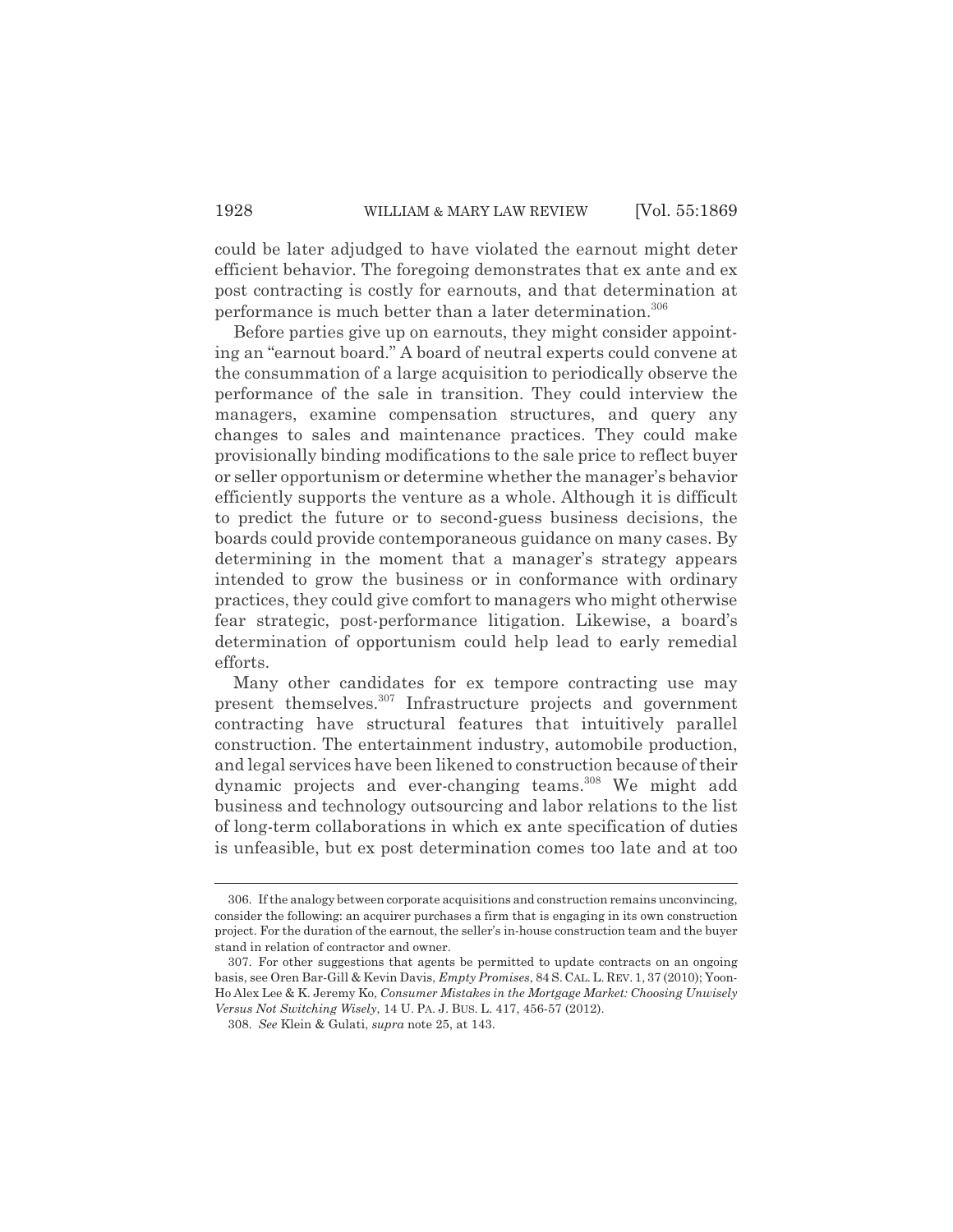great a cost. It is rarely feasible for either a hospital or patient to ex ante contract for services rendered, but ex post contracting may be unsatisfactory;<sup>309</sup> perhaps one could introduce healthcare dispute boards.

Substantial intellectual energy is currently devoted to studying how parties can contract for innovation.<sup>310</sup> Research and development partnerships and patent pools exemplify inter-firm sharing and collaboration, but the potential future product is too little known to permit reasonable contracting. Who can say what applications might be found once our patents are pooled for research, and what profit and control allocation would be most efficient? It is impractical to engage in extensive ex ante contracting here;<sup>311</sup> but ex post enforcement is likely to be costly, if only because adjudicators are unlikely to understand the twists and turns of this particular partnering relationship. Governance systems for realtime determination already thrive in this space, with procedures for information exchange and for cross-party dispute management.<sup>312</sup> Gilson and his coauthors describe two pharmaceutical companies' procedures: lower-level employees try to reach unanimous agreement on how to proceed, and if they cannot do so the disagreement moves up the hierarchy, all the way to the CEOs if necessary.<sup>313</sup>

Yet there are times when independent, third-party determination might be valuable. For example, when the parties are numerous, it may be costly to come to agreement. The CEOs may be happy to work out their subordinates' problems in a bilateral joint venture, but a multilateral agreement could prove taxing on the C-suite's time.

Likewise, when many parties' interests are aligned against an outlier, as with construction when so many subcontractors stand to lose whenever the contractor loses, multilateral majoritarianism

<sup>309.</sup> *See* Mark A. Hall & Carl E. Schneider, *Patients as Consumers: Courts, Contracts, and the New Medical Marketplace*, 106 MICH. L. REV. 643, 666-67 (2008).

<sup>310.</sup> *See, e.g.*, Bozovic & Hadfield, *supra* note 73, at 6; Gilson et al., *supra* note 73, at 1383. 311. *Cf.* George T. Heery, *Employing Standing Dispute Resolution Panels with the Bridging Method of Design and Construction Procurement*, *in* REDUCING CONSTRUCTION COSTS, *supra* note 4, at 25 (noting the flaws in believing that one can determine particular details of a construction contract before the design phase of the project).

<sup>312.</sup> *See* Gilson et al., *supra* note 1 (providing a theory to explain the "braiding" of explicit and implicit contracts that occurs in many firms).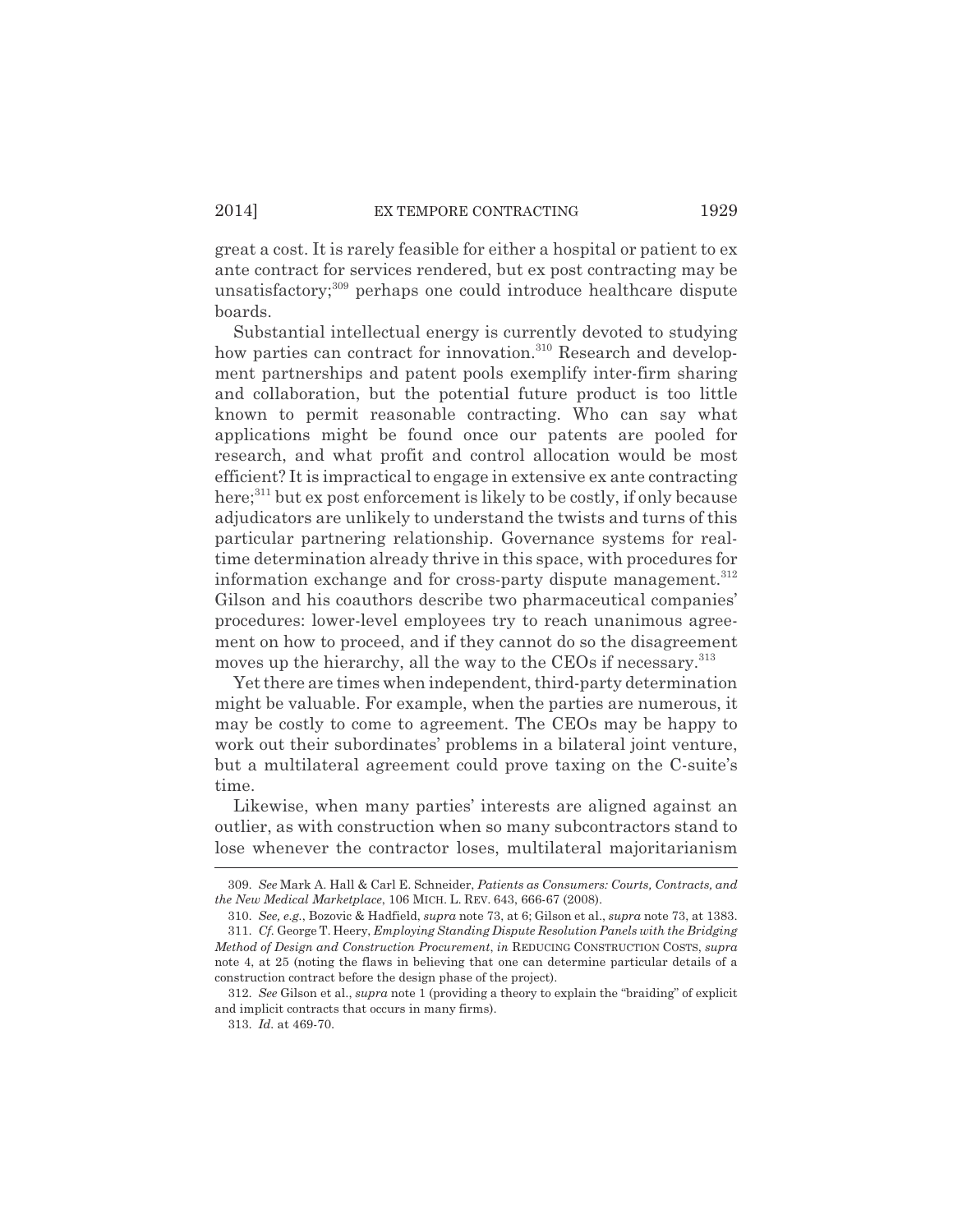may lack legitimacy. A neutral third party may be more effective and garner greater acceptance.

Third-party determinations may be helpful in order to establish legitimacy to future contracting partners who may trust an independent board. This may be more important when parties may not repeat interactions with one another or when poor quality and bad faith activity are not evident to third parties.<sup>314</sup>

As with the derivatives space, boards can also be a mechanism for coordinating an industry. A board that serves in many innovative spaces could provide nonproprietary guidance as to industry norms and best practices to guide the instant transaction and set standards. Conforming to industry norms may matter little to some entrepreneurial Silicon Valley collaborations, but it may matter more in government-led projects or healthcare pricing.

Finally, independent boards may be helpful in disencumbering the parties themselves from handling this operation. Although invoking the CEOs may help resolve disagreements, the CEO's time is valuable. Further, a good CEO may not be a good dispute manager, lacking either the appropriate personal or scientific skills. Further, the time necessary to educate each level of management as to the content of the dispute may quickly mount. A specialized body familiar with the project, the relevant science, and the art of managing disputes could help, and companies may be able to procure such a body more cheaply outside of the firms. This sort of economizing becomes attractive as disputes become more likely and more costly.

#### **CONCLUSION**

Parties to contracts are commonly thought to have two options to formally determine their responsibilities. They may specify terms themselves on the front end, or they may leave terms vague or absent so that a judge might specify them on the back end. This ex ante / ex post framework has proven attractive in many contexts but remains fundamentally limited. In fact, parties frequently delegate

<sup>314.</sup> *See id.* at 454.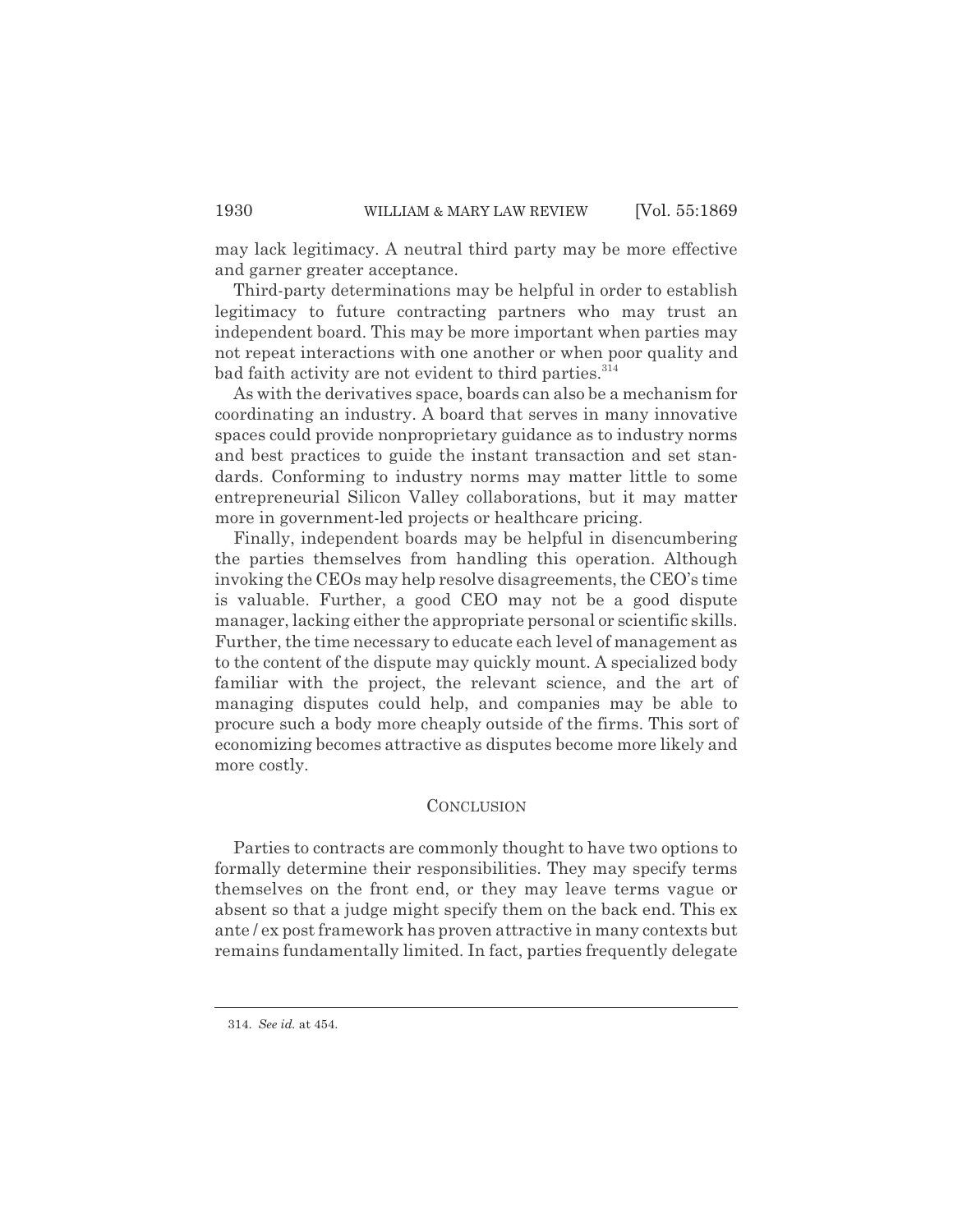to a noncourt agent the responsibility of specifying their responsibilities on an ongoing basis.

This Article introduced the term "ex tempore" contracting to describe the choice by parties to leave terms unspecified but provide for ongoing specification by a trusted, noncourt agent. This phenomenon is more prevalent than it may have been thought. This Article introduced the use of dispute boards in construction, showing that ex tempore contracting is rapidly taming construction's infamous litigation costs. Ex tempore contracting is likewise common in financial derivatives.

Recognizing the widespread use of ex tempore contracting is the first step toward a rational treatment of it. Therefore, a solid theoretical understanding of ex tempore contracting has important implications. Aware of ex tempore contracting, courts can support parties' choice by neither understating its legal significance as mere mediation nor overstating its procedural requirements as befitting arbitration. The existence of ex tempore contracting destabilizes many scholarly inferences, such as an endorsement of penalty defaults, while reinforcing courts' role in policing fraudulent uses of ex tempore contracting. Finally, contracting parties should consider whether increased use of ex tempore contracting could support their objectives.

Whereas many scholars think of contract design as on a line from ex ante to ex post, the correct metaphor is a triangle, with ex tempore providing a genuinely different option from the ones usually discussed. Future work is required to explore the implications for ex tempore contracting for particular areas of contract design, and to update settled assumptions in recent contract literature to accommodate this third point in the triangle.